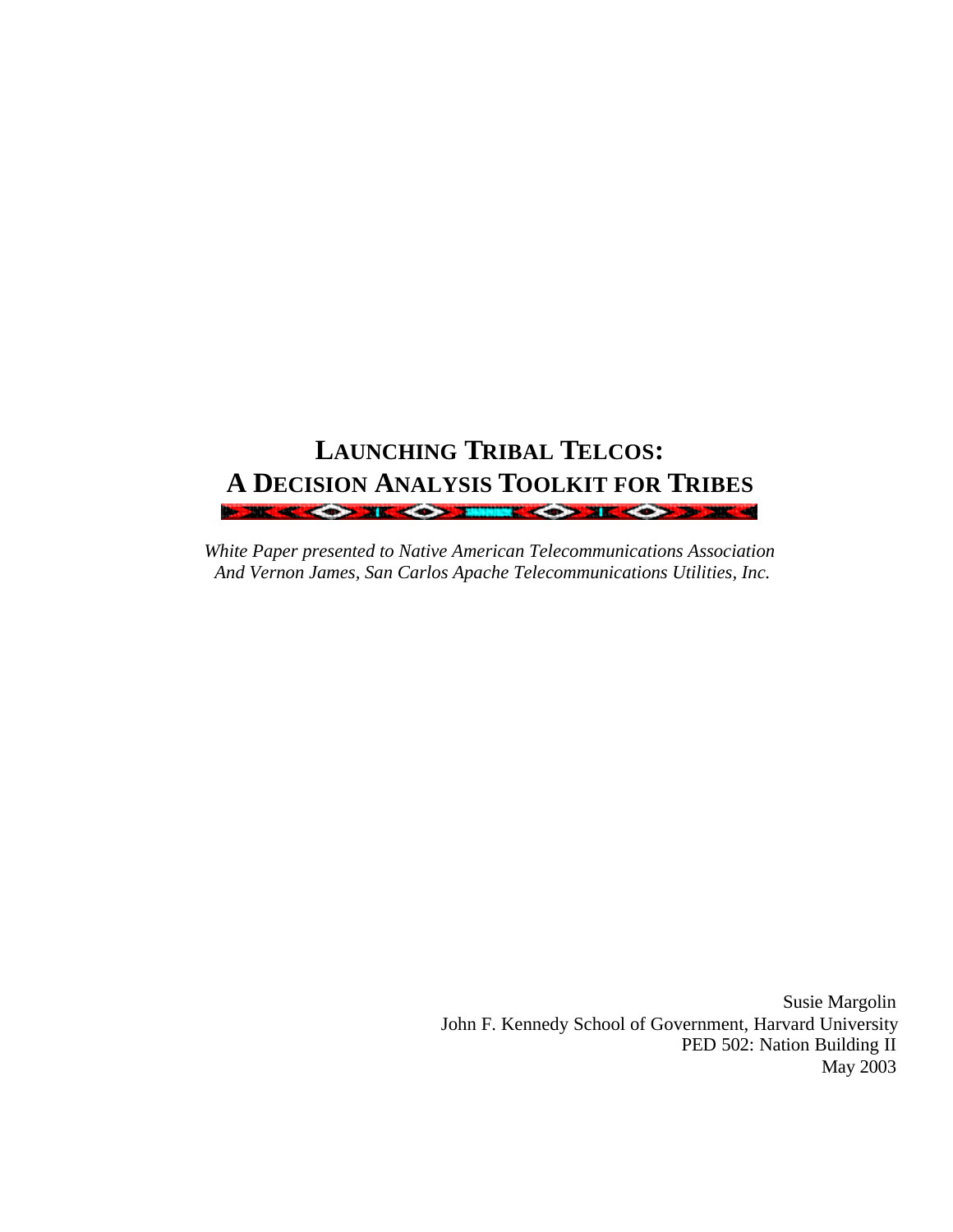*We are restoring self-esteem into the community and healing the community by giving tools for training, education, employment, and creating infrastructure for future advancement. We are creating equal opportunities for our people. Telecommunications on reservations is different from telecommunications in rural America because it means empowering our people.* 

> – *Vernon James, General Manager, San Carlos Apache Telecommunications Utilities, Inc.* <sup>i</sup>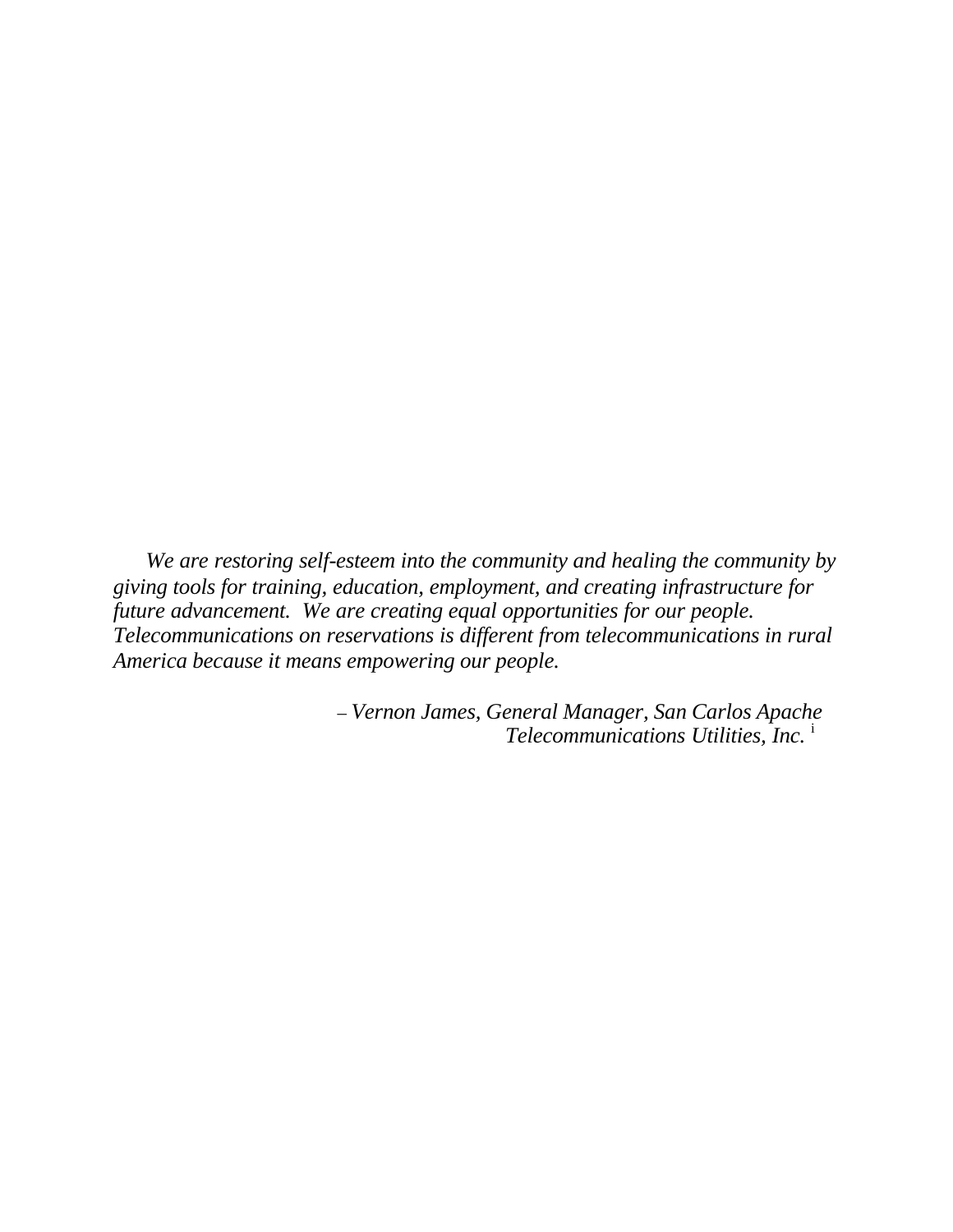# **INTRODUCTION**

Out of 562 federally recognized Native American tribes in the United States – 275 of which are land-based – only 7 currently provide telecommunication services to members through tribally owned enterprises.ii These companies, known in the industry as *tribal telcos* vary in the services they deliver, their visions for meeting tribal needs, governance structure, and regulatory codes. The "ingredients" of their successes and challenges are unique to each tribe, given their resources, context, culture, and most of all, their needs. Each one has a different story to tell.

Yet despite their differences, tribal telcos resemble one another by embodying the ideas that:

- Telecommunications in Indian Country need improved access, technology, and quality;
- Telecommunications is a powerful tool for empowerment and economic development;
- Tribal needs are best served by tribally designed and implemented solutions.

This white paper honors the tenacity with which tribal telcos have served the telecommunication needs of their communities. It recognizes the potential with which telcos can affect change in Indian Country. Indirectly, this paper helps answer the question *Why are there only seven tribal telcos?* by providing a framework for analysis through which tribes can assess if a telco is an appropriate business venture given their own contexts.

#### **A. METHODOLOGY: GOALS, AUDIENCE, SCOPE, AND FRAMEWORK**

Research for this white paper was conducted through site visits, interviews with professionals in the tribal telecommunications field, and on-line research in the context of a field-study project for Nation Building II class at the John F. Kennedy School of Government at Harvard University. Due to time constraints, research was limited to data on *existing* tribal telcos; no contact was made with tribes who either currently are in the process of investigating the feasibility of telco or who abandoned business ventures.<sup>iii</sup>

#### **Goals and Audience**

This white paper seeks to provide the National Tribal Telecommunication Alliance (NTTA) with an entry-level educational resource to assist tribes in their decision-making process in launching a tribally owned telcos. In addition to tribes, this paper can be used as a tool to educate regulators and vendors about the constraints and opportunities that define the tribal telecom landscape. It assumes that the reader possesses little or no knowledge of the telecommunications industry and thus seeks to outline "macro" issues and questions that tribes face as they look for solutions to their telecommunication needs.

While providing tribes with tools for decision-making, the goals of this paper are to:

- 1. Help tribes assess capacity in Business Management, Regulation, and Telecommunications to better inform their telecommunication decision;
- 2. Document lessons learned from tribal telcos to date;
- 3. Justify the need for tribally designed technical assistance to further guide tribes in the successful development of telcos.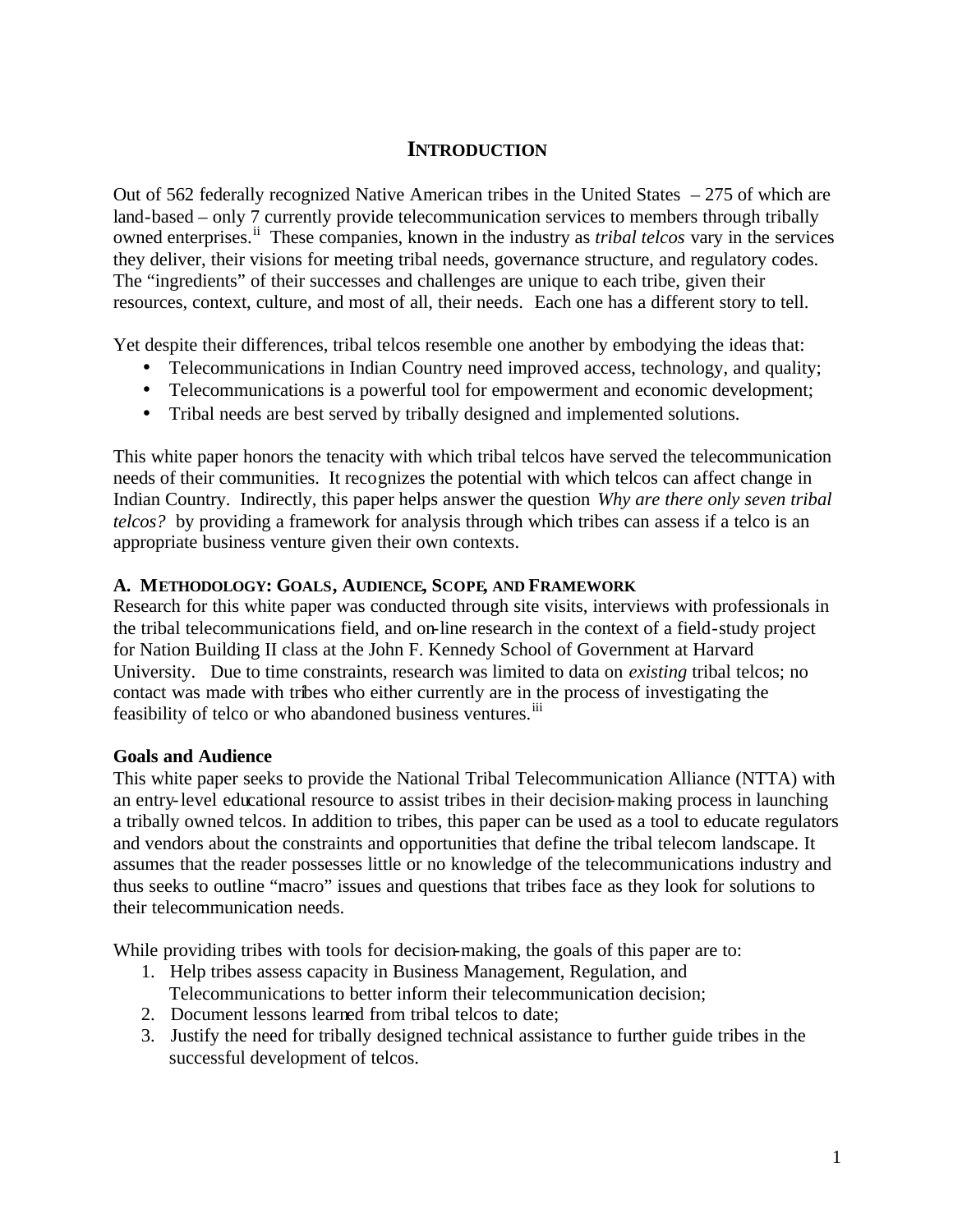### **Scope**

The decision to operate its own telco is one of *many* solutions that a tribe can choose for economic development and telecommunications. This paper *does not* investigate the many other options that are available that require different business structures and investments.iv

In addition, this paper does *not* advocate that establishing a tribal telco is the appropriate solution to the telecommunication needs for *every* tribal community. In fact, as much as this paper can be a tool for tribes who choose to launch a telco, it can be of value if it assists a tribe in identifying justifications *against* launching one.

Telecommunications is a complicated, rapidly changing and technical industry. This white paper cannot address many details that must be incorporated into any telco plan. Tribes who decide to launch their own telcos must commit themselves to an arduous process of education – in technology, regulation, finances, legal, management – details which far exceed the scope of this paper. Fortunately, tribes have access to a myriad of resources – through trade associations and publications, technical assistance providers like the National Indian Technology Institute (NITI) and Indian Telecommunications Training Initiative at the FCC, and advocates like National Congress of American Indians. More than any resource, the knowledge and expertise of existing tribal telcos can assist tribes in making wise decisions. Wherever possible, this white paper connects tribes with existing resources rather than duplicating services, advice, and research that already exist in a rapidly growing and important field.

#### **Decision-Analysis Framework**

This paper provides tribes with a hands-on framework of analysis to assist in their telecommunications decision. It is built around four questions:

- **Why** should a tribe own and operate its own telco?
- **Who** should be involved in the planning process?
- **What tools** can assist a tribe in planning?
- How can a tribe assess its capacity in **Business Management, Regulation,** and **Telecommunications?**

#### **Questions not Answers**

Tribes will *not* find answers in this white paper. Rather, it is structured around **"key questions"** which are intended to deepen tribe's analysis so that whatever "answer" they arrive at is rooted in strategic inquiry and research. Whenever possible, questions draw on models from in the field. But it is only the tribes themselves who dedicate the time and resources to ask the questions that can determine the "answers."

# **How to "Use" this Document**



Depending upon the reader's familiarity with issues related to telecommunications on reservations, the need for this document will vary. Therefore, it has been designed to be read in any order, at any point during a tribe's decision-making process. Each section does not assume prior experience in any of the areas. Flip through the table of contents and pick and choose the sections that best fit the needs of your tribe. Each chapter concludes with a **chapter summary** and **key questions**. For easy viewing, all **key questions** have been marked with the icon to the left.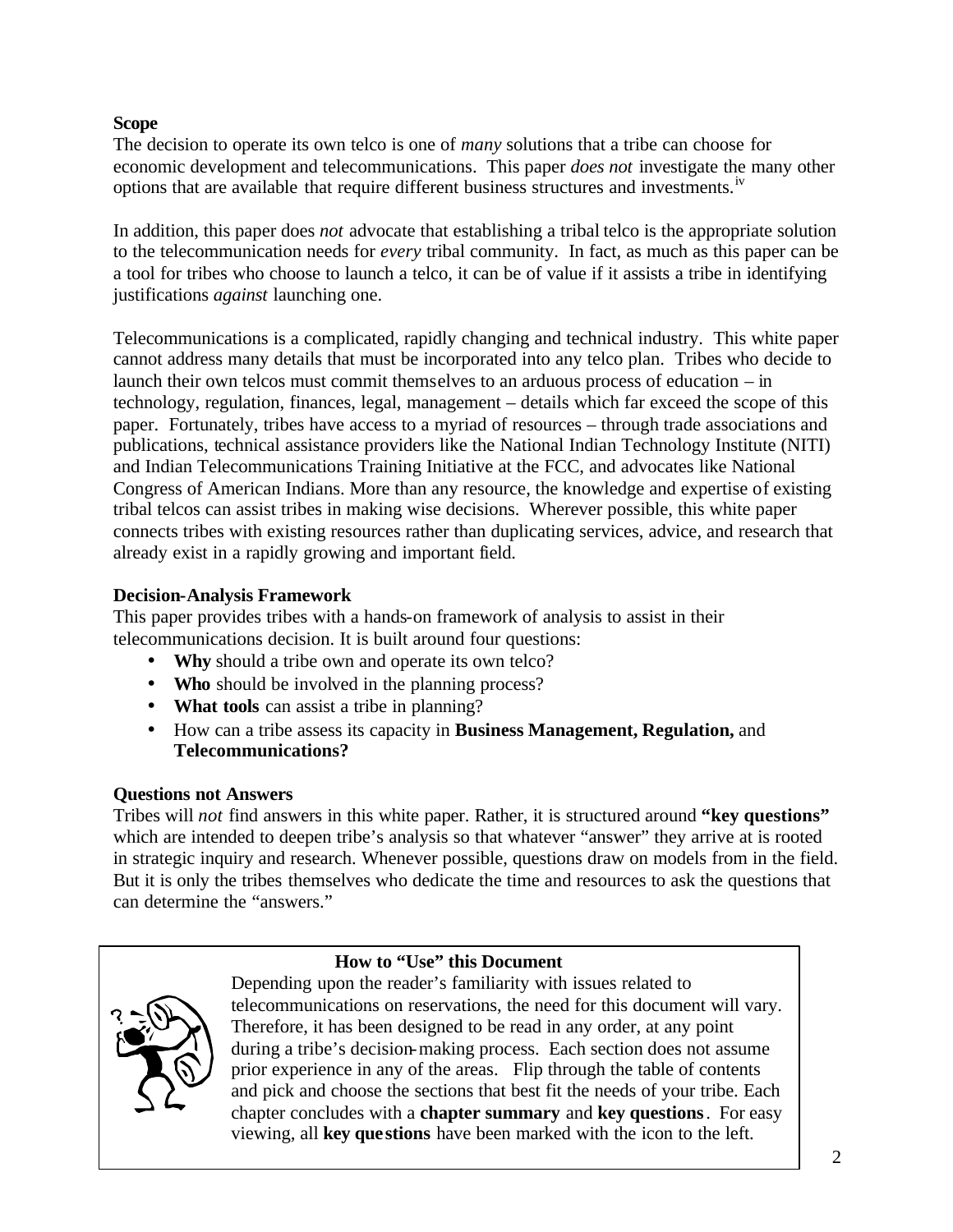# **CHAPTER 1: OVERVIEW OF THE CONTEXT INFLUENCING TRIBAL TELCOS**

### **A. ECONOMIC REALITIES ON RESERVATIONS** <sup>v</sup>

The economic realities of tribal communities vary widely across the country. Many Indian communities – both gaming and nongaming tribes – enjoy viable, healthy economies that derive income from sophisticated enterprises ranging from ski resorts and retirement communities to pencil factories, call centers, and tourism. Tribes with growing, healthy economies "have developed export-oriented enterprises that seek to exploit tribal comparative advantages based upon natural resources, regulator flexibility, human capital or geographic position." <sup>vi</sup> Nationwide, tribes are innovating solutions that draw upon cultural strengths and entrepreneurship.

Yet aggregate data on poverty indicators for Native Americans reveals that on average, tribal communities face severe challenges:<sup>vii</sup>

- The 2000 Census estimates that 26% of all Native Americans are impoverished (more than double the national average);
- 50% of the Indian workforce is unemployed;
- Indian Health Services report that 29% of Indians are homeless and 59% live in "substandard housing".
- In addition, Native Americans remain the poorest of all U.S. minority or ethnic groups.

Clearly, the need for economic development in Indian Country is great. It is against this backdrop of business innovation and economic challenges that tribal telcos emerge as creative solutions to community needs.

#### **B. TELECOMMUNICATIONS TRENDS AND NEEDS ON RESERVATIONS**

*So much of our work is education and making sure that people understand that tribes are different from other communities in the U.S. – Matt Kuykendall, National Congress of American Indians, speaking about advocacy for Native American telecommunications* 

#### **Trends in Native American Telecommunications**

Just as the economic indicators on reservations vary from tribe to tribe, so, too, do their telecommunication services and needs. Among reservations, access to telecommunications varies according to factors such as geography, infrastructure, costs, local economies, vendors, politics, and regulatory structures. There is no "one-size fits all" telecom solution for all tribes. However, at the same time that one cannot generalize about *all* Native American communities, average trends and anecdotal evidence paints a picture of low-quality service across tribal lands. In addition, the FCC reports that reservation issues are "extreme magnifications" of problems seen in serving rural high-cost areas.<sup>viii</sup>

#### **The "Analogue Divide:" Penetration Rates on Reservations** ix

While policy makers and technology firms are concerned about the ever-widening gap known as the "digital divide" that separates communities with access to technology from those without, the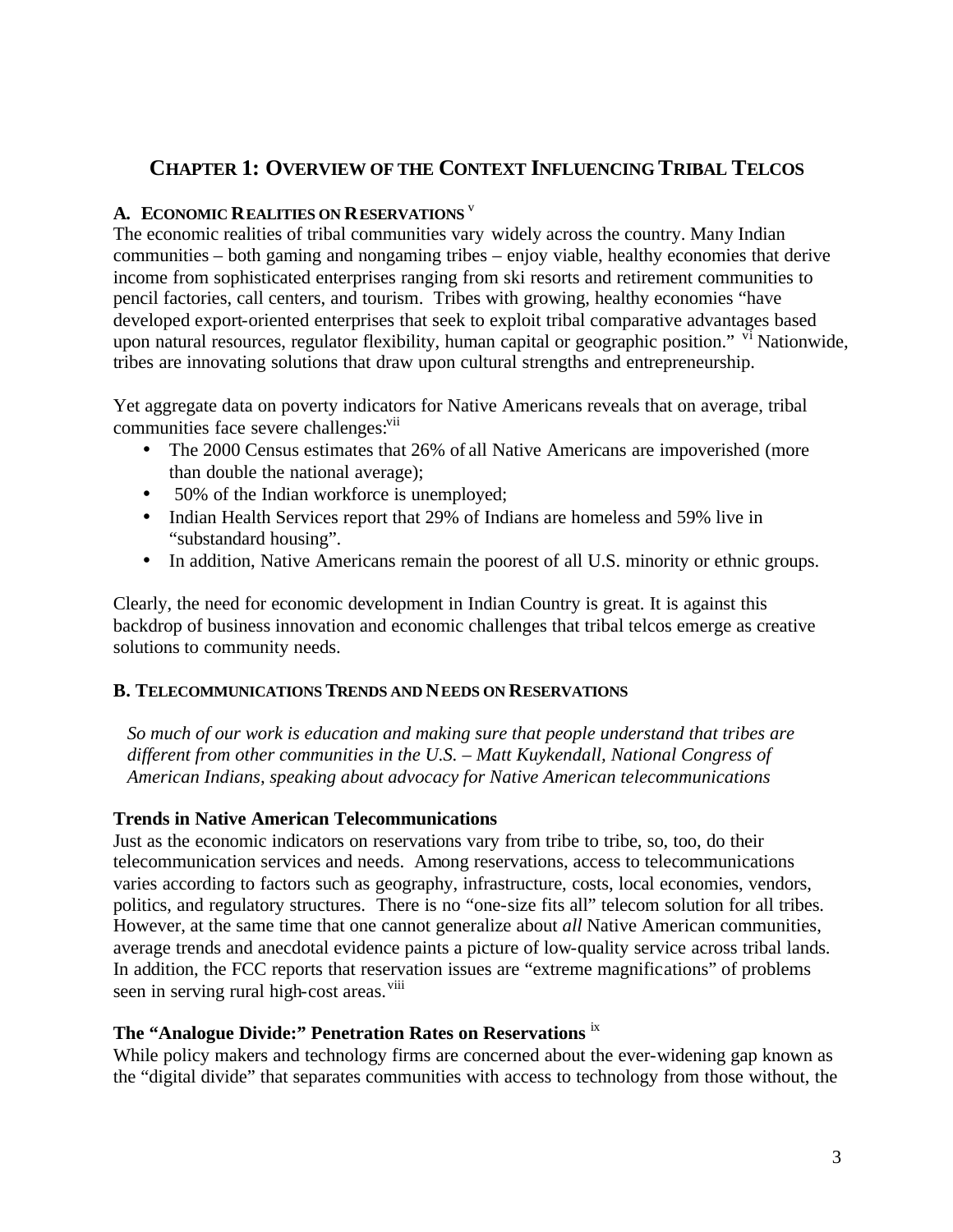"analogue divide" remains a problem in Indian Country. Nationally, phone penetration rates have stabilized at 94.1% and data shows that penetration rates correlate directly with income brackets.

On reservations, data on phone penetration rates vary according to the study. Recent data measures penetration rate on tribal lands to fall significantly below national average:

- 1999 Economic Development Administration reported penetration rate of 39% in tribal households of a small sample of 48 tribes
- 1999 Commerce Dept. Study reported penetration of 76.4%
- The most recent FCC data, released in May 2003, cites 67.9% penetration rates on reservation and off-reservation trust lands using data from the 2000 Dicennial census.<sup>x</sup>

Overall, the FCC reports that Native American communities have the lowest telephone penetration rates of all groups in the U.S. and remain "underserved" and without service in many  $\overline{a}$ reas.<sup>xi</sup>

# **C. BARRIERS TO TELECOMMUNICATIONS ON RESERVATIONS** xii

*Why do the penetration rates and quality of services of telecommunications on some reservations lag so far behind other communities?* Whereas the telecommunication needs of each reservation is distinct, the list below outlines common barriers to telecommunications on reservations:

#### **Economic**

- High supply costs remote location, high infrastructure costs, lack of economies of scale
- Demand-side challenges weak local economies, smaller populations and customer base
- Low or no profit generation no incentive for non-local providers to "build out" or improve services to reservations
- Due to low profit margins, lack of competition to improve services and innovation.

## **Legal**

- Complexity with regulatory jurisdiction
- Misunderstanding of tribal sovereignty by service providers, policy makers, and regulators.

#### **Political**

- Lack of consolidated federal policies and integration of agencies that augment telecommunications
- Unstable tribal governments frequent turnover of councils, unstaggered terms, and in some communities, mistrust of tribal government.



## **Myth: Cultural Barriers**

A few studies and interviews speculated that low-penetration rates on reservations could be tied to cultural preferences, suggesting that some Native American communities *prefer* lack of telephones over access due to cultural reasons—for example, preference of face to face communication, close kinship ties, and mistrust of outside influences. This view argued that certain Native American communities did not want technological progress and by default chose their status quo. This idea is rooted in cultural stereotypes that unfairly paint Native Americans in images of the past. Such a myth discourages vendors from taking responsibility for serving needs and perpetuates cycles of poverty.

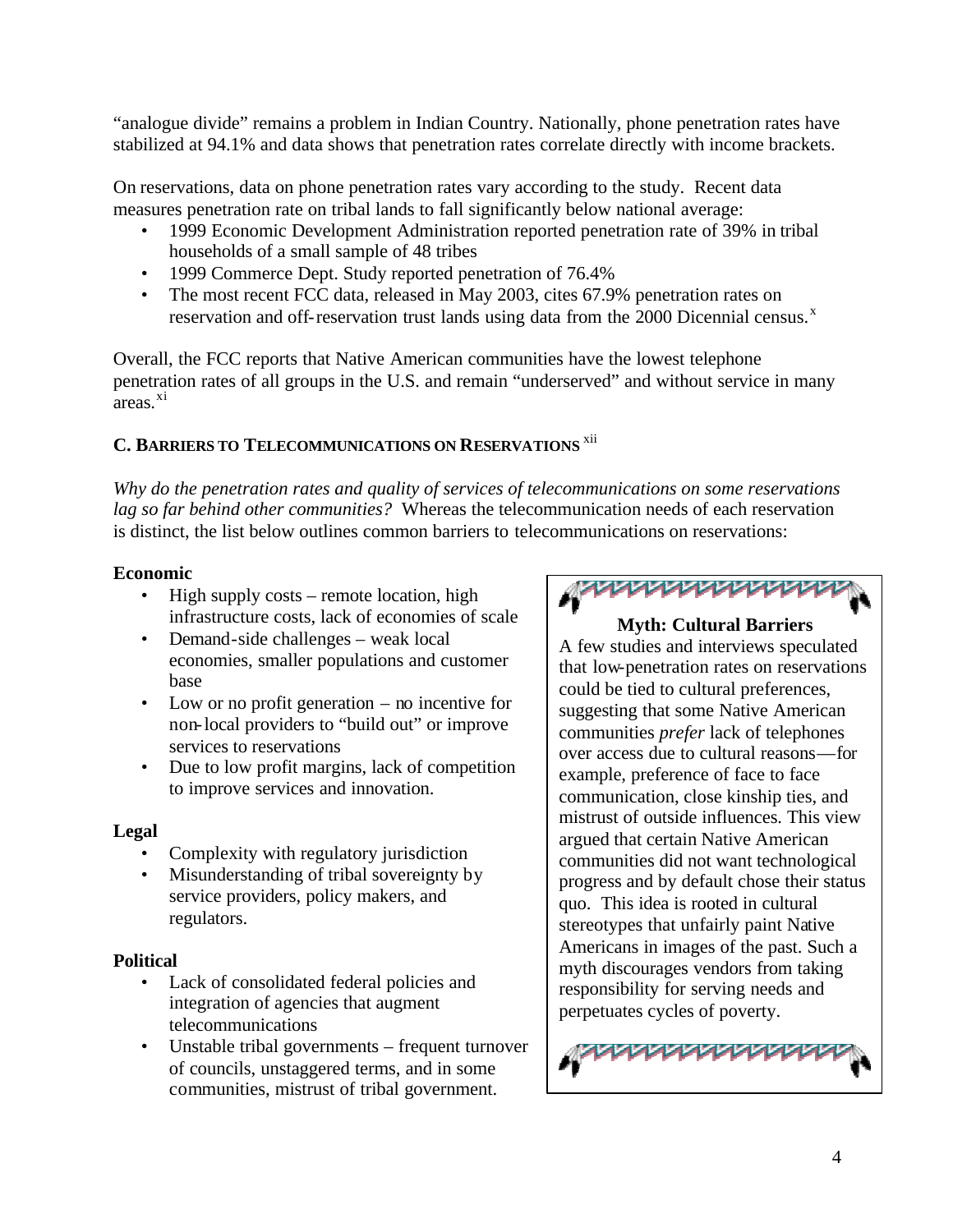#### **Education and Awareness**

• Tribes do not know full spectrum of rights, options, and advocacy paths available to them to improve service and regulate providers.

## **D. BENEFITS OF TRIBAL TELCOS**

*This is a great place to work. The work is meaningful. Employees can see that their mothers and their friends are going to have a phone. They can drive down the road and say, "I built that." It instills pride in them and pride in their work. That's meaningful. We build pride in the community.* 

– *Chuck Wiese, General Manager, Tohono O'odham Utility Authority*

Benefits derived from telecommunications in Indian Country can be categorized into two areas – **economic gains** that can be measured through financial returns and impact on economic welfare and **social welfare benefits** which contribute to the lifestyle, health, education, public safety, and cultural needs. Below is a list – by no means exhaustive – of some of the economic and social benefits that are generated by tribal telcos: xiii

| <b>Economic Gains</b>                                                                                                                                                                                                                                                                                                                                                                                                                             | <b>Social Welfare Benefits</b>                                                                                                                                                                                                                                                                                                                                                                                                                                                                                                                                                                                                                                                      |
|---------------------------------------------------------------------------------------------------------------------------------------------------------------------------------------------------------------------------------------------------------------------------------------------------------------------------------------------------------------------------------------------------------------------------------------------------|-------------------------------------------------------------------------------------------------------------------------------------------------------------------------------------------------------------------------------------------------------------------------------------------------------------------------------------------------------------------------------------------------------------------------------------------------------------------------------------------------------------------------------------------------------------------------------------------------------------------------------------------------------------------------------------|
| Job creation – both direct employment<br>in telecom construction, operations, and<br>contracts and indirect creation through<br>expanded online and regional markets<br>Training of skilled tribal workforce in<br>$\bullet$<br>technology and management<br>Improvement of infrastructure to<br>support community-wide economic<br>development projects<br>Increase tribal ability to compete in<br>$\bullet$<br>markets locally and regionally. | Improve connectivity and penetration<br>rates<br>Provide needed service to tribal<br>$\bullet$<br>members at an affordable price<br>Allow tribal members to have equal<br>$\bullet$<br>opportunity to access of technology as<br>off-reservation<br>Provide tools for tribe to communicate<br>$\bullet$<br>history and culture<br>Improve access to health services<br>$\bullet$<br>through telemedicine<br>Increase public safety through 911 and<br>$\bullet$<br>enhanced police communication<br>Increase educational opportunities<br>$\bullet$<br>through distance learning<br>Enhance and promote tribal sovereignty<br>$\bullet$<br>through self-sufficiency and regulation. |

## **Broadening the Definition of Tribal "Economic Development"**

When thinking about the link between telecommunications and tribal economic development, it is important that a tribe thinks broadly about the role of telecommunications on the reservation. Unlike other tribally owned businesses like casinos and tourist attractions revenues from a tribal telco will most likely not generate enough profits to *directly* impact the tribe's economy. Therefore, tribes who consider launching a telco must do so thinking broadly about how they define "economic development." In telecommunications, economic development does not mean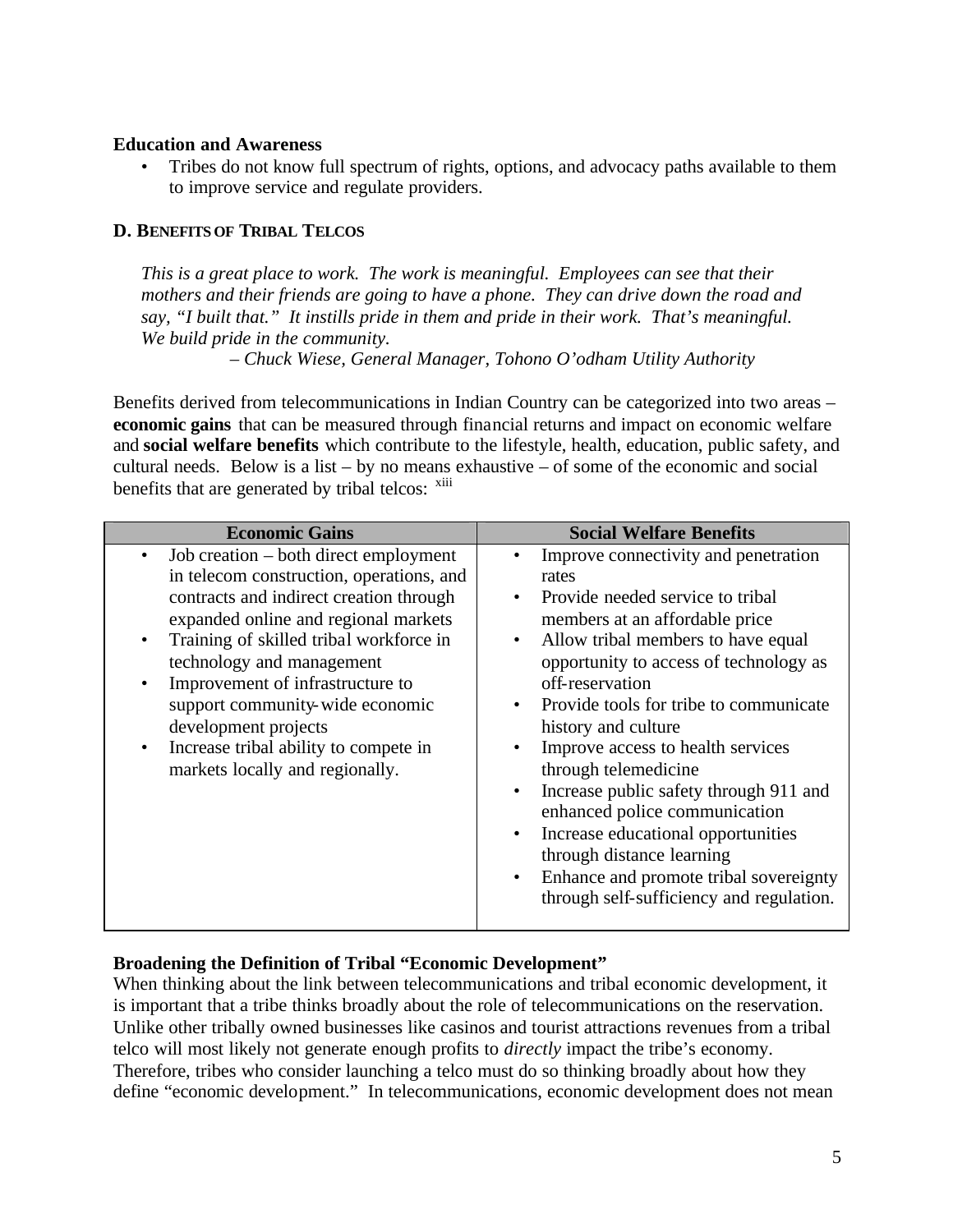that the enterprise itself will generate profits. Rather, it will provide the critical infrastructure that is needed for other projects to succeed. More importantly, telecommunications will improve the social welfare of tribal people and increase their access to future opportunities.

Ultimately, if a tribe is to consider launching a telco, the social benefits must outweigh the economic gains. In this context, tribes who decide to investigate this path must do so knowing that the immediate economic returns on investment are not the "bottom line."

## **CHAPTER SUMMARY**

Just as economic realities vary from tribe to tribe, so, too, do their telecommunication needs. But overall, telephone penetration rates and access to telecommunications on tribal lands lag far below national averages due to economic, legal, political, and educational barriers. As a tribe begins to investigate its telecommunication options, it must consider both the economic and social gains to society generated by tribal telcos. Ultimately, by thinking broadly about economic development, tribal members benefit when social gains outweigh any profit or economic return.

# **KEY QUESTIONS**

- What are the barriers to telecommunications in our community?
- How can we overcome these barriers?
- Do we have the resources to address them? If not, who can help us?
- What are the economic and social benefits that telecommunications can bring to the reservation?
- How do we define "economic development?"

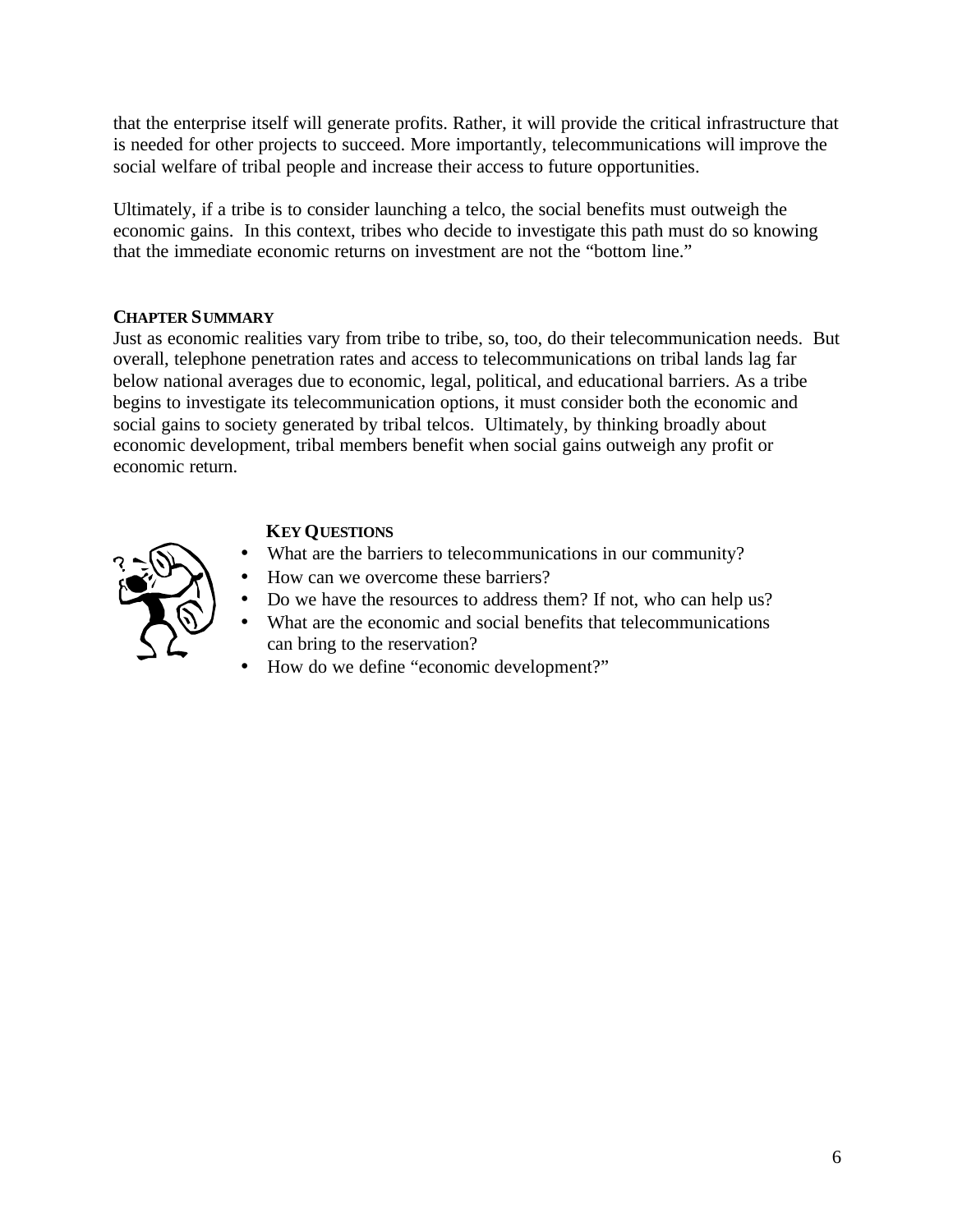# **CHAPTER 2: WHY LAUNCH A TRIBAL TELCO?**

Before a tribe decides to take on the large costs, debt, and time that are required to run a telco, it is critical that any decision-making process begins with one simple question: *Why?*

Once a tribe answers this fundamental question, it can answer the questions that follow – *Why not? Who should be involved in planning? How do we measure our community telecommunication needs? What resources do we have?* – and ensure that the business path it chooses follows logically.<sup>xiv</sup>

Three key themes emerged from research regarding compelling reasons why tribes might decide to take over telecommunications: **economic development, service,** and **sovereignty.** 

#### **A. ECONOMIC DEVELOPMENT**

*We're a service provider, not a bottom-line revenue generator. We don't make a lot of money for the tribe. We're not going to. – Godfrey Enjady, General Manager, Mescalero Apache Telecommunications, Inc. xv*

When broadly defined, "economic development" becomes the banner under which most tribes decide to invest in telcos. As explained earlier, economic development does not mean that the specific telco company will generate new revenues for the tribe (except, in some cases, telcos pay taxes to the tribe). Rather, telecommunications becomes inseparatable from economic development. Tribal telco counsel Jim Casey asks: "If tribes are interested in economic development, telecom is one key part of the infrastructure. How can you plan for economic development if don't plan for your telephone, cable, bandwidth? How can economic development benefit your reservation without utilities?" <sup>xvi</sup>

#### **Why launch a telco?** Answers from current tribal telcos:

- To increase connectivity
- To improve quality of services
- To foster economic development on the reservation
- To launch new services and products that currently are not offered like DSL, wireless, telemedicine, distant learning
- To provide technical training for tribal members
- To enhance sovereignty.

## **B. SERVICE**

*Anyone who wants a line can have one, no one is 'unserved. – Michael Scully, President, Saddleback Communications*

 Repeatedly, tribal telcos described telecommunications as a *service to the people*. Some spoke of it as a universal right that governments should provide, others as a service that the tribe took over because of market failures and inadequate service providers.

 In this regard, when telecom is thought of as a "service," it bears striking resemblances to many of the other services which tribe operate like health care, education, public safety, and environmental protection. Tribes who launched their own telcos often explained that they were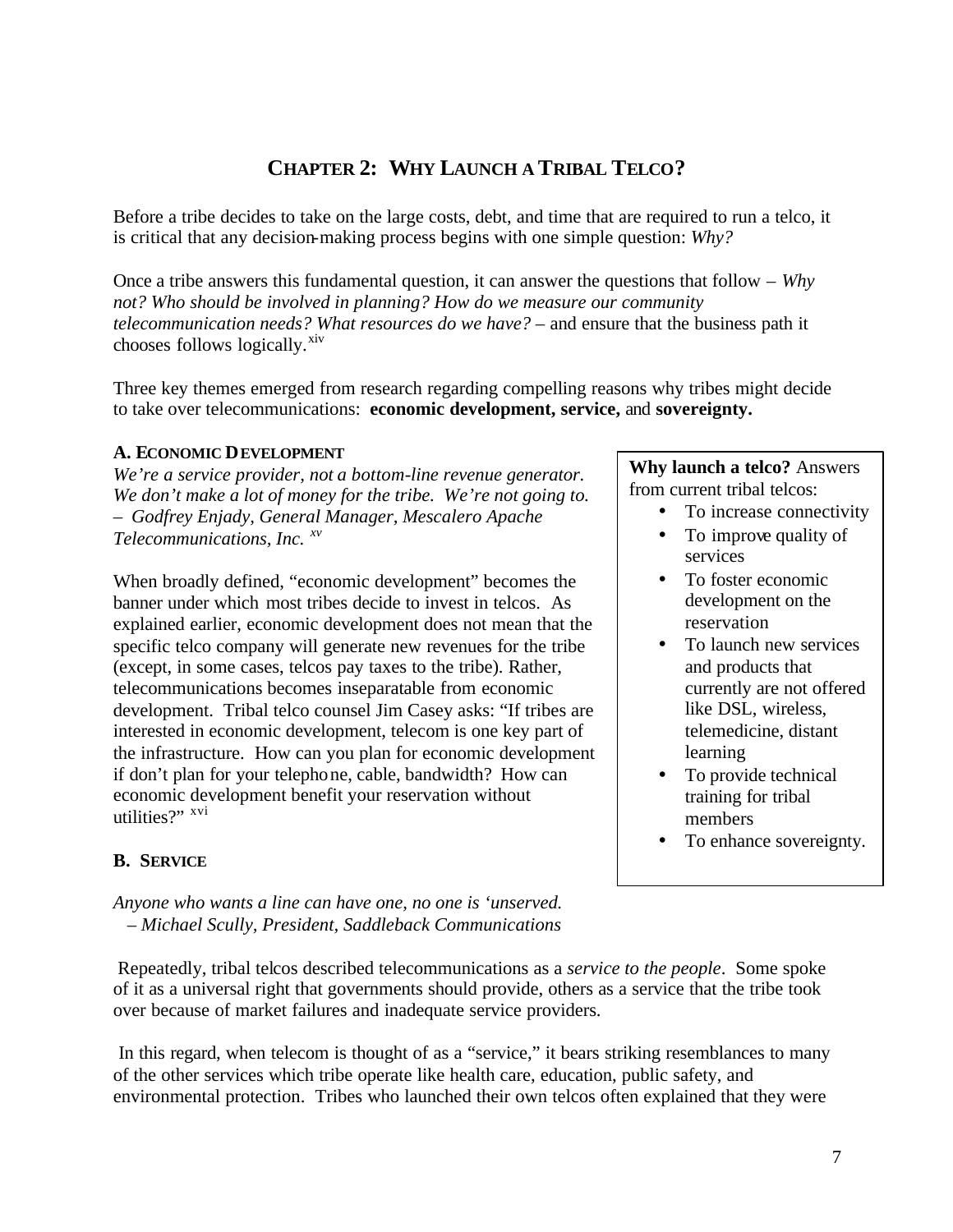more equipped than nonlocal carriers to provide this service to their people because of the tribe's inherent interest in its members' welfare. In this context, the traditional idea of "customer service" – the mantra that the "customer comes first" in the private sector takes on added importance when customers are tribal members who otherwise would be denied basic access.

More and more, telecommunications on reservations is being linked to critical services that enhance the lives and opportunities of tribal members – from telemedicine and 911, to distance learning in schools and tribal colleges. In this vain, "service" does not end with connects a member's home to a wireline, but connecting members to a future in which they are less isolated from the innovations of medicine, technology, safety, and education.

|                |                      |                      | <b>Penetration</b> | <b>Current</b>     |
|----------------|----------------------|----------------------|--------------------|--------------------|
|                | <b>Customer Base</b> | <b>Current</b>       | <b>Rate At</b>     | <b>Penetration</b> |
| <b>Telco</b>   | <b>At Purchase</b>   | <b>Customer Base</b> | <b>Purchase</b>    | Rate               |
| <b>TOUA</b>    | 396                  | 2,222                | $15 - 20%$         | 70%                |
| Saddle Back    | Quest: 2,500         | 2900                 | 85%                | 98%                |
| Communications | Saddleback:          |                      |                    |                    |
|                | 400                  |                      |                    |                    |
| <b>MATI</b>    | 650                  | 1600-1700            | Not Reported       | 96%                |
| <b>SCATUI</b>  | Approx. 500          | 2,500                | Not Reported       | 76%                |

## **Service Impact of Tribal Telcos At A Glance: Customer Base and Penetration Rates** xvii

 *Source: Self-Reported by telco General Managers/Presidents, Survey and Interviews, May 2003 Abbreviations: TOUA is Tohono O'odham Utility Authority, MATI is Mescalero Apache Telecom, Inc, and SCATUI is San Carlos Apache Telecommunications Utility, Inc.*

# **C. SOVEREIGNTY**

*Sovereignty pervades everything that tribes do. Every thing that the tribe does, every service you provide has to answer the two questions: How does this choice affect sovereignty? How does sovereignty affect this action?* 

*– Jim Casey, Tribal Telecommunications Counsel*

Tribal sovereignty cannot be divorced from the choices that tribes make about telecommunications. As tribal lawyer Jim Casey explained in an interview, "When you're looking at service to members, you're asking questions about sovereignty. It's a piece of it all, an underpinning."

The role that sovereignty plays in telecom decisions is they key difference that separates tribal telcos from rural telecommunication providers. As Casey explains, "you can't separate the good of a people from the economic development of the people. Everything the tribe does is a sovereign act. It just puts a different spin on the operations of a commercial act."<sup>xviii</sup>

By definition, sovereignty empowers a tribe to make decisions about how it manages its own resources, creates and administers justice, and looks out for the welfare of its people. A path that works for one may not be as effective for another. Ultimately, each tribe must answer questions about how it exercises its sovereignty. No tribe can define acts of sovereignty for another tribe.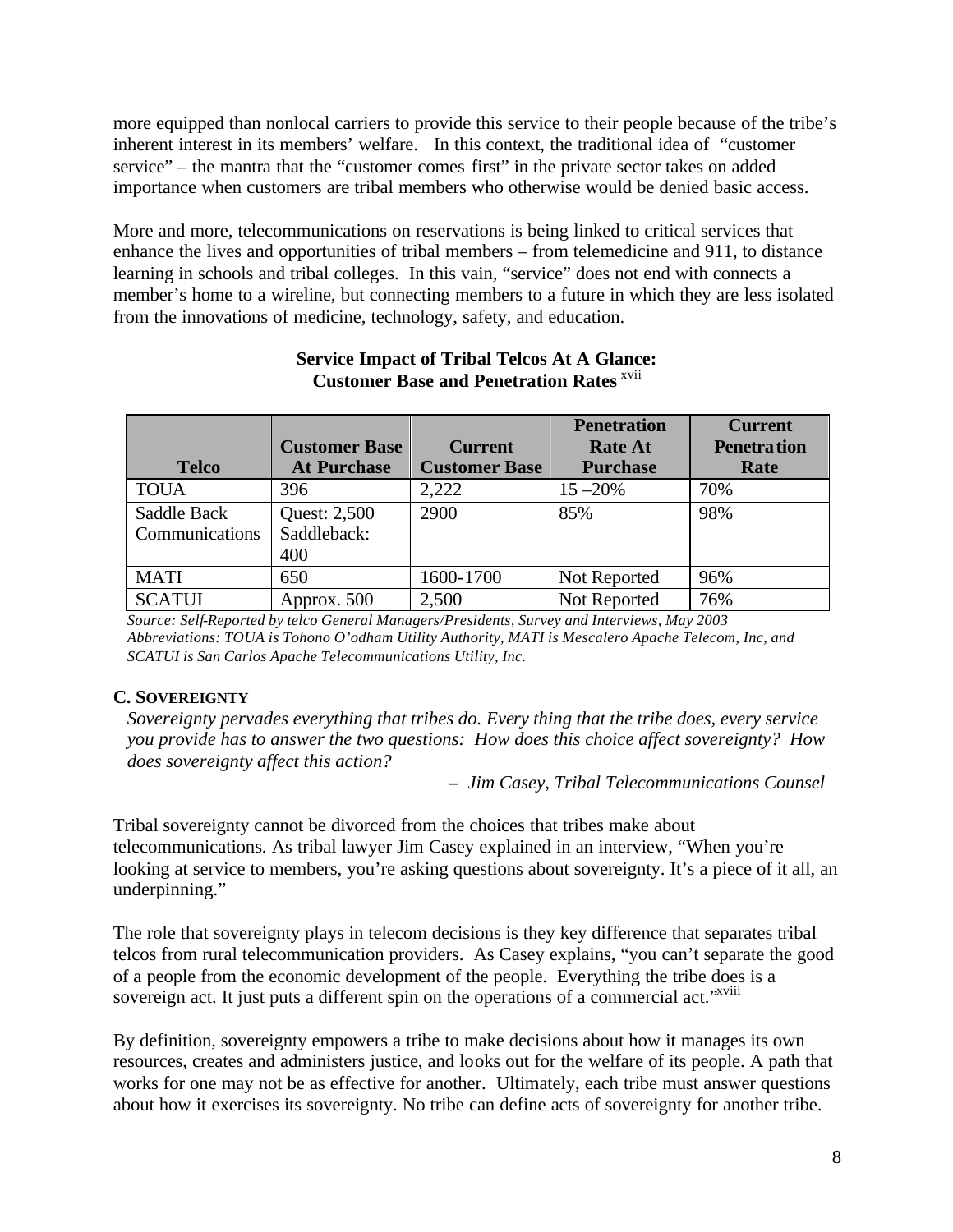

## **D. WHY** *NOT* **TO LAUNCH A TELCO: ANSWERS FROM THE FIELD**

*When analyzing possible solutions to the lack of telecommunications services on tribal lands, it is important to keep in mind that if were easy to make a profit providing telecommunications services on tribal lands, somebody would have done it already. – "Towards Affordable connectivity In Indian Country" xix*

Whereas the reasons *why* a tribe might decide to launch its own telecommunications utility are many, research revealed one common reason why tribes should *not* go into telecommunications: to earn a profit. If a tribe is looking at telecom as a way to earn significant new revenues for the tribe, then it most likely will be disappointed. Repeatedly, interviews revealed that a profitmotive is not a realistic justification for tribes to launch their own telco. Infrastructure costs and debts are too high while revenues from customers are too low. Although some tribal telcos do operate in the black and eventually earn a profit (especially certain products), profit is not a financially viable reason for a tribe to invest the time, resources, and risk. Tribal telcos shift their thinking from profit to people.

## **E. TWO TOOLS FOR ASKING "WHY": ASSESSING NEEDS AND RESOURCES**

In the report "*Towards Affordable Connectivity in Indian Country,"* published by the National Indian Telecommunications Institute, tribes are advised to use two tools when determining their path, a **needs assessment** and **resource assessment.** These planning tools help tribes drill deeper into their reasons for wanting to launch a telco and to assess its feasibility: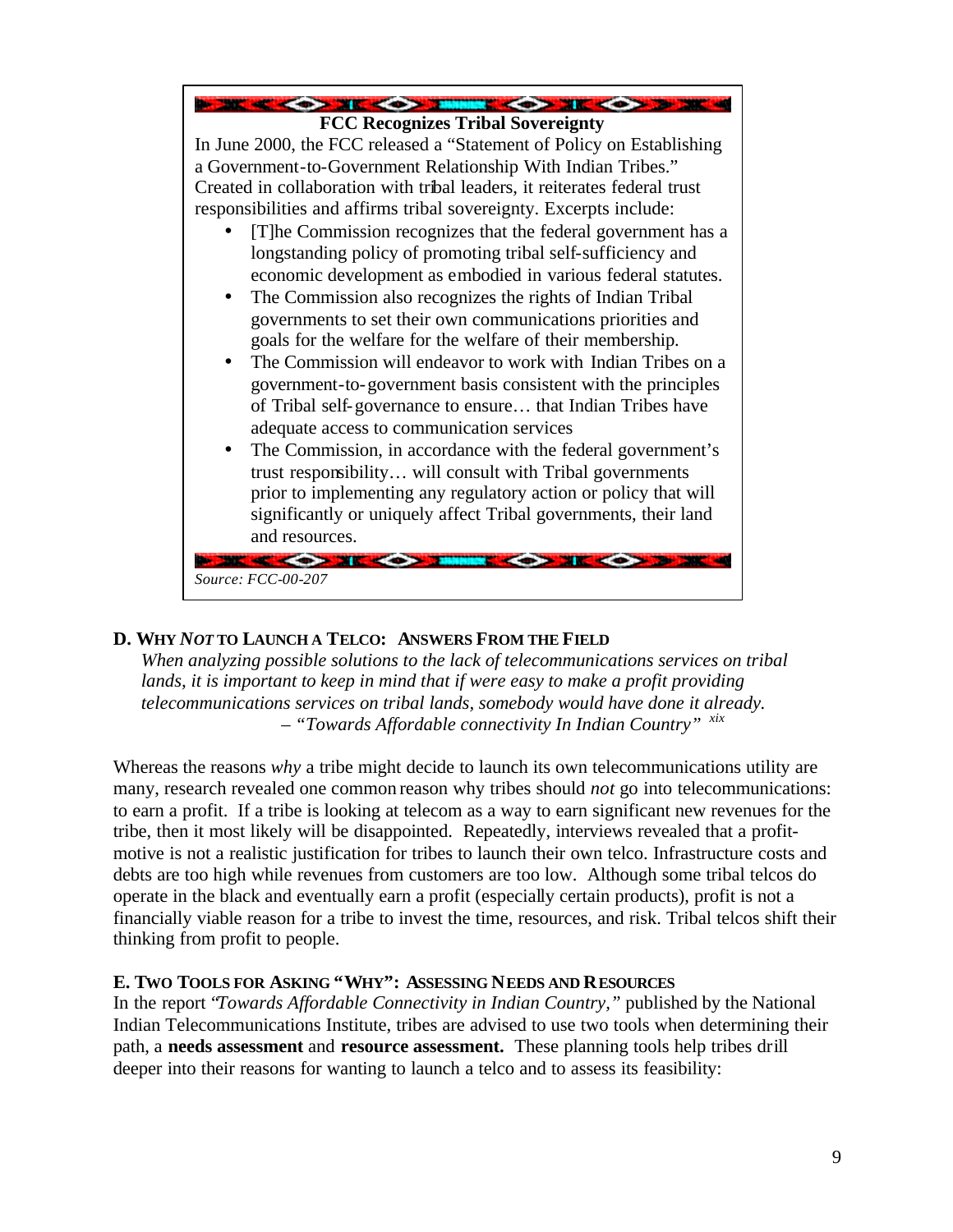**Step 1. Needs Assessment:** This tool "provides tribal leaders with a solid overview of the desires of the tribe. As part of such an assessment, a tribe must ask just what level of services it needs. For example, does the tribe have existing poor services? No service? Cable but not telephone? … These kinds of questions must be thoroughly and honestly answered. In addition, these answers must be forward looking to prevent tribes from adopting an approach that cannot meet changing needs." <sup>xx</sup>

**Step 2. Resource Assessment:** Tribes survey and identify all existing resources related to telecommunications. Just listing the resources, however, is not sufficient. "These surveys should be aggressively reviewed and questioned. If services are inadequate, a tribal government has both the right and the authority to question why." Ultimately, an aggressive review of resources will provide a tribe with needed information on the existing infrastructure, projected costs of construction and purchase, and  $\ldots$  that will be required for upgrade or purchase."  $^{xxi}$ 

#### **D. WHO SHOULD PLAN? BUILDING THE TELCO-TEAM**

Once a tribe can answer the question "*Why?"* and is equipped with data from its surveys, decision-makers can begin to answer the questions *"Who?"* and *"How?"* In some interviews with telco general managers, planning team members were brought on board because of a specific set of expertise – for example, strong management skills or experience in the telecom industry – other times, the founders of a tribal telco were selected because of positive working relationships with the council. Some are entrepreneurs – people known as "go-getters" with a long history of community involvement or change agents.

A tribal telco requires a **strong planning team** of key people and allies who, together, possess the following traits:

- $\checkmark$  Knowledge and expertise in telecommunications
- $\checkmark$  Legal expertise specifically in regulations and telecommunications
- $\checkmark$  Commitment to local community
- $\checkmark$  Knowledge and experience in tribal politics
- $\checkmark$  Connections to social networks and resources in the community
- $\checkmark$  Business management.

Kade Twist, Vice President of Native Networking Policy Center, suggests that tribes need to think as broadly as possible when building the planning team. He advocates that the planning team include more players than the obvious decision makers like the tribe's economic development planner, utility expert, or council member. <sup>xxii</sup> Twist points to successful telcos that link their planning to as many community organizations as possible. He suggests that if telcos are planned only as a business rather than a tool for improving social welfare, costly mistakes that hurt both the company's sustainability and consumers can occur. Thus, feasibility studies and needs assessments should include representatives from *all* agencies interest groups that could benefit from telecommunications – health, safety, education, housing, etc.

Twist suggests that a broad coalition of planners benefits the community in two ways: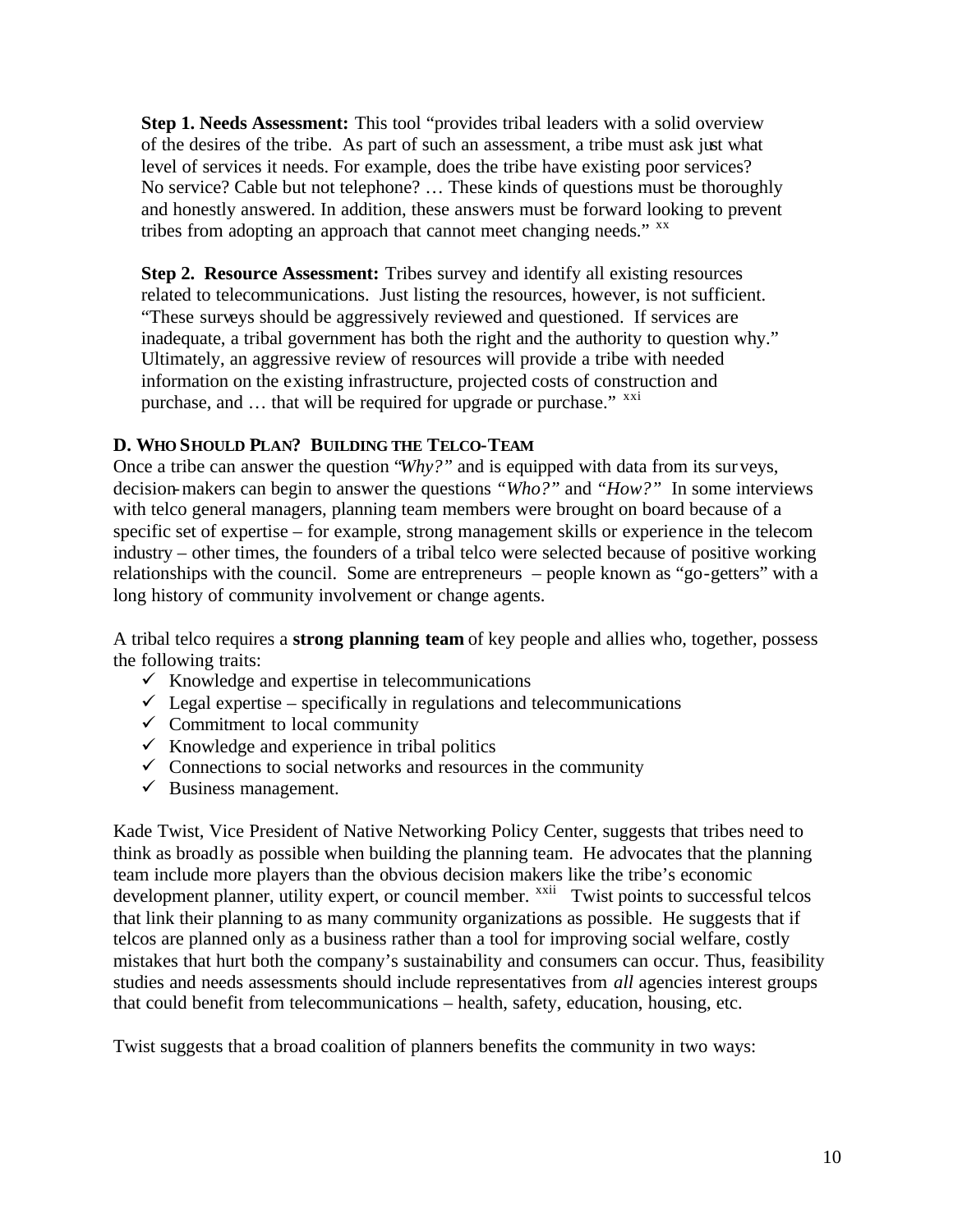# **A Few Words on Time**



If one theme came across loud and clear in research, it was this: planning a tribal telco demands TIME – more time and thus money– than initial estimates and feasibility studies projected. Although some existing tribal telcos – like Mescalero Apache – have been successful in expediting the process for launch due to internal knowledge of telecommunications, councils must be educated about the realistic time frame from planning to service launch and when the company breaks-even. Regulatory requirements for environmental studies and assessment of cultural sites can extend planning phases for months. Gary Braxton, past TOUA Manager of Telephone Operations and current SCATUI Board Member, advises management to prepare themselves for "more than 9–5 days – it's a 12-hour a day job."

- 1. **Business Sustainability** is more realistic because, from the start, the telco plans for growth by aggregating demand. Challenges associated with diseconomies of scale can be confronted if consumers who can generate demand are included in planning.
- 2. **Consumer Rights** are protected if more community members are included in the planning stage. This enables customers to voice their dissatisfaction with current telecommunication services and helps create solutions – both with service and in consumer protection codes.

Of course, the challenges associated with such broad-based planning derive from the time and resources needed to coordinate such a task force. The more people involved, the more time and focus is needed to coordinate plans, work through differences of opinion, and identify common goals. The size and scope of the

planning committee could be limited by the time frame for the intended launch of the telco.

## **Are tribal telcos different from rural telcos? No and Yes….**

**NO:** Tribal telcos must address the same cost and infrastructure barriers that rural telcos face. By definition, many tribal telcos are rural telcos that serve a very specialized market. In this sense, tribal telcos benefit when they join rural telco associations. Tribes, like rural telcos, support high cost operations by accessing public funds. In addition, both tribal and rural telcos must follow FCC regulation for interstate communication.

YES: Tribes are unique from rural telcos for two reasons: political motives and regulatory options. For many tribes, the opportunity to operate its own telco represents a chance to empower tribal members. Secondly, tribes can *choose* their regulatory body for intrastate communication on the reservation – tribes can create their own regulatory codes or follow state codes. Rural telcos must abide by state regulation in their service areas. This *choice* is powerful tool of tribal sovereignty.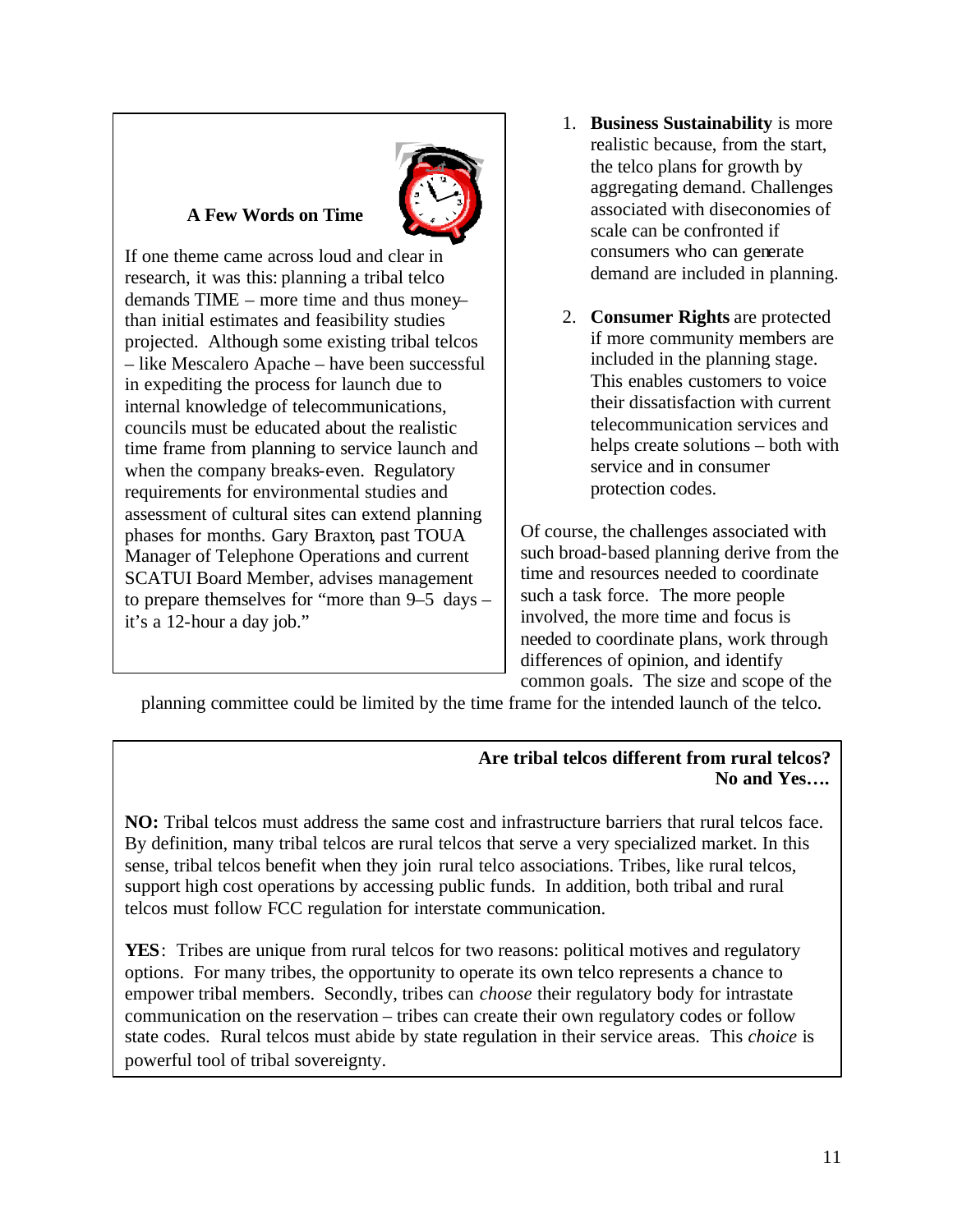#### **CHAPTER SUMMARY**

Before jumping into planning a telco, tribes must ask *"Why?"* Three interrelated motivations guide tribal telcos in their decision making-process: economic development, service, and sovereignty. Profit, however, tends not to motivate their choices. Tribes should conduct in depth analysis of needs and resources to determine if a telco is feasible. Telco planning affects the entire community; thus, the tribe should put together a broad-based planning team with representatives from as many community agencies that will benefit from economic development.

# **KEY QUESTIONS**

- Why do we want to run our own telco?
- Who should be on our planning team? What are their roles?
- How will we create a needs assessment?
- How will we assess telecommunications resources?
- What time constraints affect our planning?

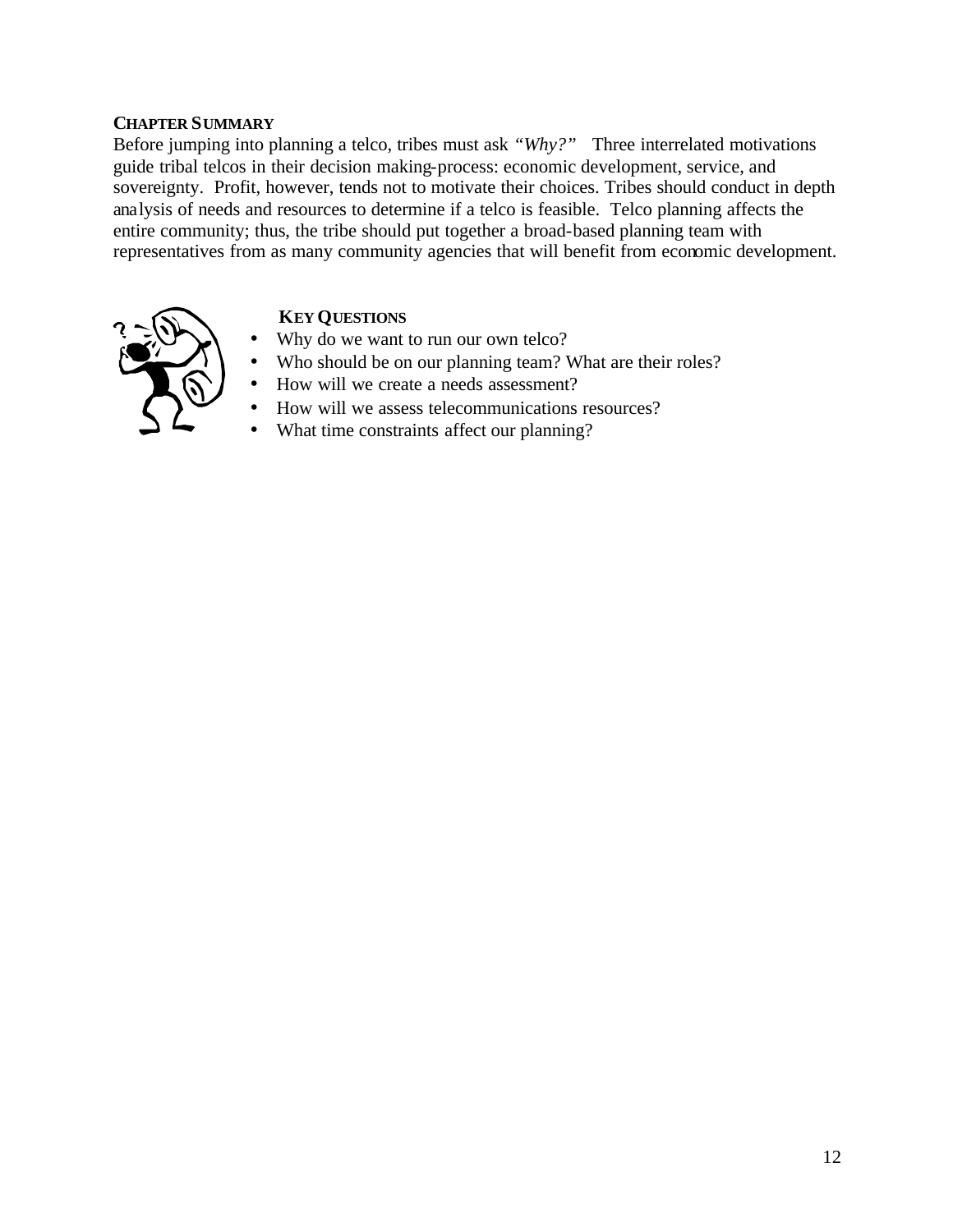

# **CHAPTER 3: SHOULD WE LAUNCH A TRIBAL TELCO?**

## **Tools for Assessing Capacity**

Once a tribe has determined *why* it wants to investigate telecom and *who* to involve in the planning phases, it must determine if it is an appropriate choice given the tribe's resources. Ultimately, just because a tribe *wants* to increase economic development or assert sovereignty through its own telco, does not mean that it possesses the capacity to do so. This next chapter seeks to help tribes assess their capacity by providing a framework for decision-analysis.

Interviews and research highlighted three key areas in which tribes must demonstrate capacity to successfully launch a telco: **Business Management**, **Regulation,** and **Telecommunications**. xxiii This chapter provides questions that tribes might ask to assess their capacity in each area and thus guide their decision-making process about whether or not to launch a telco. These three areas were developed broadly to provide tribes with a simplified "check list" for assessment.

## **How do we measure "Capacity?"**  *Tribes can ask questions like:*

- Do we have the human resources?
- What financial resources are needed?
- Are our policies and procedures in place?
- What skill set and knowledge are needed?
- Who are our partners?
- How do we handle risk?

## **What do we do if we lack capacity? Consider Alternatives** *xxiv*

As a tribe begins to assess its capacity, it must also assess alternatives to operating its own telco. For example, if a tribe lacks access to capital for infrastructure or is hesitant to take on large amounts of debt, the tribe could consider partnering with a provider in a joint venture rather than operating on its own. Another option which requires fewer financial investments would

be to establish a tribal Telecommunications Commission to set standards for service that all carriers on the reservation must meet.

The path of development must be guided first by the tribe's telecommunication needs – their answers to the question *Why do we want to launch a telco?* Ultimately, there is more than one path to deliver the outcome. Establishing a tribal telco is but one specific way to improve telecommunications on reservations – tribes should contact resources like National Indian Telecommunications Institute (NITI), FCC, and the National Congress of American Indian's website, www.indiantech.org to investigate other viable options.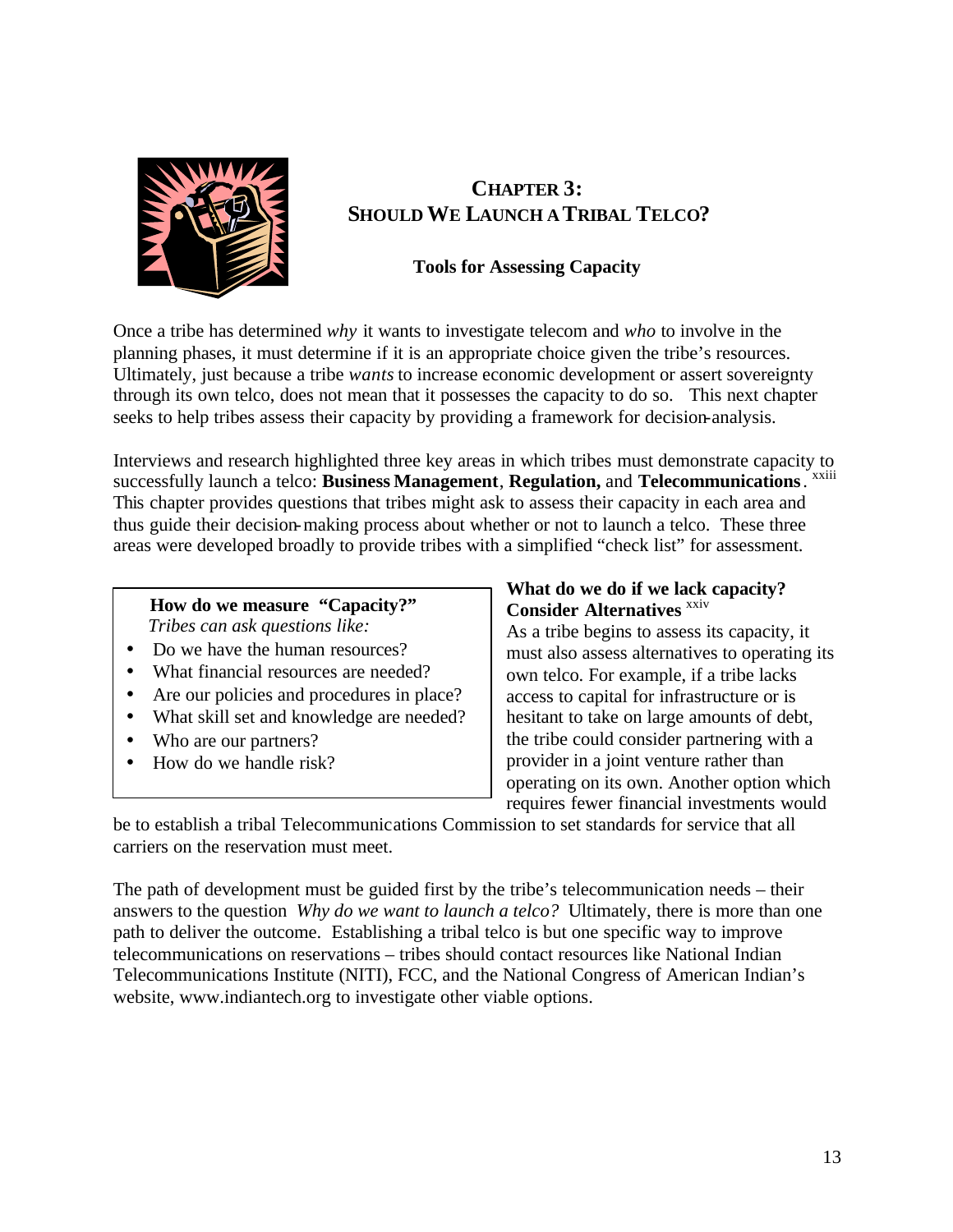

#### **A. BUSINESS MANAGEMENT**

Tribes must assess telco projects with the lens of sound business management. This requires an honest assessment of both internal and external capacity in such areas as: **prior experience with enterprises, governance, human resources, council communication and education, internal strategic planning, operations and financial management,** and **market analysis.**

#### **Tribal Enterprises: The Role of Experience**

Tribes might face challenges in launching a telco if the tribe lacks experience with operating a tribal enterprise. For example, some professionals have pointed out that it is not a surprise that so many of the current tribal telcos are run by tribes that already had experience with triballychartered, separate businesses like casino's or other utility companies. $^{xxv}$  A tribe that has experience establishing an enterprise can apply lessons learned to the tribal telco. For example, the council might already have procedures in place regarding reporting, board relations, and governance. If a tribe already operates utility companies – as was the case in TOUA – it can "piggy back" its administrative and operational functions with the telco, thus saving operational costs and maximizing knowledge transfer.<sup>xxvi</sup>

If a tribe is looking into telco but lacks experience with launching a separate enterprise, it runs the risk that the council may perceive the telco in the same way as a tribal program. But due to differences ranging from financial transactions to objectives, tribal programs must be managed differently from a for-profit company. Research from the Harvard Project on Indian Economic Development demonstrates that successful economic development projects are governed "separately" from the council, thus reducing political influence on business transactions (*See more in Governance below*). As departments under the tribe, tribal programs are often influenced strongly by council intervention. Thus, if a tribe lacks experience with a separately chartered business, the council may require education on appropriate roles and responsibilities.

#### **Key Questions**

• Does the tribe have experience running a tribal enterprise?



- Are there any other utility companies owned and operated by the tribe?
- Can the telecom cut costs by sharing operations and administration with the other utilities (i.e. personnel, accounting, vehicles, office)?
- How is managing a telco different from managing a tribal program?

#### **Governance**

As a tribally chartered enterprise, the tribe owns its telco. Yet ownership does not necessarily entitle the council to governance. One of the first decisions that a tribe must make about its telco is the governance structure and composition of its Board of Directors. As they key decision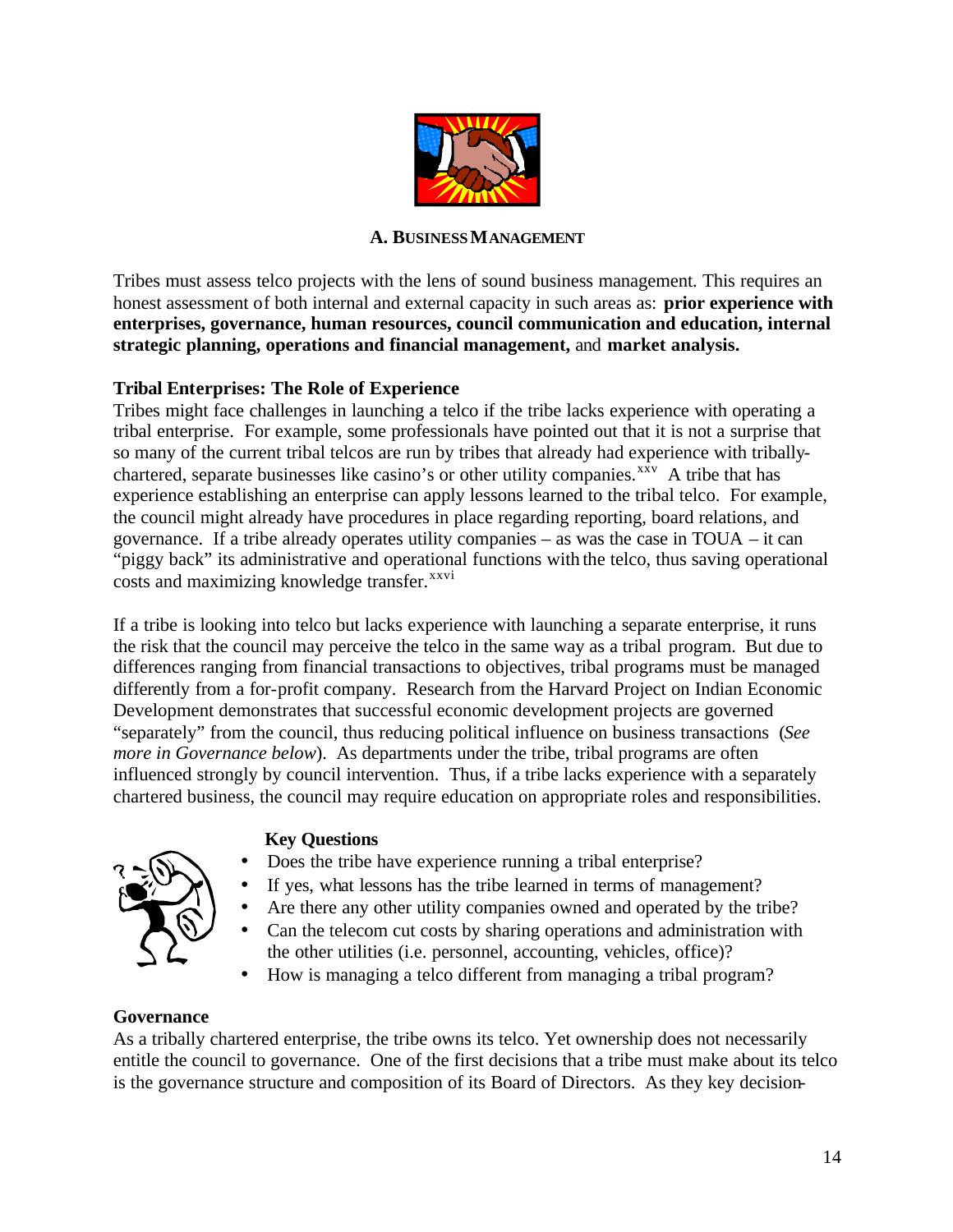makers for the telco, the board must be thought through strategically to minimize instability and maximize effective business management.

Among the current tribal telcos, board structure, composition, and terms vary. Some require that a certain number of board members possess industry-specific expertise or ties to the community, while others either directly link the board to the council or appoint a position on the board for a council member. See the table below for examples:

| <b>Tribal Telco</b> | <b>Size</b> | <b>Board Composition</b>              | <b>Terms</b> |
|---------------------|-------------|---------------------------------------|--------------|
| <b>TOUA</b>         | 7           | 4 must have extensive management      | 3 years      |
|                     |             | experience (3 of which must be in     |              |
|                     |             | telecom) and 3 must be tribal         |              |
|                     |             | members                               |              |
| <b>MATI</b>         | 5           | <b>Tribal Council Members: Tribal</b> | 2 years      |
|                     |             | President, Vice President,            |              |
|                     |             | Secretary, Treasurer                  |              |
| Saddleback          | 7           | President of the Division, 2          | <b>Not</b>   |
| Communications      |             | Professional Members, 1               | reported     |
|                     |             | Community Council Member, 3           |              |
|                     |             | <b>Community Members</b>              |              |
| <b>SCATUI</b>       | 5           | 2 tribal members and 3 non-           | Staggered,   |
|                     |             | members – all of whom must have       | maximum      |
|                     |             | telecom expertise                     | of 4 years   |

 *Source: Self-reported by General Managers on research surveys, May 2003* 

# **Key Questions**

- What are the selection criteria for board members? What skills and knowledge do they need?
- What is the role of the council in relation to board? Do council members sit on the board? Do council members have decision-making or appointment powers?
- What are the terms and responsibilities of board members?
- How will the board be shielded from personal and tribal politics?
- How will community interests be represented on the board?

# **Council Communication and Education**

Once the board structure and terms are determined, the board must create an effective communication process to maintain positive relationships with the council. For example, among the telcos interviewed, it is customary for the General Manager to report at least annually to the council on the status and needs of the company. Some, like Saddleback Communications, report to the council at least quarterly.<sup>xxvii</sup> Telcos must strike a delicate balance between educating the council on the financial, regulatory, and service needs of the company while also setting clear guidelines for decision-making and management.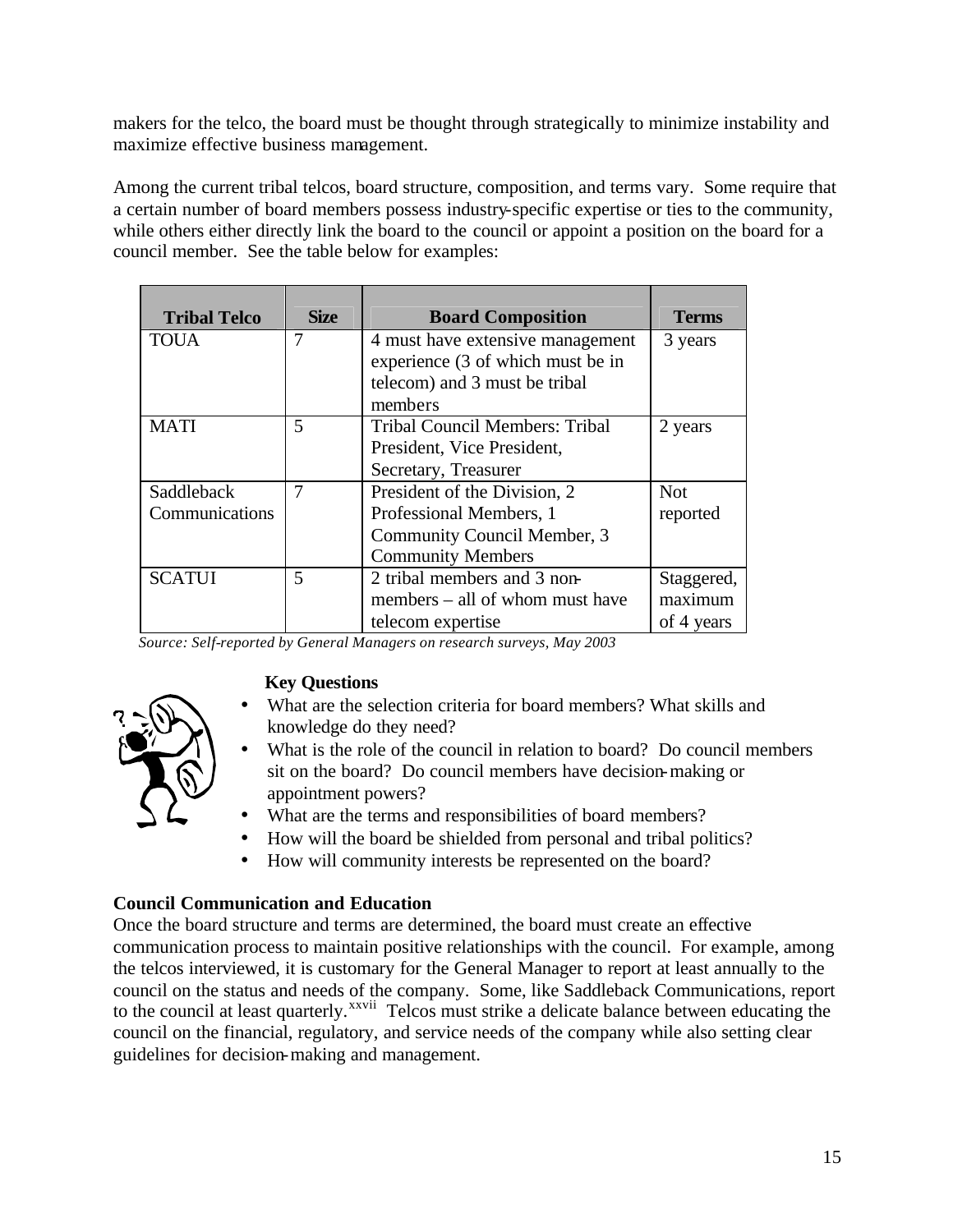

- How will the telco maintain open communication with the council?
- How often will it report to the council?
- What critical information will the council need to know?
- How will we educate the council about technical and financial issues?

# **How do community attitudes about government affect your telco?**

When negotiating boundaries between the tribal council and telco, it is important to honestly assess community attitudes about politics. For example, if a community feels mistrust towards the council due to instability or allegations of financial mismanagement, telco's must strategize how to educate community members about its role in relation to the government. Through newsletters, doorto-door outreach, and public awareness campaigns, telco's can distinguish themselves as a company that is tribally owned and free of political influence.

# **Human Resources: Leadership and Personnel**

*This story illustrates the importance of tribal leadership … One of the thing's that's happened as a result of the successful ventures of the Telephone Authority is management expertise. We are training our people to become managers. I think that's key to anything.*

– *JD Williams, General Manager, Cheyenne River Sioux Tribe Telephone Authority xxviii*

Leadership, management capacity, and human resources are critical success factors to any business, but in Indian communities, where unemployment and education rates often hover well below the national average, the need for skilled leadership, management, and strong human resources is paramount. Effective management in tribal telcos takes on added meaning when it involves technical training of tribal members.

Each telco must balance its obligations to hire local members and ensure that staff is equipped with the necessary technical and operational knowledge to run the company successfully. Some managers identified low-technical knowledge of local employees as a challenge in startup years, but all addressed it through training and professional development opportunities – either by hiring non-local employees with experience in telecommunications that train others on the job or by actively sending employees to industry training, workshops, and conferences.

Anecdotes from tribal telcos relay positive benefits from hiring policies to train local members. For Cheyenne Rivers Sioux Tribe Te lephone Authority, trained local employees are integral to the success of the company:

The backbone of the C.R.S.T. Telephone Authority is our dedicated, well-trained employees. We maintain a progressive training program in which employees are kept educated on the latest technological advancements. Ninety percent of our employees have been with the company for more than ten years. Also, ninety-five percent of our employees are Native American. xxix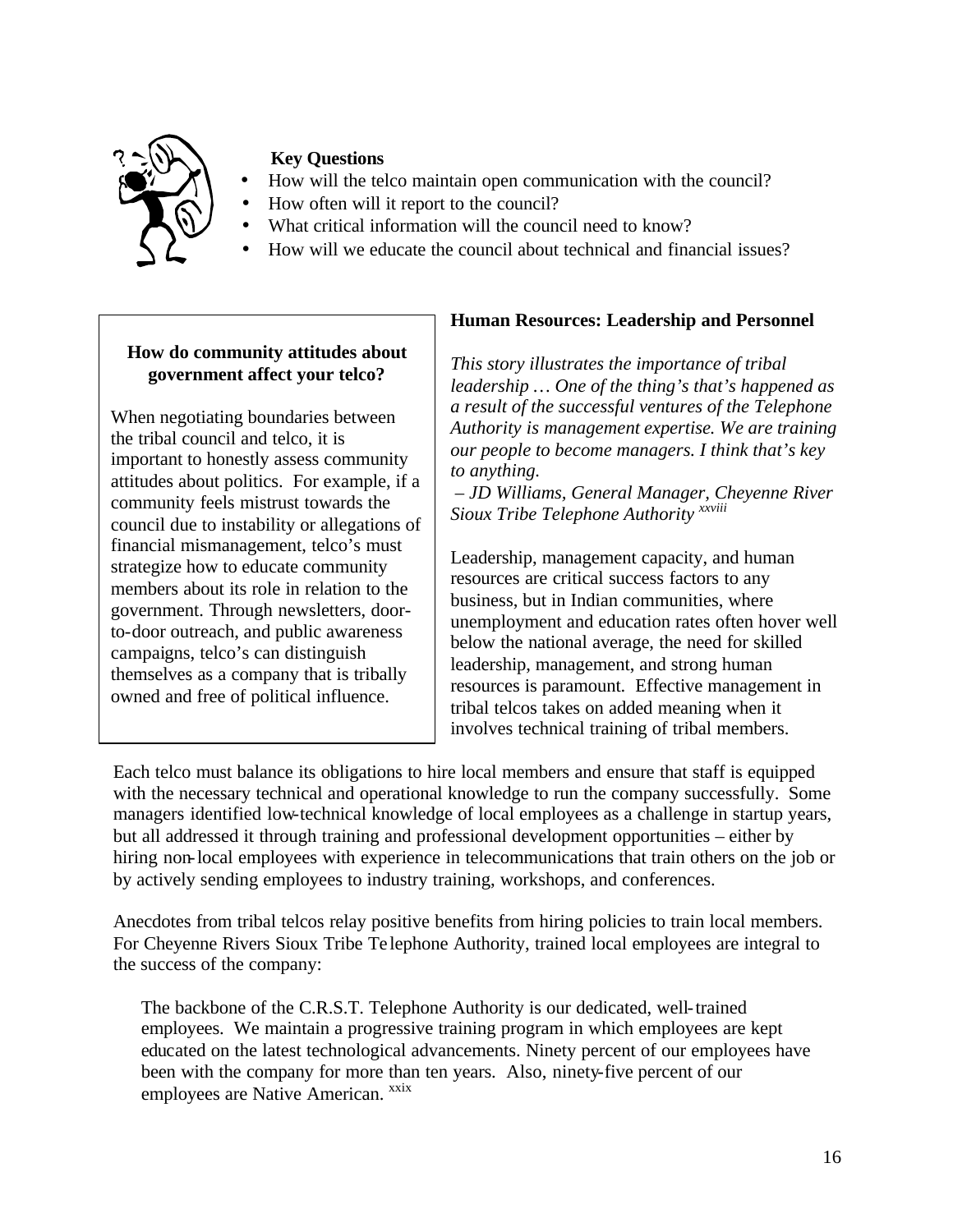One staff member at SCATUI described the "difference" tha t increased local employees had on company performance, most notably on customer service: "This is our home, our community. We can serve the customers better because we have ties to the community. We *want* things to be better here." xxx

### **Challenges with Retention: Solutions from the Field** xxxi

An inherent challenge to the professional development of a skilled work force in Indian Country is job retention. In more than one interview, telco managers reported that trained workforce often leave the company and seek employment off the reservation. Two solutions that current tribal telcos involve competitive benefits and mentoring programs:

- **Benefits:** To counter "brain drain" and retain workers, tribal telcos must design competitive wage scales, benefits, and incentives for employees to stay with the company. Chuck Wiese cites that TOUA has been successful in retaining 60% of TOUA's workforce over the past 5 years and approximately 35% of the workforce over the past 10 years due to TOUA's competitive benefits and that the company is known as a "good place to work."
- **Mentoring:** Godfrey Enjady, Director of MATI recruited retired professionals from Verizon and GTE to help launch MATI and mentor tribal members who lacked technical experience and knowledge in telecommunications. "They're learning from about 30 – 35 years of experience every day. We can give them the book and head knowledge, but when you apply it in the field, that's a different thing.... We're giving tribal members real-world knowledge. " He cites that this mentoring program empowers tribal members to in turn mentor other members in the future.

| <b>Tribal Telco</b> | #Of<br><b>Employees</b> | % Native<br>American | $%$ Non-<br><b>Native</b> | <b>Native employees in</b><br>management and technical |
|---------------------|-------------------------|----------------------|---------------------------|--------------------------------------------------------|
|                     |                         |                      |                           | positions                                              |
| Saddleback          | 35                      | 42%                  | 58%                       | 1 Executive, 2 Customer                                |
| Communications      |                         |                      |                           | Service Supervisors, 4                                 |
| <b>XXXII</b>        |                         |                      |                           | Technicians, 1 Salesperson, 2                          |
|                     |                         |                      |                           | <b>Customer Service</b>                                |
|                     |                         |                      |                           | Representative, 3 Accounting                           |
|                     |                         |                      |                           | Staff, 1 warehouse, 1                                  |
|                     |                         |                      |                           | Sales/Marketing                                        |
| <b>TOUA</b>         | $90 \text{ in}$         | 81%                  | 19%                       | Not reported                                           |
|                     | <b>Utility</b>          |                      |                           |                                                        |
|                     | Company;                |                      |                           |                                                        |
|                     | 28 in telco             |                      |                           |                                                        |

#### **A Snapshot of Native Hiring: Two Cases**

 *Source: Self-reported by General Managers on research surveys, May 2003*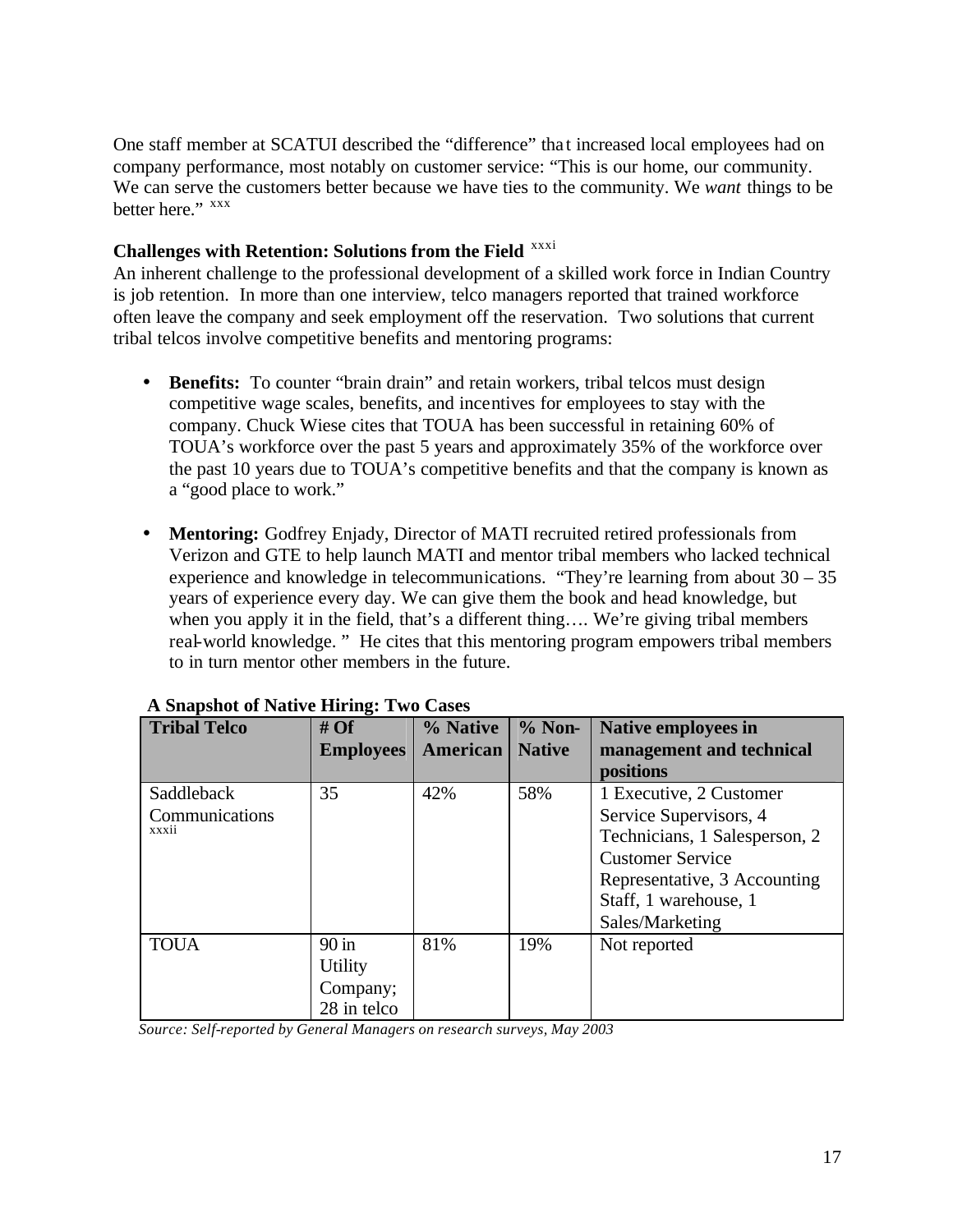

- What will be the telco's hiring policies regarding tribal members?
- How will we train staff in technical and management positions?
- What personnel policies and procedures need to be in place (Hiring) criteria, grievance, benefits, and professional development?
- How will we offer competitive wages for employees?
- Once local employees are trained, how will we retain them?

#### **Strategic Planning**

Telcos requires long-term planning. Repeatedly, managers and researchers stressed the need for strategic planning both at the front-end and continuously throughout the telco's growth. One general manager described the strategy to be like a "chess game" – stressing that at any moment, a manager has to operate while thinking about his future moves and always keeping an eye on the other players (competition, vendors, tribal council, staff, regulators, customers). In some cases, like in San Carlos, telcos benefit by connecting their plans with the tribes' strategic vision and missions.<sup>xxxiii</sup> By framing the telcos' business objectives in the lens of the tribes' strategic plans, telcos can communicate how they "fit" into the bigger picture of tribal development.

Tribes must be cautious to avoid "quick fixes" to their telecommunication needs. In the report *Towards Affordable Connectivity in Indian Country*, tribes are warned:

Telecommunications infrastructure is not a buy once proposition. Whatever approach a tribe determines to take, it must ensure sustainability of the business and the services provided. Stopgap measures will only make the tribe worse off in the long run by inefficiently allocating and wasting limited resources…No solution is useful to a tribe if it is a stagnant, one-time fix. The proposed solution must be able to be scaled to meet future growth and changing needs and it must be structured and operated in a manner that is sustainable for the foreseeable future. *xxxiv* 

The greatest challenges to strategic planning is accurately forecasting growth and thus, projecting costs for infrastructure. Although all telcos interviewed unanimously advised tribes to plan for over subscription, large time lags between plans, construction, and service launch force telcos to try to anticipate what customer needs might be far into the future. Gary Braxton, former Manager of Telephone Operations of TOUA and current board member of SCATUI adds: "It's even harder to project how many people will want service in a community that has never had phones before. You can estimate your customer base ahead of time, but once the switch is turned on and people like what they see, you may be in a totally different game." XXXV Limitations in federal funding, which tribes rely on for investments in infrastructure, also restrict telcos' ability to plan for long-term growth.

Finally, the other inherent challenge in long-term planning relates to technology. Because the industry is rapidly changing, it requires that plans must be constantly updated and works in progress. More advice on technology will be addressed in Section C.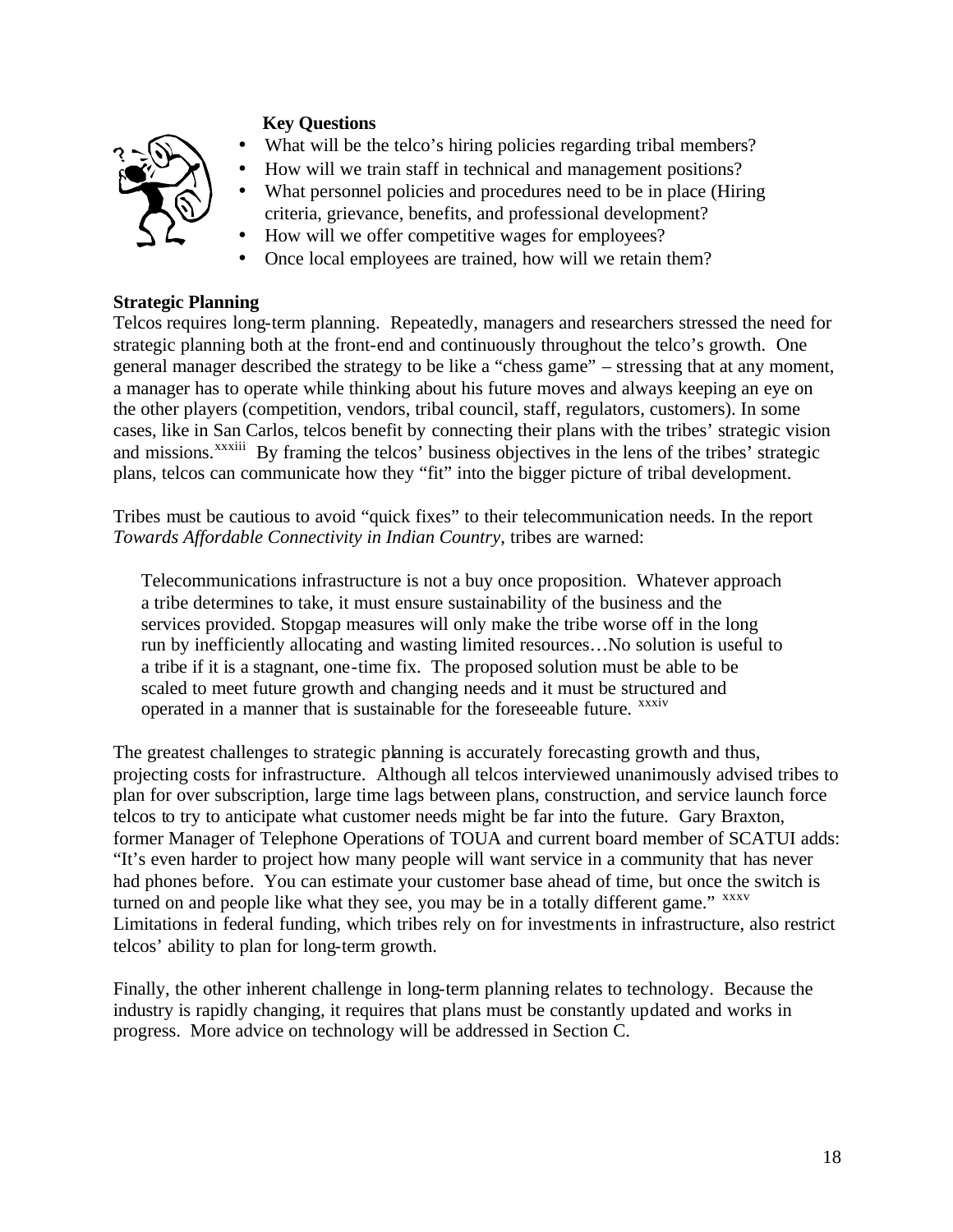

- What will be our community's telecommunication needs in  $5 10$  years?
- What resources do we need to meet these needs? Do we have the infrastructure in place now to support them?
- How does our vision of telecommunications fit into the tribe's strategic vision?
- How will we offer competitive wages for employees?
- How will we adapt and change our plan to leverage developing technology?

## **Internal Operations and Financial Management**

Although tribal telcos are not in business to make a profit, they must, like all businesses, pay close attention to internal operations and financial management. Internally, a tribal telco must be prepared to administer a high-volume and costly customer service. This includes setting up operations and internal systems for accounts, customer service, and IT. Some telcos – like

Mescalero Apache and San Carlos – had to build their administrative systems from scratch whereas others were able to share resources with existing utilities. Financial management may require new skill sets and accounting tools than those used for tribal programs. Telcos must closely monitor revenues from services, loans, access fees, "pools," and map them against ongoing operational and administrative expenses. Financing telco is a complicated process that demands expertise in resource management. Telcos need to learn how to access public funds through RUS, NECA, and publicize discounted-services to customers through programs like the FCC's Enhanced Lifeline and Link Up Program. More details on financing will be discussed in Section C.

## **Budget Advice from the Field About Hidden Costs** Tribes often neglect to include "hidden costs" of consultants and legal fees that are so critical to planning. When telco's create budget forecasts, remember to include legal and consulting fees.



## **Key Questions**

- Do we have the IT and administrative systems to track business?
- How will we manage financial accounts?
- Do we effectively manage resources?
- What "hidden costs" do we need to look out for in our budget?

# **Market Analysis** xxxvi

Finally, before launching their telco tribes need to understand their local market – both in terms of supply and demand. Of course, the market for each potential service is different – wire line, broadband (e.g.: DSL, cable, satellite), wireless, etc. From a supply-side analysis, market analysis involves looking at the current service providers, infrastructure, operation and investment costs, and any barriers to service delivery (such as geography or, in the case of wireless, opening the company up to competition if cell phone towers are constructed). From a demand-side analysis, tribes need to conduct customer surveys, forecast differences in demand between business and residential use, identify potential barriers to customer use (such as lack of information about options or ability to pay), project growth, as well as forecast untapped, potential markets associated with new communities, off-reservation, or emerging technologies. As pointed out in earlier chapters, tribes should consider the disadvantages of lacking economies of scale and, if possible, investigate ways to aggregate demand.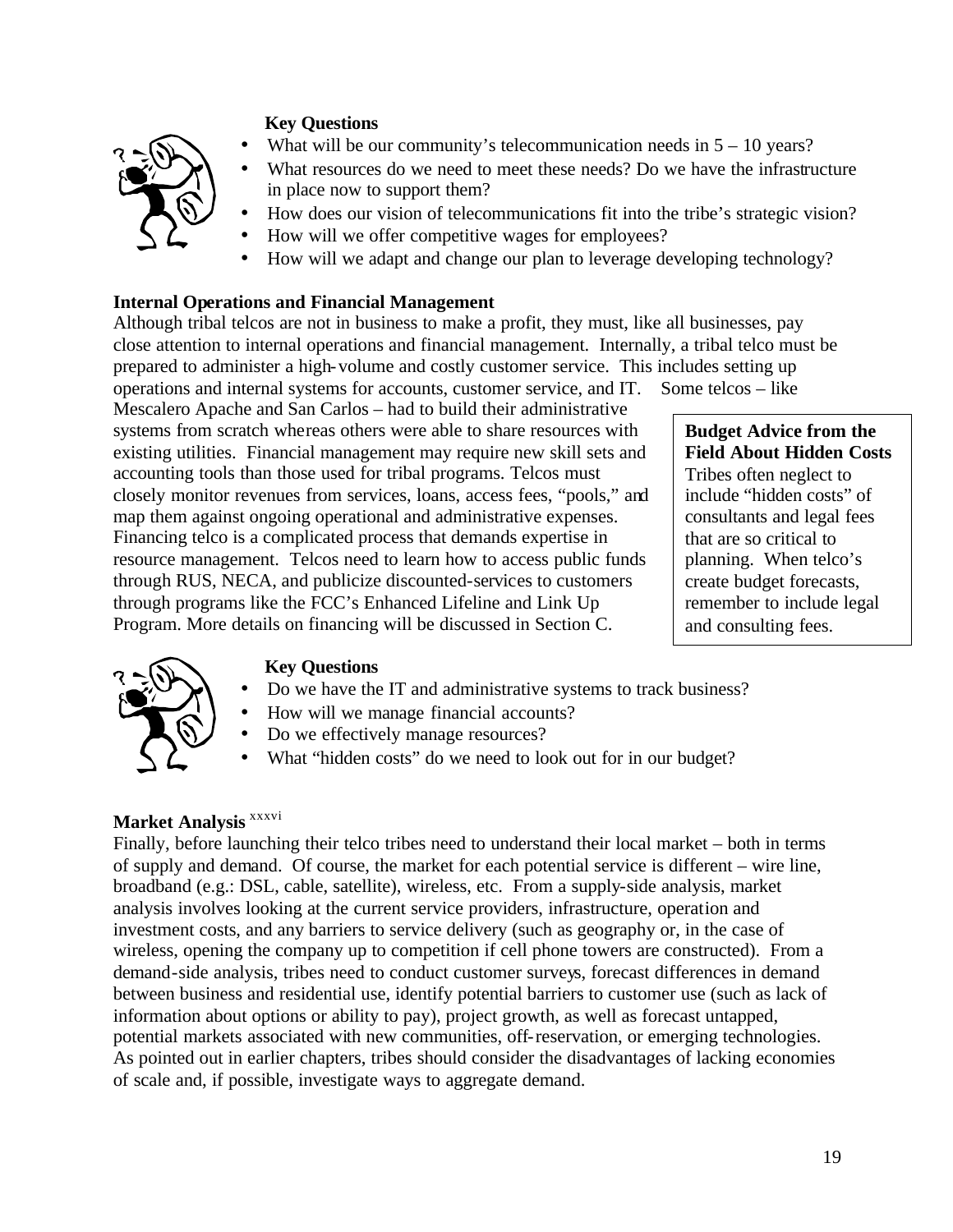

- What is our target market?
- What are the barriers to entry? Is there competition?
- How do markets differ for each service and customer base?
- What is the relationship between supply costs and price demanded?
- How will we ensure that our customers can afford our services? What price are they willing to pay? <sup>xxxvii</sup>
- What emerging markets present opportunities for growth?
- Do we want to offer services off-reservation?
- How will we aggregate demand?

#### **A Word About Price and Rates: Tariffs**

Rates that companies charge customers for each service must be filed to regulatory bodies in a pricing document called **tariffs.** Such regulation protects customers against companies passing on high-supply costs to them through unfair prices (for example, in rural areas and on reservations). Tribes who follow tribal regulation have the authority to set their own tariffs for *intrastate* communication and tribes that follow state codes must abide by tariffs set by states. For *interstate* communication, tribes must follow FCC guidelines; as members of the National Exchange Commission Association (NECA), tribal telco's sets rates according to national tariffs and, in return, receive money back from a price pool to which all NECA members contribute. For more information, see Sections B on Regulation and C on Telecommunication Industry.

*Sources: FCC Document, Expanding Telecommunications Access in Indian Country.*



#### **BUSINESS MANAGEMENT SUMMARY**

As tribes assess their capacity to run a telco, they must analyze their business management skills. This requires shifting thinking from a management of tribal programs that are often dependent upon grants to management of a forprofit company. Specifically, tribes should evaluate prior experience with enterprises, governance, human resources, operations and financial management, strategic planning, and market analysis.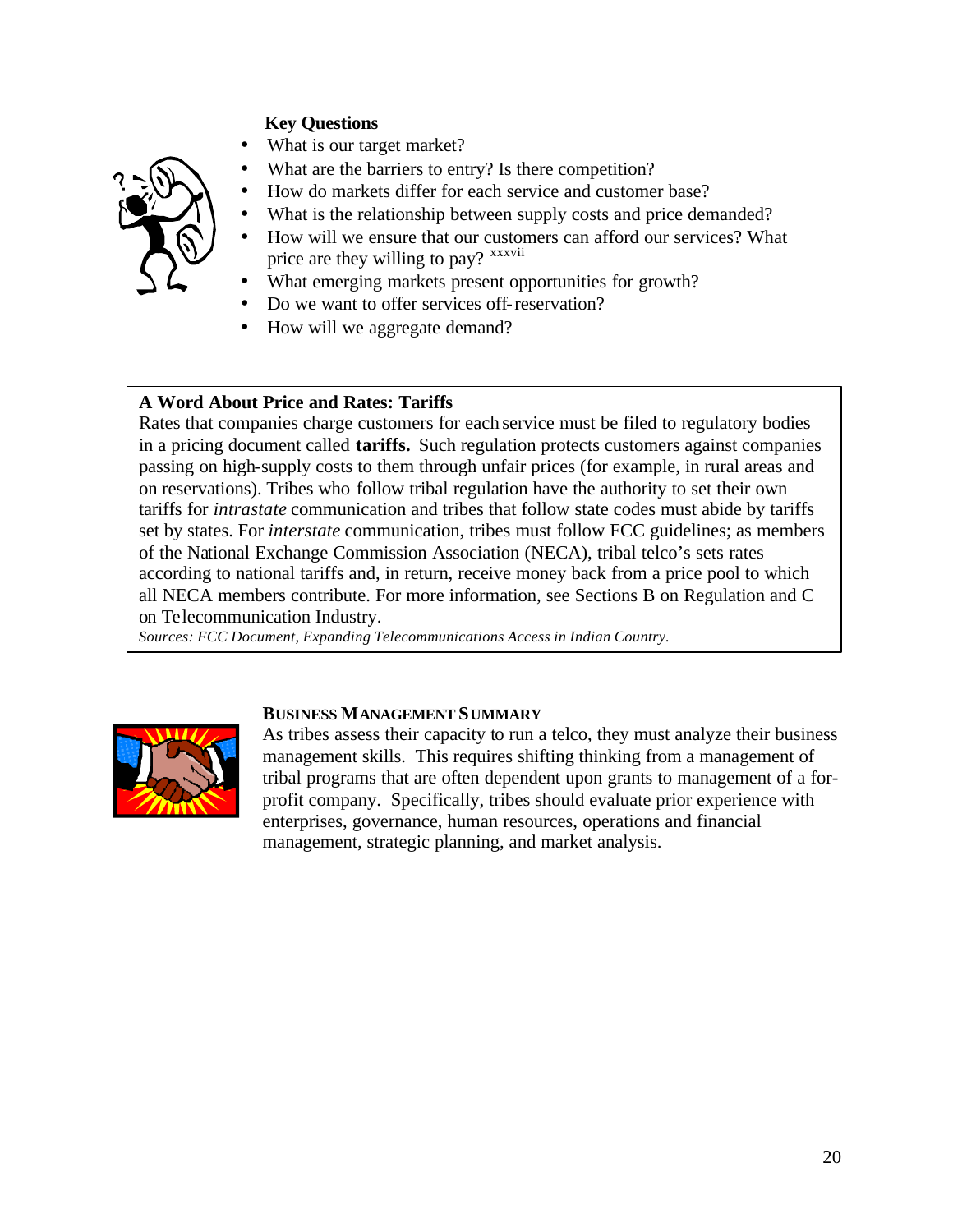

Tribes possess a unique opportunity to differentiate themselves from local telecommunication carriers in the area of regulation.<sup>xxxviii</sup> As sovereign nations, tribes have the freedom to decide their own regulatory processes for intrastate carriers that offer service within the boundaries of tribal land.<sup>xxxix</sup>

The puzzle of regulation in Indian Country, however, is far from simple. As Kade Twist writes:

The relationship between the federal government, states, and Indian nations has always been a complex one. More telecommunications laws and regulations intersect Indian Country than any other land base in America. And as a result, there are very few legal litmus tests on tribal lands. Sorting out something as potentially simple as jurisdiction authority requires a tribal-specific and context-specific analysis of relevant case law, statutes, treaties, and Congressional orders.<sup>xl</sup>

Twist points out that if regulation is not understood, lack of clarity can negatively impact economic development because "it restricts the speed of business and impedes flow of capital." <sup>xli</sup>

This section seeks to help tribes understand their regulatory options. It provides a brief overview of the regulatory landscape, advises questions that tribes should consider about tribal or state regulatory authority, provides a sample baseline for regulatory codes, highlights emerging options in regulation, and offers recommendations for enforcement. Above all, this section seeks to educate tribes on the legal resources that are required to regulate telecommunications.

#### **Telecommunications Regulatory Landscape At A Glance**

Regulation protects customers and vendors from unfair business practices. It assures that common standards are upheld universally. In telecommunications, regulation depends both upon the service and technology (i.e. local toll versus long distance or wireless) and government jurisdiction.<sup>xlii</sup> Regulatory authority is divided between federal and non-federal agencies. <sup>xliii</sup> The Telecommunications Act of 1996 (which amended the 1934 Communications Act) decentralized regulation so that, in general, states regulate *intrastate* communications and FCC regulates *interstate* communication. Tribes, of course, fall in between. Therefore, within tribal telecommunications, the key players are:

• **Federal Communications Commission (FCC):** Federal agency that reports directly to Congress and regulates interstate communications for long distance phone service, radio, TV, wireless, satellite, and cable.<sup>xliv</sup>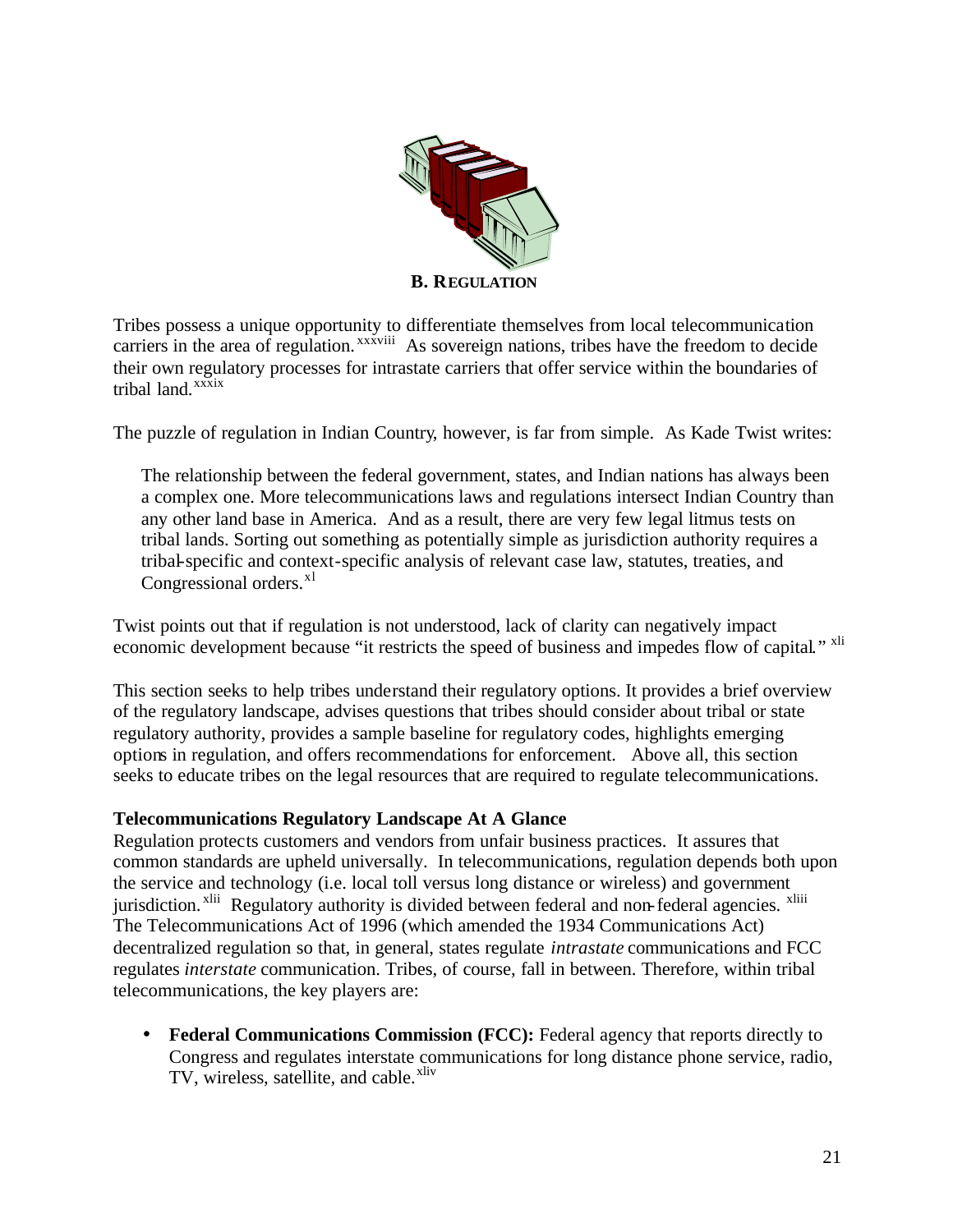- **State Public Utilities or Public Service Commissions:** Intrastate regulatory agencies that regulate wireline local telephone service – responsible tasks such as: certification of intrastate telephone carriers (ETC's), consumer protection, and monitoring tariffs (prices). State regulation includes jurisdiction over bi-ways through reservations.
- **Tribes:** Tribes have the authority to regulate interstate carriers on tribal land. However, "in most cases… because the tribes have not exercised their authority to regulate telecommunications services within reservation boundaries, the state regulatory agencies have exercised jurisdiction over telecommunications services within Indian Country by default" xlv To do so, tribes must establish regulatory procedures and a code that meet established telecommunication standards.

As a tribe faces telecommunications decisions, it must "map" out the regulatory landscape of the reservation – knowing where state and federal codes apply, where tribes have authority, and how difference services fall under codes. During construction and operation, telcos must also abide by appropriate state, tribal, and federal laws for environmental, historical, and cultural preservation as well as follow property laws related to land status, like right-a-way procedures.<sup>xlvi</sup>

## **Assessing Regulatory Capacity**

Before deciding whether or not to regulate telecommunications on the reservation, tribes must step back and assess their legal capacity to create and enforce codes. Whereas asserting tribal regulation over telecommunications is an expression of sovereignty, tribes who choose to do so must educate themselves on the legal specificities of telecommunications and, equally importantly, create mechanisms to uphold regulatory standards. Casey encourages tribes to ask three guiding questions about regulation: $x^{\text{lvii}}$ 



# **Key Questions**

- What are the legal issues that need to be addressed?
- Do we have the regulatory expertise within our tribe?
- How will we enforce regulation?

## **Advice from the Field: Seek Specialized Legal Counsel**

Interviews stressed that traditional tribal lawyers most often do not possess the narrow expertise that are needed to navigate and establish telecom regulatory bodies. Lawyer needs to understand the different regulations for services (i.e. wireline vs. spectrum), FCC requirements, and jurisdictional issues related to state bi-ways, tribal, and non-tribal land.

## **Who Should Regulate? State or Tribe?**

Six of the seven tribal telcos are regulated by tribal telecommunications codes. Ultimately, each tribe must make its own decision about regulation. There is no evidence to date that the regulatory choice of a telco – whether it subjects itself to state regulation or tribal – impacts the quality of service offered. Based on feedback from the field, below is a list of options that tribes should consider when deciding about regulation: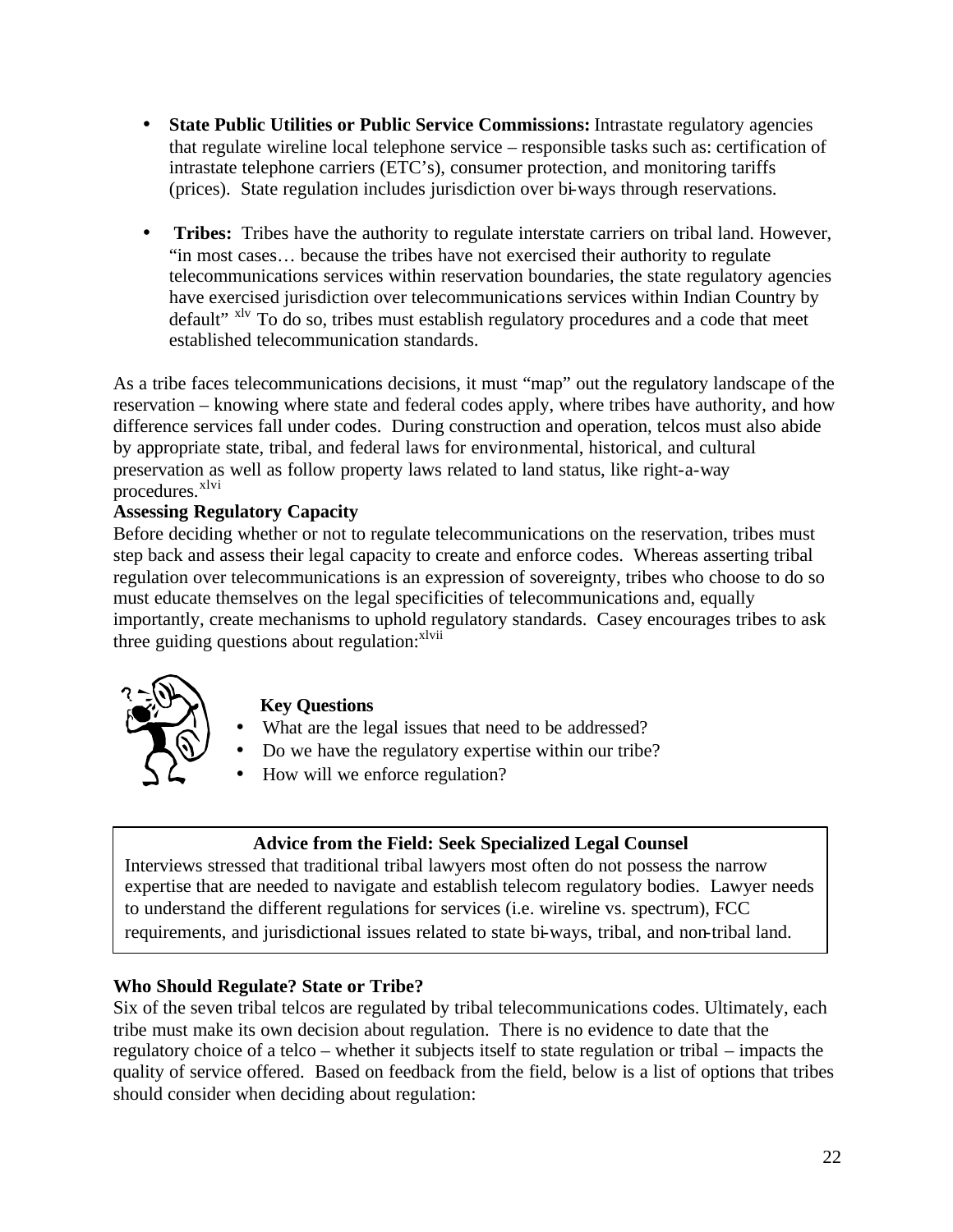| <b>Criteria for State Regulation</b>      | <b>Criteria for Tribal Regulation</b>        |
|-------------------------------------------|----------------------------------------------|
| Time restrictions: tribe faces too short  | Planning time is sufficient to create codes  |
| time a frame to set up regulatory codes   |                                              |
| Tribe lacks technical expertise in        | Tribe consults with telecom lawyer and       |
| telecommunications                        | tribal telcos to help advise codes           |
| Off-Reservation business ventures: tribe  | Business plan of telco does not include off- |
| can compete for market share and offer    | reservation ventures                         |
| services "like any other telco" statewide |                                              |
| Unstable tribal government                | Tribal government is stable and educated     |
|                                           | properly on legal authority                  |
| Tribe lacks regulatory enforcement        | Tribe can enforce codes throughout           |
| mechanisms                                | reservation                                  |
| Strong relationships with state agencies  | Strong relationship with FCC                 |

# **State-Regulated Tribal Telco: Mescalero Apache Telecommunications, Inc.**xlviii

Godfrey Enjady, General Manager of MATI, speaks candidly about the benefits and reasons that Mescalero Apache set up their telco under state regulation. With a background in telecommunications – 15 years working for Verizon – Enjady identified two benefits to state regulation: 1) competitive advantage – the ability to be an "equal player" like any other telco in New Mexico and 2) lack of technical knowledge in the tribe. Enjady saw state regulation as a potential venue for business expansion beyond the reservation and thus, as a tool for tribal economic development. He also stressed that his experience in the industry taught him that the tribe needed specified knowledge in order to regulate, which it lacked. Thus, he drew upon existing positive relationships with state agencies to abide by state regulations. It was a choice that he stresses expedited the timeframe for launching the telco and draw down available funds.

Enjady points to MATI's performance indicators – a penetration rate of 1600-1700 customers from the customer base of 650 and operations in the black which, for the first 5 years of business plan were projected to be in the red, as indication that the regulatory structure has not impeded MATI's service to tribal customers. When asked about the claims that this decision is an abdication of sovereignty – a frequent criticism of MATI's decision – Enjady explains that the tribe exercised sovereignty by *choosing* its regulatory system, rather than accepting one that was imposed by default. Meanwhile, he points to tribal control of the board and company leadership as a further example of sovereignty.



## **Key Questions**

- What are the benefits of tribal regulation?
- What are the benefits of state regulation?
- How does state or tribal regulation match our business plan?
- How can we assert tribal sovereignty with either regulatory scheme?

## **Why are there so many tribal telcos in Arizona?**

According to Casey and the Benton Foundation, Arizona law has clearly ruled that the state does not have jurisdiction over telecommunications on tribal land. Thus, the regulatory landscape within Arizona is more "friendly" to tribally owned and regulated telcos than in other states. What's the lesson? Tribes should investigate state attitude towards tribal jurisdiction even when setting up their own codes.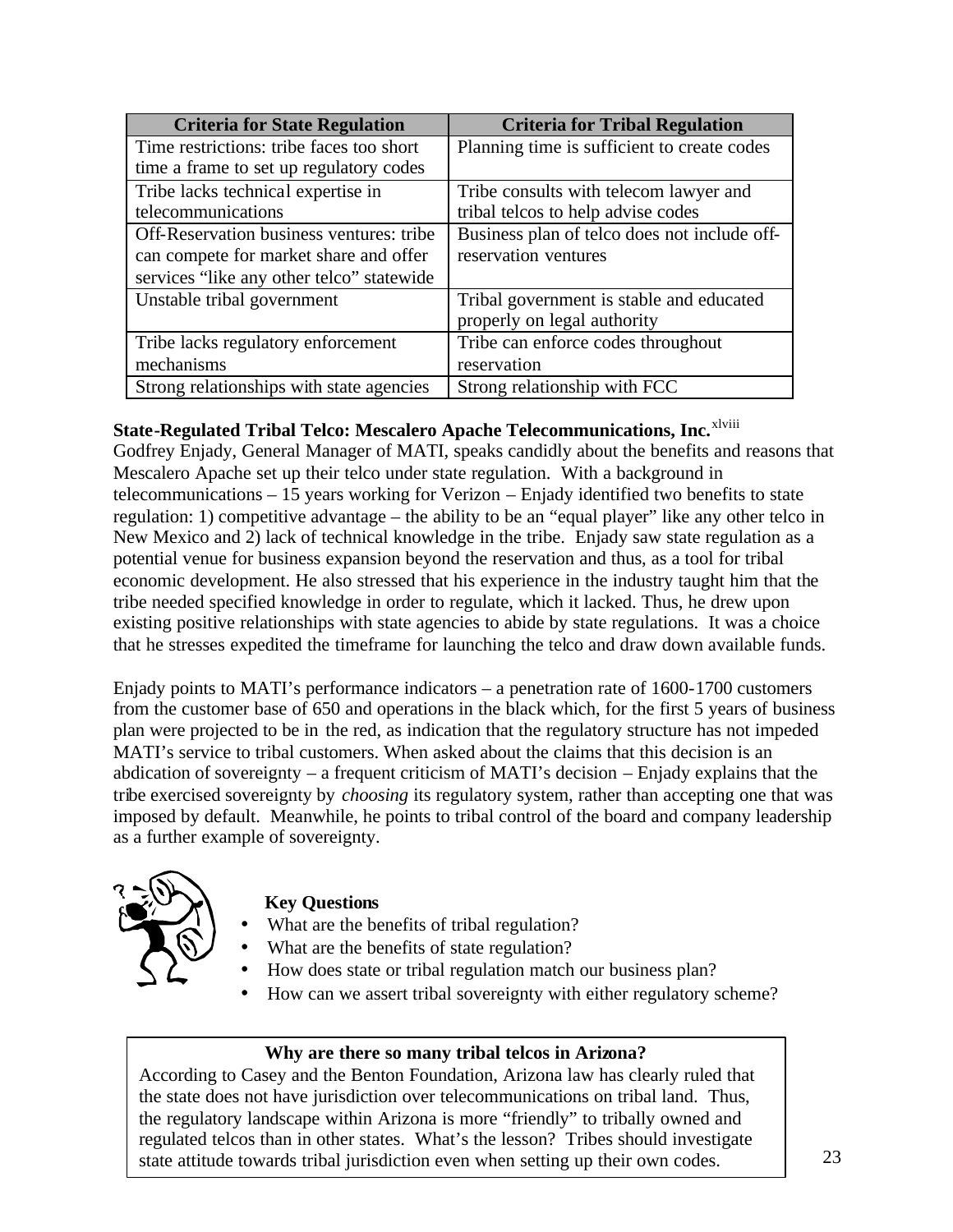#### **Sample Baselines for Telecommunications Regulations**

*What does a telecommunication regulatory code look like?* According to Casey, tribes should include the following baseline in their telecommunications regulations. This list is of course, not exhaustive, and should be created by appropriate counsel:

- **1. Licensing requirements** that grant carriers authority to do business on the reservation.
- **2. Service quality requirements**: establish benchmarks that carriers must provide a reasonable quality of service to customers.
- **3. Pricing guidelines**: Rules that carriers cannot raise prices more than x % per year.
- **4. Service Provision Requirements:** Establish a "Carrier of last resort" to ensure that carriers must serve everyone who asks for service. This prohibits carriers from discriminating against customers based upon location and cost of service (i.e.: even if building out to a rural area costs \$5000, a carrier cannot refuse to offer service).
- **5. Nondiscrimination policies.**
- **6. Dispute mechanisms:** Processes for filing and following up with complaints from customers to commission.
- **7. Permission for Business:** Explicit statement that carrier must conduct business on the reservation at the permission of the Tribe (passes the "Montana" legal test).

If tribes seek models of regulatory codes, they can obtain "boiler plate" codes from state agencies or from existing tribal telcos.

## **Regulatory Options: When Tribes Don't Have to Choose** xlix

Recent developments in tribal telecommunications point to trends that provide innovative models that do not force tribes to choose between *either* tribal regulation *or* state regulation. Karen Buller of the National Indian Telecommunications Institute and Casey advocate that tribes who are investigating telcos consider some "hybrid" models in regulation:

- **State Regulatory Subsidiary:** If tribes foresee that they might want to conduct offreservation business ventures, Casey suggests that they have another option available to them other than subsuming the entire telecommunication carrier to state regulation. He encourages tribes to investigate establishing *two* separate regulatory entities – one that is governed by the tribe and oversees all business within reservation boundaries and a second subsidiary that is subject to state regulation and applies only to the off-reservation ventures. This "hybrid" approach clearly establishes regulatory procedures for onreservation and off-reservation ventures.
- **Tribal Telecommunications Commissions:** Some tribes who have not launched their own telcos have moved forward in regulating telecommunications on their reservations by establishing Telecommunications Commissions (example: Navajo). Modeled like the state commissions, these bodies regulate all telecommunications on reservations that are not subject to federal regulation. The benefit of this model is that it empowers tribes to establish regulatory authority without incurring the costs of service provision. Casey suggests that this commission could be a "first step" for tribes who are interested in telcos, but do not know if they have the capacity to launch one in the short-run.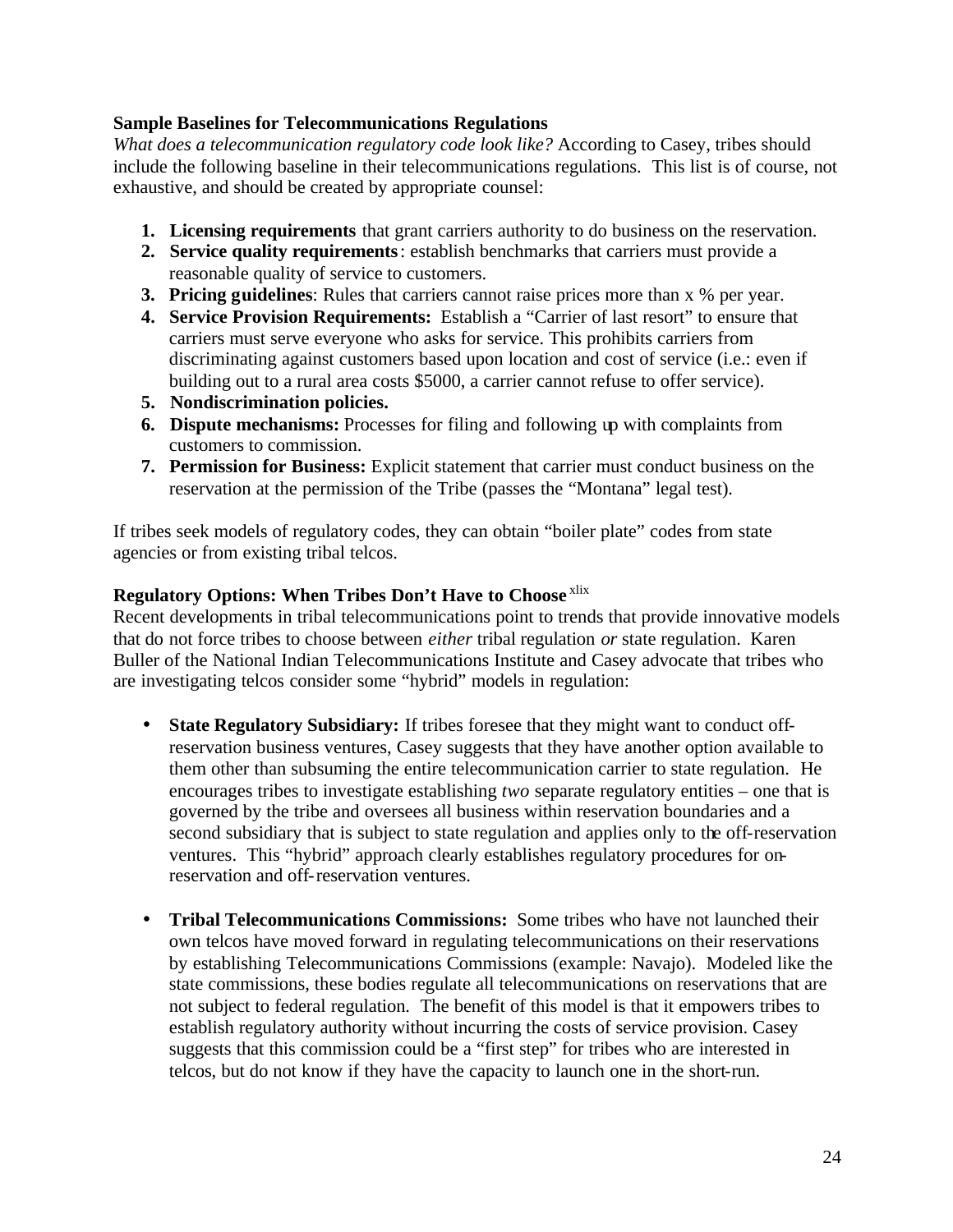#### **Enforcement**

Beyond regulatory capacity, tribes need to be prepared to enforce codes. The challenge to stringent telecommunications codes is that they could force tribes to say to a company, "Either you follow this rule or you can't provide service on the reservation. Then it's a catch 22 – the company could leave and members would be without service." Tribes must be prepared to enforce regulation through proper dispute-resolution mechanisms and strong tribal courts.

#### **REGULATION SUMMARY**



Complex regulatory landscapes require tribes to seek legal counsel when planning telecommunications projects. There is no "right" answer regarding a tribe's choice to design its own regulatory codes or choose to follow state codes. If a tribe designs its own codes, it must ensure that it has capacity to enforce them. In addition, tribes should educate themselves on the options that are possible with regulation – for example, setting up a Telecommunications Commission even if the tribe decides against launching a telco or establishing a subsidiary that abides by state regulation to oversee off-reservation business ventures.



#### **KEY QUESTIONS**

- Do we understand the telecommunications regulatory landscape?
- What criteria will determine if we follow state regulation or design tribal regulation codes?
- What models or "boiler plates" for codes can we draw upon?
- How will we enforce regulatory codes?
- What other regulatory options have we looked at?

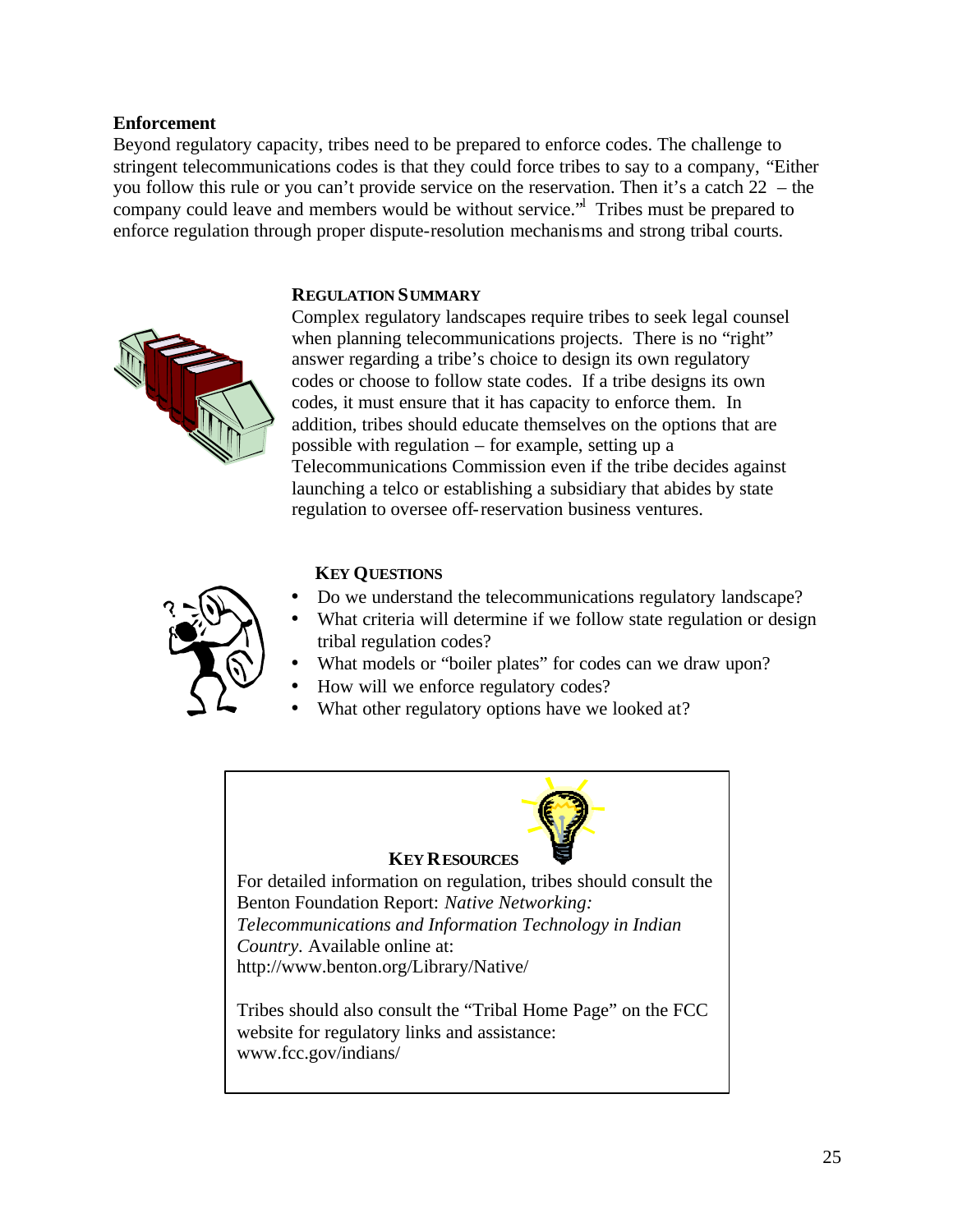

# **C. TELECOMMUNICATIONS INDUSTRY**

Repeatedly, interviews and research revealed the dominant theme that tribes need to know about telecommunications. *But what do tribes need to know?* This section educates tribes on key themes that they should be aware of in the telecommunications industry and introduces three financing options for tribes that are available for telcos.

## **Key Themes in the Telecommunications Industry**

The following themes are key considerations that tribes need to take into account when making decisions about a potential telco:

- Telecom is **highly regulated.** As evident in the previous section, regulation on tribal lands in complex and requires a high-level of legal attention. In addition, tribes must be prepared to take on an active advocacy role with the FCC and vendors.
- Technology **constantly changes** and demands a **steep learning curve.** This means that tribes must invest in recruiting, training, and retaining individuals with technical knowledge and an adaptive capacity to stay on top of upcoming trends.
- Industry knowledge is **specialized**. From cost-consultants and engineers who advise feasibility studies, to lawyers who negotiate terms of sale and codes, to financial advisors who compile loan packages, to plant managers and customer service providers, the knowledge areas required to operate a telco is narrow. Human resources are extremely valuable when they require so much training and industry-specific knowledge.
- Telecommunications in rural areas like reservations are **high-cost investments** both for equipment and infrastructure. Revenues generated from services will often not cover the expenses required to finance infrastructure and systems. Specific **financing options** are available to reduce the debt burden to tribes, but tribes must be willing to take on the debt capacity and manage complex funding streams.



# **Financing Options** li

Once tribes make the decision to launch a telco, they have access to resource to help. Cost-assessments follow specific procedures and regulations according to each financing source. The three most common sources of assistance are **RUS Loans**, **Universal Service Funds**, and **NECA Pools**: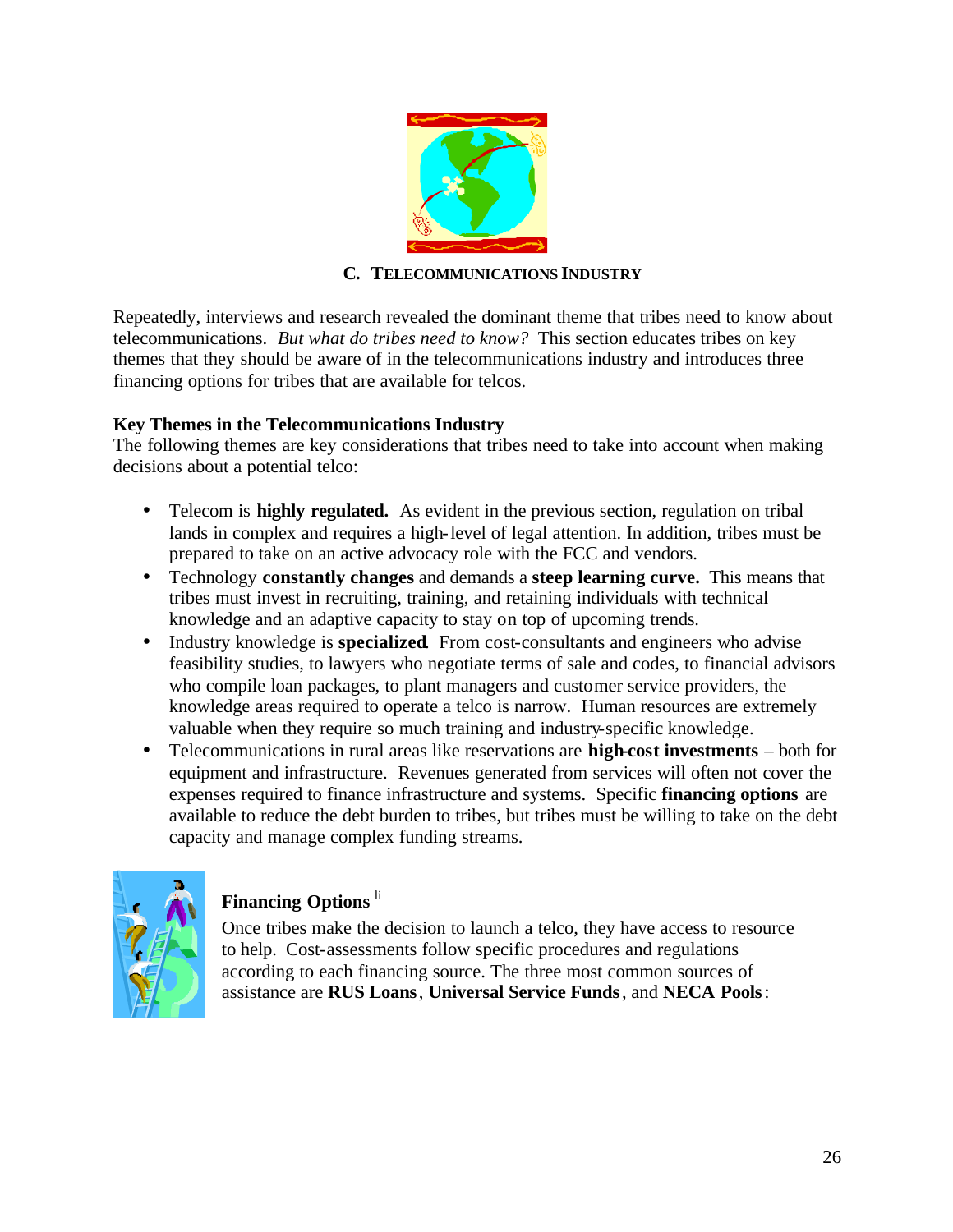#### **Telco Terms**

**Universal Service:** Established by the 1934 Telecommunication Act and revised in 1996 to protect public interests, "universal service" laws ensure that no customer can be denied quality services or affordable rates. The FCC established criteria that all providers must follow to guarantee access, nondiscrimination, and affordable and "reasonable" services. All companies contribute to the Universal Service Fund that allocates assistance to carriers to provide universal service.

#### **Eligible Telecommunications Carrier (ETC):** To receive

Universal Service Funds, a telco must be certified as an "ETC" as defined by the FCC. ETC status is generally granted by states. However, on reservations, the FCC grants ETC status for tribes who follow tribal regulation and states certify telco's who follow state codes.

**NECA:** The FCC established the National Exchange Carrier Association (NECA) in 1983 after the AT&T break up to handle interstate tariff filings, administer long distance carrier "access charges," and distribute revenues from access charges among members based on costs. NECA also assists with FCC compliance for members and offers trainings. Currently, NECA serves approximately 1,150 members. *Sources: FCC Glossary of Terms and www.neca.org*

- **Rural Utility Services (RUS) Loans** fund telecommunication infrastructure in highcost, rural areas. RUS is a federal credit agency housed in US Dept of Agriculture. Many telcos identify RUS loans as a "backbone" to their operations, most operate from multiple rounds of loans. One of the many challenges associated with RUS loans relates to tribal debtcapacity: essentially, because RUS loans fund high-cost infrastructure, it benefits telcos to invest in infrastructure and thus, to take on debt. However, some tribes are hesitant to take on long-term debt. Therefore, a tribe must be educated on loan terms and benefits.
- **Universal Service Fund:** Administered by the Universal Service Administration Company (USAC), USF provides affordable telephone services throughout the US. The funds were established to enhance "universal service" – equal access to telephone for all, no matter income or geographic barriers. By law, "companies, not consumers are required by law to contribute to this fund. " lii Repeatedly, tribal telcos point to USF funds as one of the key ingredients in their ability to maintain operations. According to Gary Braxton, tribal telcos receive approximately 35% of their operating revenues from USF. liii Funds from USF include: High cost program, Low-Income Program (Lifeline/ LinkUp), Rural Health Care Program, and Schools and Library Program. liv Funding for the USF is paid by all providers through rates charged to customers ("end users") on their monthly bills. To qualify for USF funding, telcos must be a certified carrier or "ETC."
- **NECA "Pools":** As members of National Exchange Carrier Association (NECA), a tribal telco can "recover its expenses and taxes associated with providing access services and earn a return on its investment" through two revenue-distribution pools, the Common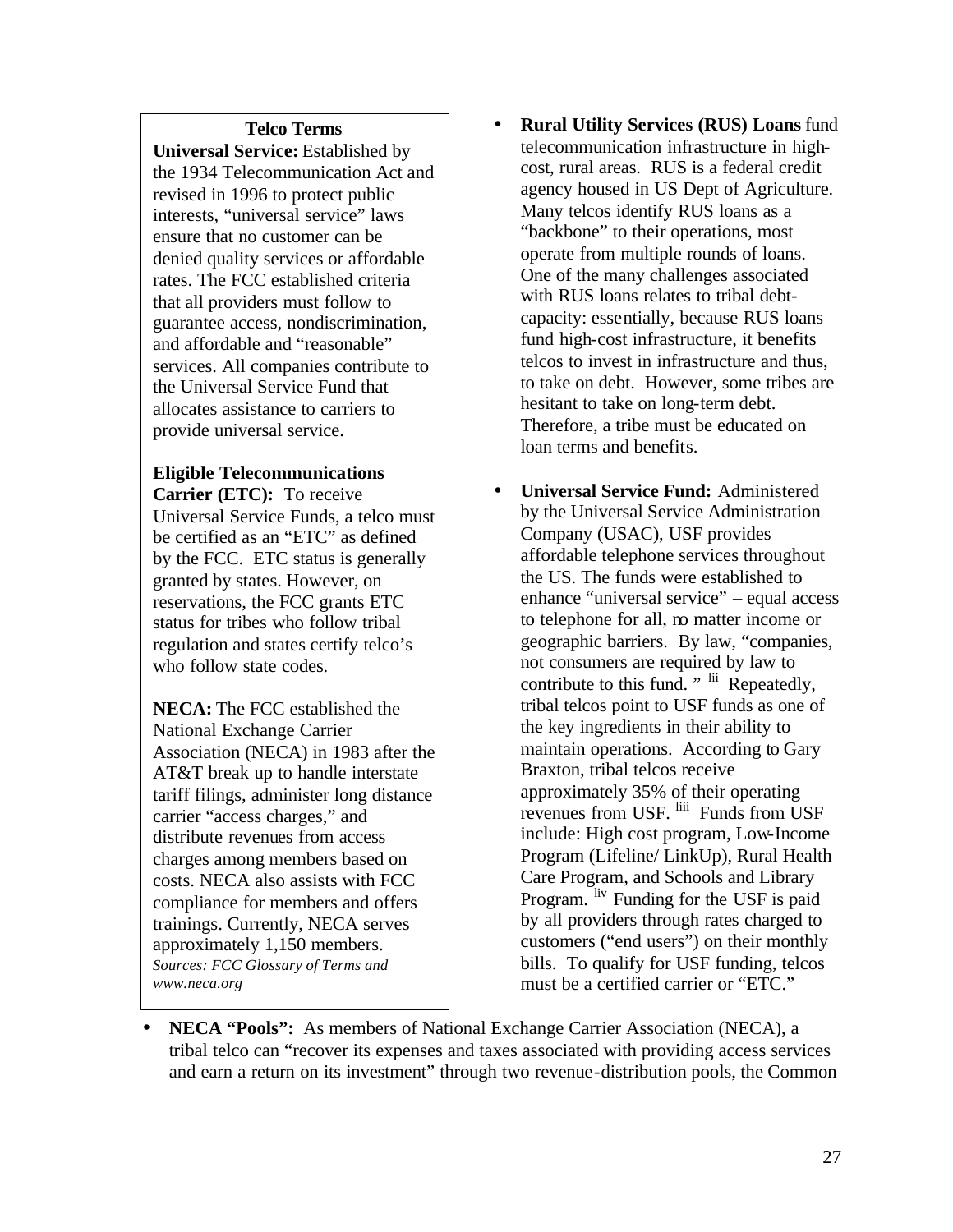Line pool and Traffic Sensative pool"<sup>ly</sup>. According to NECA, the benefits of pooling are as follows:

- 1. Financially shields pooling members from fluctuations in revenue and expenses
- 2. Eliminates burden of developing own rates and filing own tariff
- 3. Allows companies to recover costs using average schedules. $\frac{1}{1}$

Telcos submit expenses and receive dispersements bi-annually from the NECA pool.

This paper does not explain all the revenue sources associated with different products (local toll, access charges, user fees, etc). A more in-depth understanding should be understood as a tribe weighs its decision about operating a telco. For more information, refer to the diagrams on operational and capital revenues provided by Gila River Telecommunications, Inc in Appendix.



# **Products and Services**

*How do tribes choose the right products for their members? What technology is most appropriate?* Guidance in choosing telecommunication services is outside the scope of this paper. Ultimately, market forces, infrastructure capacity, and geographic and financial constraints must determine the decision. Consulting industry-specific resources and other tribal telcos will help educate tribes on their options. For more information on the services provided by tribal telcos, see Appendix.

# **Lesson from the Field: Educate but Watch Out for Latest Trends**

"I read everything I can get my hands on," SCATUI General Manager Vernon James explains when asked how he educated himself about telecommunications after a career in human services. James, like other telco managers, immerses himself in industry reports, conferences, and updates to keep his eyes open for the newest opportunity to benefit the tribe. "But I don't get tempted," he adds. I remember what our community needs." James warns tribes against getting pulled into the latest trend just because it's in the news. "Just because a product is popular, does not mean it's right for your reservation."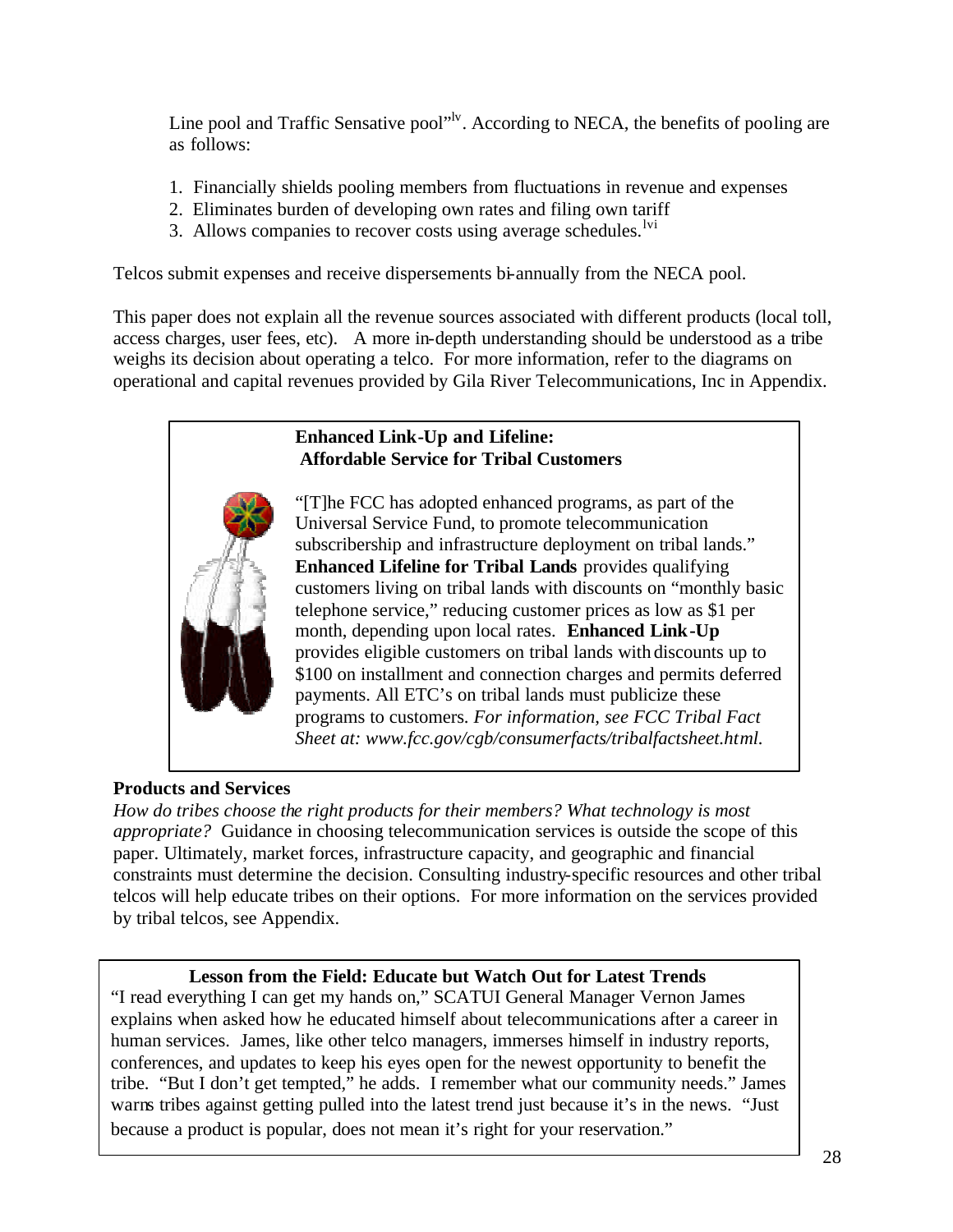

## **TELECOMMUNICATIONS INDUSTRY SUMMARY**

Tribes must dedicate time and resources to educate themselves about telecommunications industry. Before deciding if a telco is an appropriate business venture, tribes should assess if they have the needed technical expertise in such areas as regulation, technology, and financing. Deciding about services and products must be tied to market, infrastructure, and community needs.



# **KEY QUESTIONS**

- Are we knowledgeable about the telecommunications industry?
- Who are our "telco" experts?
- How will we stay informed and make decisions about technology changes?
- Do we understand the financing options?
- What criteria will we use to determine our services?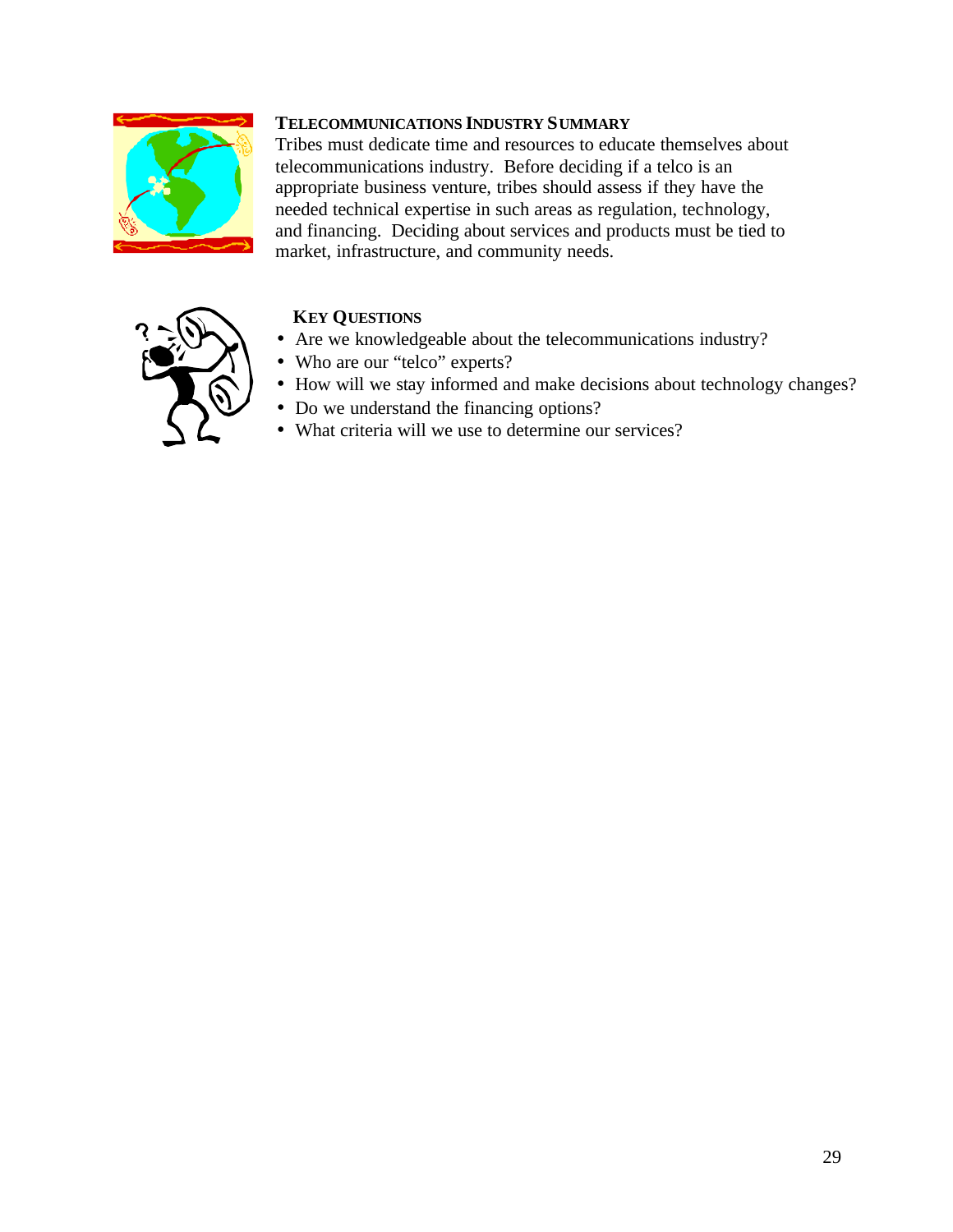# **CONCLUSION AND NEXT STEPS: HOW DO WE LAUNCH A TRIBAL TELCO?**

*In the end, it doesn't matter how you do it as long as you are providing a means for a better future for people on the reservation. That's the bottom line. That's what telecom is about. We're making lives better for people on the reservation.lvii* – *Godfrey Enjady, Mescalero Apache Telecommunications Utility, Inc*.

Telecommunications provide tribes with a powerful tool to empower tribal members and provide them with access to future opportunities. In an effort to support tribes in their critical decision about whether or not to launch a telco, this white paper has identified questions and issues that tribes must consider before embarking down a challenging and cost-intensive path of development. By encouraging tribes to invest time and resources in asking questions about their capacity in business management, regulation, and telecommunications, this paper serves as a springboard for more in-depth research that is needed to launch a successful telco.

This paper began with the simple question: *Why launch a telco?* After investigating questions of context, planning, and capacity it concludes with one question: *How?*

Ultimately, this decision rests in the hands of the tribal telco planning team and, more importantly, in the tribal members whose needs must be met through telecommunications. Equipped with knowledge and expertise, tribes must determine the telecommunication path that best serves their needs, overcomes the unique challenges in their communities, and opens the doors to future opportunities.

## **Next Steps: Tribal Solutions for Tribal Telecommunications Needs**

*Telecommunications technology has the potential to accelerate and strengthen the drive for Native empowerment; if rooted in local expertise and control, it can also help reverse the historical tendency of Native Americans to be subordinated to technologies and governing processes developed by the majority society.*

– *Policy Framework for Native American Telecommunications lviii*

*Why are there only 7 tribal telcos?* Through its decision-making analysis, this paper has highlighted some of the reasons that explain the small number of tribes who have chosen to operate their own telco. The seven telcos that operate today can provide interested tribes with a wealth of expertise and best practices. Many of today's telcos attribute their own successes to lessons learned from their tribal colleagues. At present, the learning network among tribal networks is strong, but informal. It is clear that additional resources should be dedicated to create thorough, tribally designed technical assistance to help guide tribes through the intracies of telecommunications.

NTTA is in a unique position to assist other tribes while speaking up as an advocate for telecommunications in Indian Country. The creation of a in-depth resources like a tribal "telco cook book" – a technical resource that guides tribes through step by step complexities – will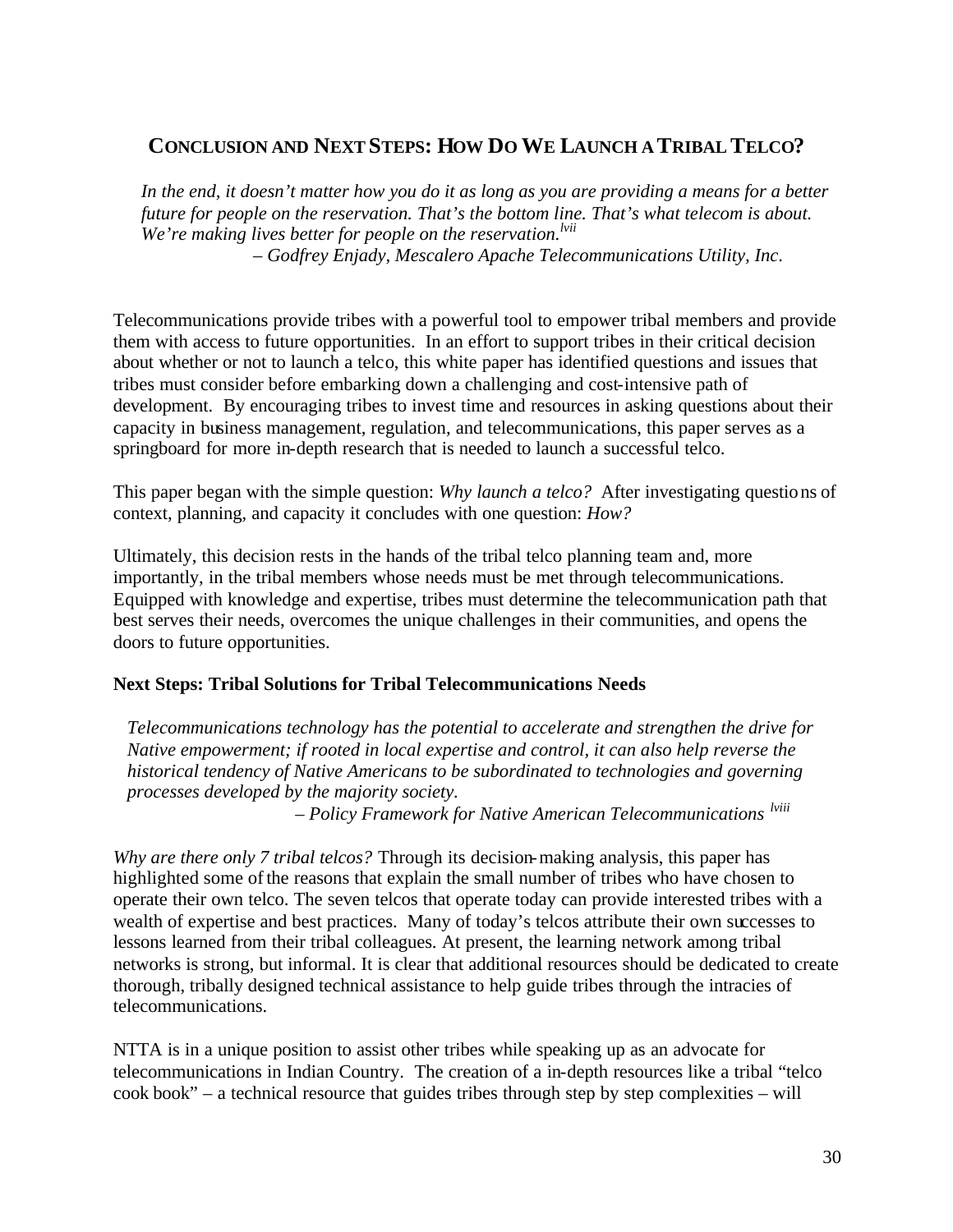provide tribes with the resources they need while documenting the innovation and expertise of tribal telcos. lix Already, NCAI has begun this process by launching a "best practice" section on the website www.indiantech.org; NTTA could partner with NCAI and other advocacy groups and technical service providers to leverage information. In addition to helping other tribes, this centralized resource could educate policy makers, regulators, vendors, and existing providers about the telecommunications landscape in Indian Country.

As this paper has shown, the field of tribal telecommunications is riddled with complexity and technicalities. It relies heavily upon the specialized knowledge of high-cost consultants, engineers, and lawyers. But within Indian Country, seven companies are creating a path to a promising future. With tools and models to follow, it is a future that other tribes can create for themselves, if they choose to do so, to solve their telecommunications needs *on their own terms*.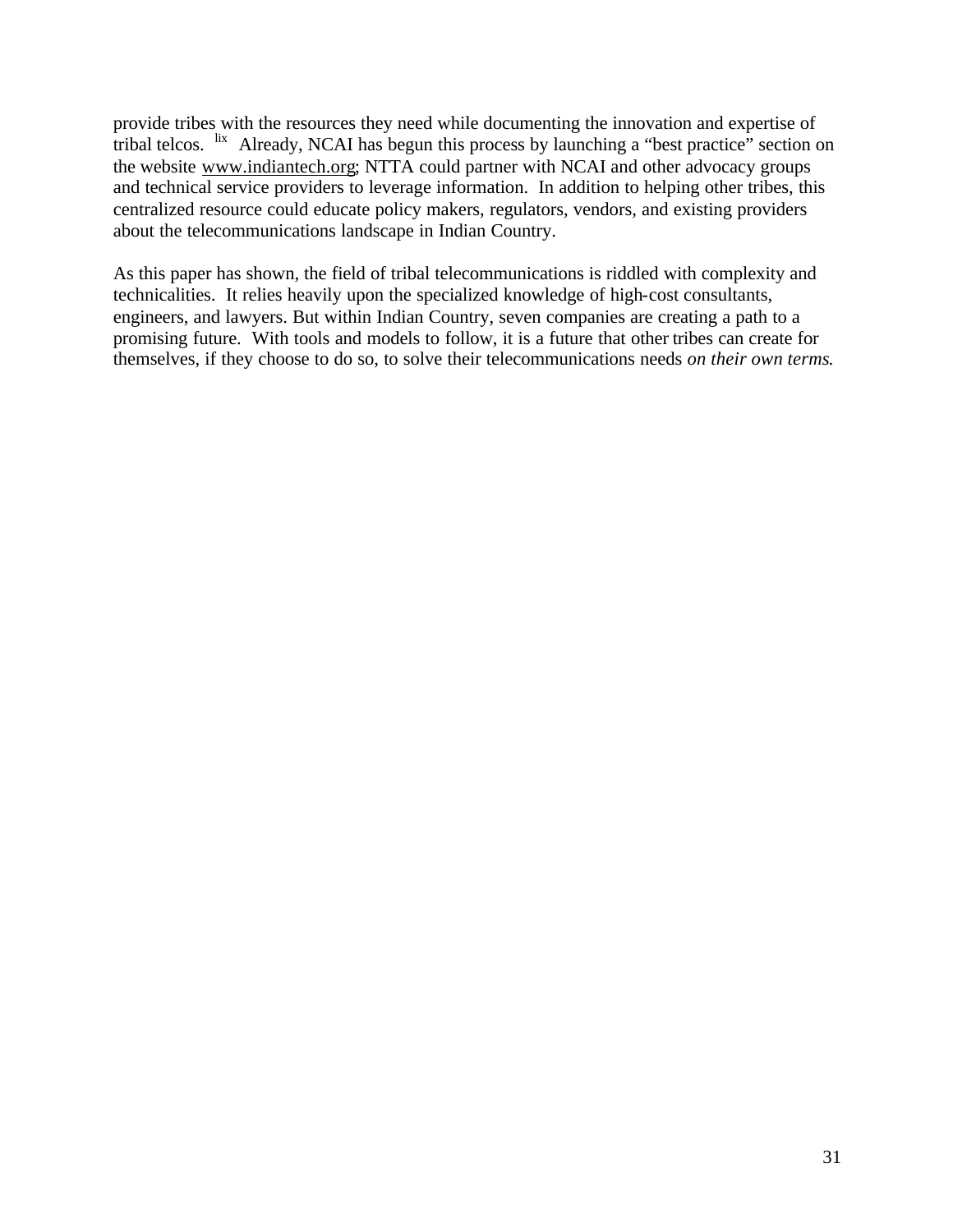#### **ACKNOWLEDGEMENTS**

#### **Research Advisors**

A special thanks is owed to the many advisors and resources across the country who contributed to the compilation of this report: the Harvard Project on Indian Economic Development, Vernon James, Jo Lazo, Joseph Kalt, Stephen Cornell, Andrew Lee, Kade Twist, Geoffrey Blackwell, Karen Buller, Godfrey Enjady, Chuck Wiese, Michael Scully, James Casey, Mike Kuykendall, Noreen Clark, Aiessa Fullen, Robin Fohrenkam, Ruben Norris, and my "telco lifeline," Gary Braxton.

#### **Graphics**

All Native American graphics in this paper were downloaded from www.blackfeetnation.com. The remaining graphics were imported from "Clip Art" in Microsoft Word.

viii FCC 00-207

<sup>&</sup>lt;sup>i</sup> Interview, April 2003.

ii See appendix for map.

<sup>&</sup>lt;sup>iii</sup> Based upon research from the field, it is evident that some of the most useful lessons are gained from "mistakes" or challenges. Thus, I recommend that any further study of tribal telco's or a "cook book" should incorporate data from tribes who have attempted but not yet successfully launched their own company.

<sup>&</sup>lt;sup>iv</sup> For an excellent roadmap of available options to tribes and critical decision-making criteria, see the 2001 report *Towards Affordable Connectivity in Indian Country,* published by the National Indian Telecommunications Institute. This report divides options into three categories: non-investment strategies, investment strategies, and partnering strategies.

v This paragraph draws from information written in the paper I wrote for PED 328 entitled: *When Money is Not The Bottom Line: How Sovereignty, Trust Land Status, and Jurisdiction affect Microlending in Indian Country.*

vi *Native Americans in the New Millennium,* Published by the Harvard Project on American Indian Economic Development, p 144.

<sup>&</sup>lt;sup>vii</sup> All statistics for this section are cited from the source above.

ix All statistics for this section have been compiled from the report *Falling Through the Net, Defining the Digital Divide,* FCC website, FCC 00-207 and NCAI's website www.indiantech.org.

x FCC Press Release, May 5, 2003

xi www.fcc.org

<sup>&</sup>lt;sup>xii</sup> The list of barriers below has been combined from multiple sources – FCC-00-207, NCAI reports on telecommunications in Indian Country, the OTA Policy Framework paper, and Belinda Nelson's PowerPoint on establishing a tribal telco for the NCAI conference.

xiii The list below has been compiled based on information from interviews, Belinda Nelson's powerpoint presentation to the NCAI conference, *Native Networking: Telecommunications and Information Technology in Indian Country, Toward Affordable Connectivity in Indian Country,* and the OTA Report, *Policy Framework for Native American Telecommunications.*

xiv Source: Interviews with Jim Casey, Karen Buller, and Geoff Blackwell.

xv Interview, May 2003

xvi Interview, May 2003

xvii "Customer base" refers to wireline current subscribers – both business and residential. Some telco's reported data separately, others did not. "Customer base" does not include number of access lines available. Telco's continue to have capacity to increase customer base through additional access lines.

xviii Interview, May 2003

 $x$ <sup>xix</sup> NITI report, p 13 - 14.

xx *Ibid.*

xxi *Ibid.*

xxii Interview, May 2003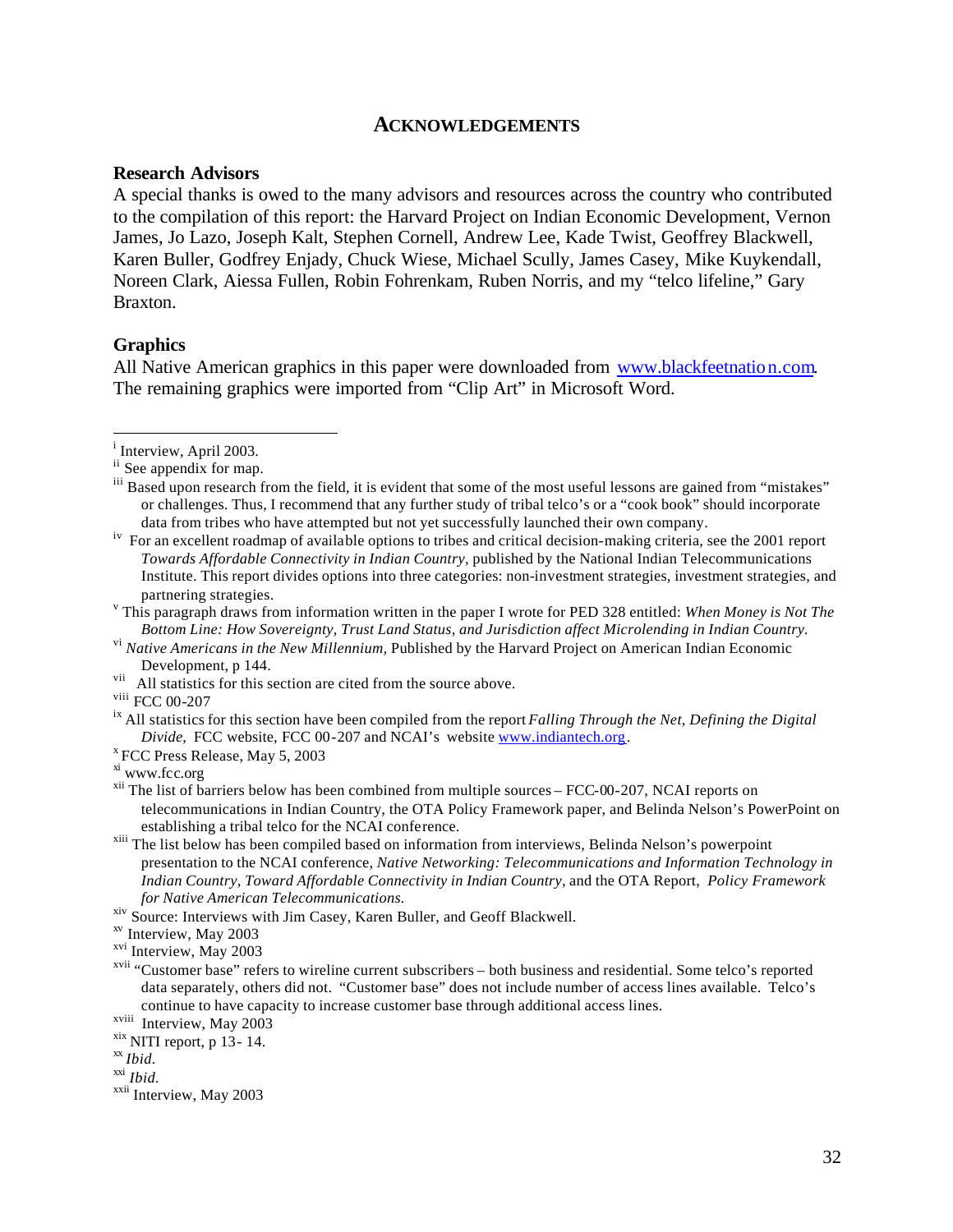- <sup>xxiii</sup> As a more technical "cook book" is developed, tribes will need assessment tools to help them determine if they have the capacity in such specialized areas as debt-management, financial planning, and any technology or legal issue that are linked to emerging.
- xxiv All alternatives in this section were guided by conversations with Jim Casey, Karen Buller, and resources published by NITI.
- xxv Interview with Karen Buller, May 2003
- xxvi Interviews with Chuck Wiese and Gary Braxton, April 2003.
- xxvii Survey Response, Michael Scully, President of Saddleback Communications, May 2003
- xxviii *Policy Framework for Native American Telecommunications,* published by OTA, p104.
- xxix http://www.crstta.com/pages/aboutus.html
- xxx Interview with Jo Lazo, SCATUI Customer Service Manager, April 2003
- xxxi Interviews, April 2003 and May 2003
- xxxii Saddleback partners with an off-reservation company to provide services. It owns 50% of the off-reservation company.
- xxxiii SCATUI Annual Report to San Carlos Apache Tribal Council, FY 2002.
- xxxiv Pages 14 and 16.
- xxxv Interview, April 2003
- xxxvi Sources for this market analysis discussion include interviews with Vernon James, Gary Braxton, Chuck Wiese, and Kade Twist.
- xxxvii PowerPoint created by Vernon James and SCATUI Annual Report to San Carlos Apache Tribal Council, FY 2002
- xxxviii Interview with Karen Buller, May 2003
- xxxix According to counsel from Jim Casey, at present, telecommunication regulatory precedent is not different on checkerboard reservations than on reservations with only tribal land. He claims that tribal codes can apply within the boundaries of reservations.
- xl www.digitaldividenetwork.org/content/stories/index.cfm?key=24

xli *Ibid.*

xlii FCC Document: *Expanding Telecommunications Access in Indian Country,* p7.

xliii All data on regulation in this section has been referenced from the Benton Foundation's report, *Native Networking: Telecommunications and Information Technology in Indian Country*, p 12-14.

- xliv "Essentials of Telecommunications" slideshow, developed by NECA
- xlv *Native Networking: Telecommunications and Information Technology in Indian Country*, p15
- xlvi FCC Document: *Expanding Telecommunications Access in Indian Country,* p7.
- xlvii Interview, May 2003
- xlviii Interview with Jim Casey and Karen Buller, May 2003
- xlix Interviews, May 2003
- <sup>1</sup> Interview with Jim Casey, May 2003
- <sup>li</sup> Essentials of Telecommunications" slideshow, developed by NECA
- lii FCC Document: *Expanding Telecommunications Access in Indian Country,* p7.
- liii Interview, May 2003.
- liv "Essentials of Telecommunications" slideshow, developed by NECA. Note that in 2000, "Enhanced Link Up" and "Enhance Life Lin*e"* were created to provide additional financial support to low-income telephone subscribers on tribal lands.

lv *Ibid.*

- lvi These benefits are quoted directly from "Essentials of Telecommunications" slideshow, developed by NECA.
- lvii Interview, May 2003

lviii Page 96.

lix In the report *Connecting Indian Country: Tribally-Driven Telecommunications Policy*, NCAI recommends that "(m)odel progra ms and success stories should be highlighted" as a formal recommendation for improving telecommunications in Indian Country. It supports the creation of a "toolkit of best practices"(p 11).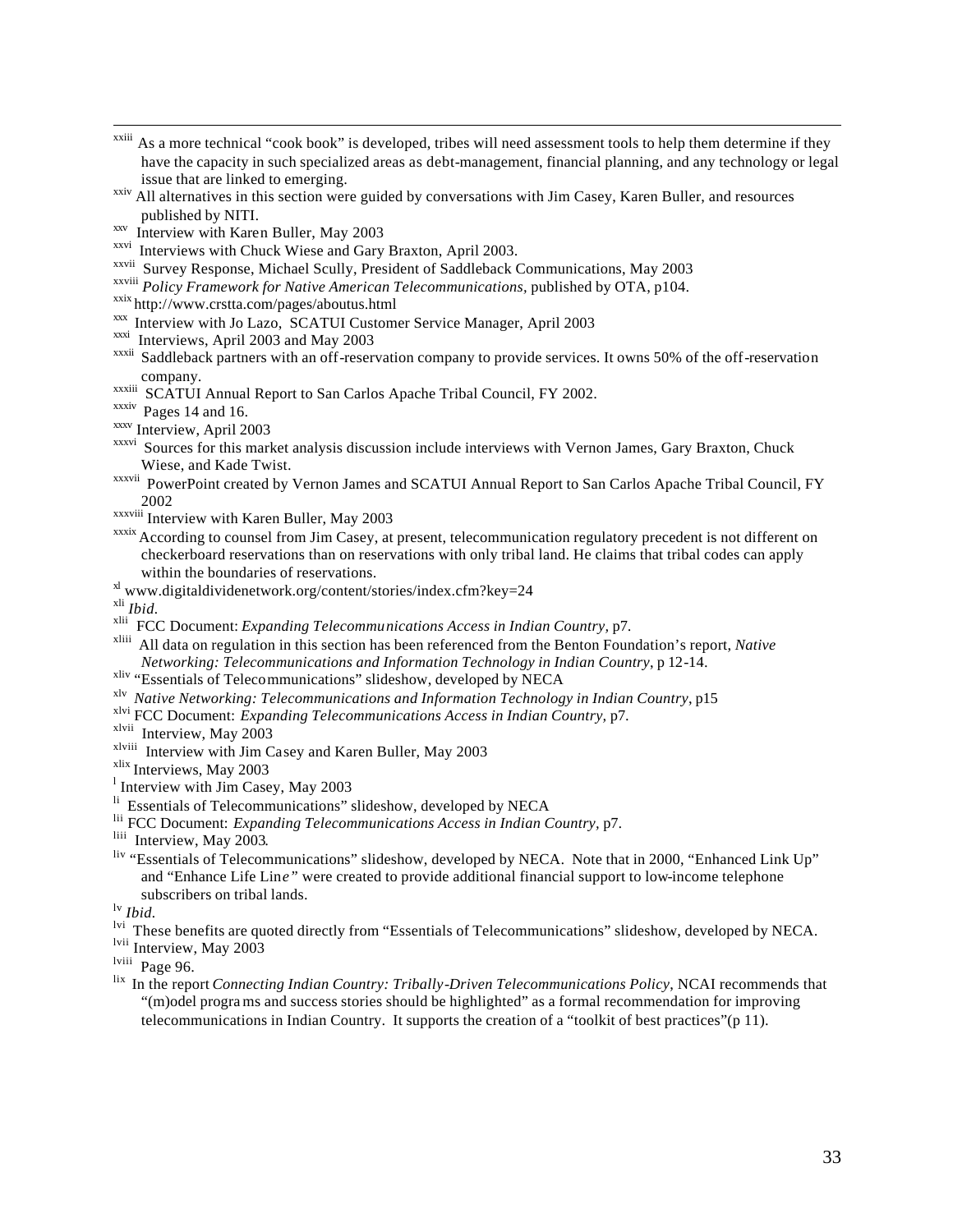# **TABLE OF CONTENTS**

| <b>INTRODUCTION</b>                                                                                           | 1              |
|---------------------------------------------------------------------------------------------------------------|----------------|
| Methodology, Goals, Audience, Scope and Framework                                                             | 1              |
| <b>CHAPTER 1: OVERVIEW OF THE CONTEXT INFLUENCING TRIBAL TELCOS</b>                                           | 3              |
| <b>Economic Realities on Reservations</b>                                                                     | 3              |
| Telecommunication Trends and Needs on Reservations                                                            | 3              |
| Barriers to Telecommunications on Reservations                                                                | $\overline{4}$ |
| <b>Benefits of Tribal Telcos</b>                                                                              | 5              |
| <b>CHAPTER 2: WHY LAUNCH A TRIBAL TELCO?</b>                                                                  | 7              |
| <b>Economic Development</b>                                                                                   | 7              |
| Service                                                                                                       | 7              |
| Sovereignty                                                                                                   | 8              |
| Why Not to Launch a Tribal Telco: Answers From the Field                                                      | 9              |
| Two Tools for Asking "Why": Needs and Resource Assessment                                                     | 9              |
| Who Should Plan? Building the Telco Team                                                                      | 10             |
| <b>CHAPTER 3: SHOULD WE LAUNCH A TRIBAL TELCO? TOOLS FOR ASSESSING CAPACITY</b><br><b>Business Management</b> | 13<br>14       |
| Regulation                                                                                                    | 21             |
| Telecommunications Industry                                                                                   | 26             |
|                                                                                                               |                |
| CONCLUSION AND NEXT STEPS: HOW DO WE LAUNCH A TRIBAL TELCO?                                                   | 30             |
| <b>ACKNOWLEDGEMENTS</b>                                                                                       | 32             |
| <b>APPENDIX</b>                                                                                               |                |
| Tribal Telcos Map                                                                                             |                |
| <b>Tribal Telcos Contact Information</b>                                                                      |                |

Financing Sources: Gila River Telecommunications, Inc. Tribal Telco Services At a Glance Resources for Tribal Telcos

#### **BIBLIOGRAPHY**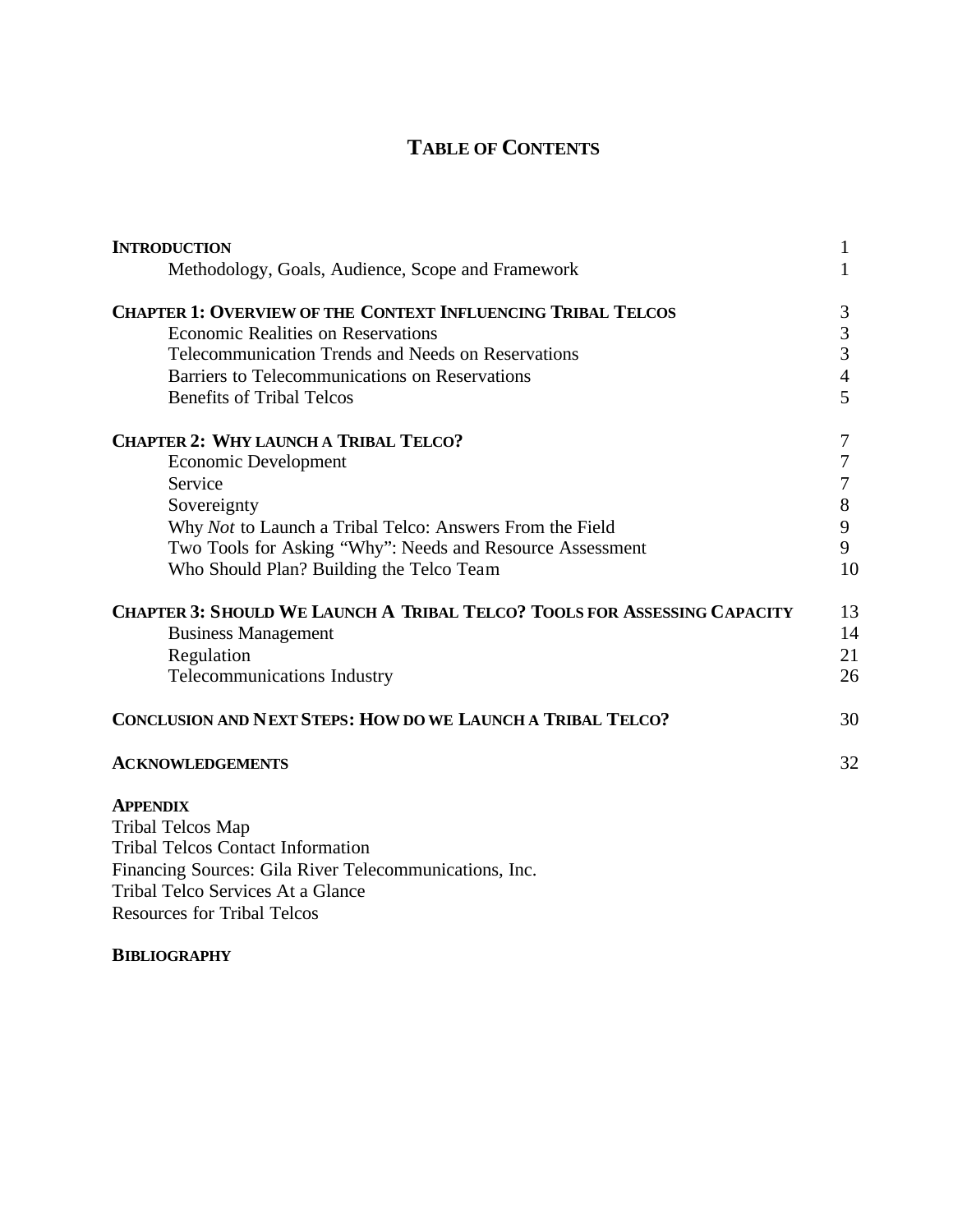### **BIBLIOGRAPHY**

- "Bringing the Telephone to the Tohono O'odhams" in *Teletimes*, November/ December 1999: p 14  $-16.$
- "Comments of the National Congress of American Indians Review of Lifeline and Link-Up service for all Income Consumers CC Docket No 96-45", NCAI News, December 20, 2001.
- "FCC Releases Study on Telephone Subscribership on American Indian Reservations and Off-Reservation Trust Lands." May 5, 2003 Press Release. Federal Communications Commission. Washington DC. http://www.fcc.gov/Bureaus/Common\_Carrier/Reports/FCC-State\_Link/IAD/subsai03.pdf
- Bregendahl, Corry and Cornelia Flora. "Native American Business Participation in E-Commerce: An Assessment of Technical Assistance and Training Needs." Published by North Central Regional Center for Rural Development, December 2002. http://www.ag.iastate.edu/centers/rdev/pubs/contents/ecommercebook.pdf

Cheyenne River Sioux Tribe Telephone Authority Website: www.crstta.com

- Cornell, Steve and Kalt, Joe. "Reloading the Dice: Improving the Chances for Economic Development on American Indian Reservations" in course material for PED501 class, John F. Kennedy School of Government, Harvard University.
- "Creating A Tribal Telco," NCAI Annual Meeting, November 13, 2002. Link to PDF file: http://www.indiantech.org/main/pages/San%20Diego%20Breakout/San\_Diego\_Breakout.asp

"Dial-tone is not enough: Serving Tribal Lands" by NTCA staff. www.ntca.org

"Essentials of Telecommunications."2002 NECA PowerPoint presentation.

- "Expanding Telecommunications Access in Indian Country" published by Federal Communications Commission, Washington DC. Link to PDF file: http://www.indiantech.org/main/pages/San%20Diego%20Breakout/San\_Diego\_Breakout.asp
- "Falling Through the Net: Defining the Digital Divide" published by National Telecommunications and Information Administration, Washington DC, 1999. www.ntia.doc.gov/ntiahome/fftn99
- "FCC denies S.D. tribe's telephone bid" in indianz.com, August 30, 2002. www.indianz.com/News/who.asp?ID=2002/08/30/fcc
- FCC Tribal Fact Sheet website: *www.fcc.gov/cgb/consumerfacts/tribalfactsheet.html.*

Federal Communications Commission Tribal homepage: www.fcc.gov/indians/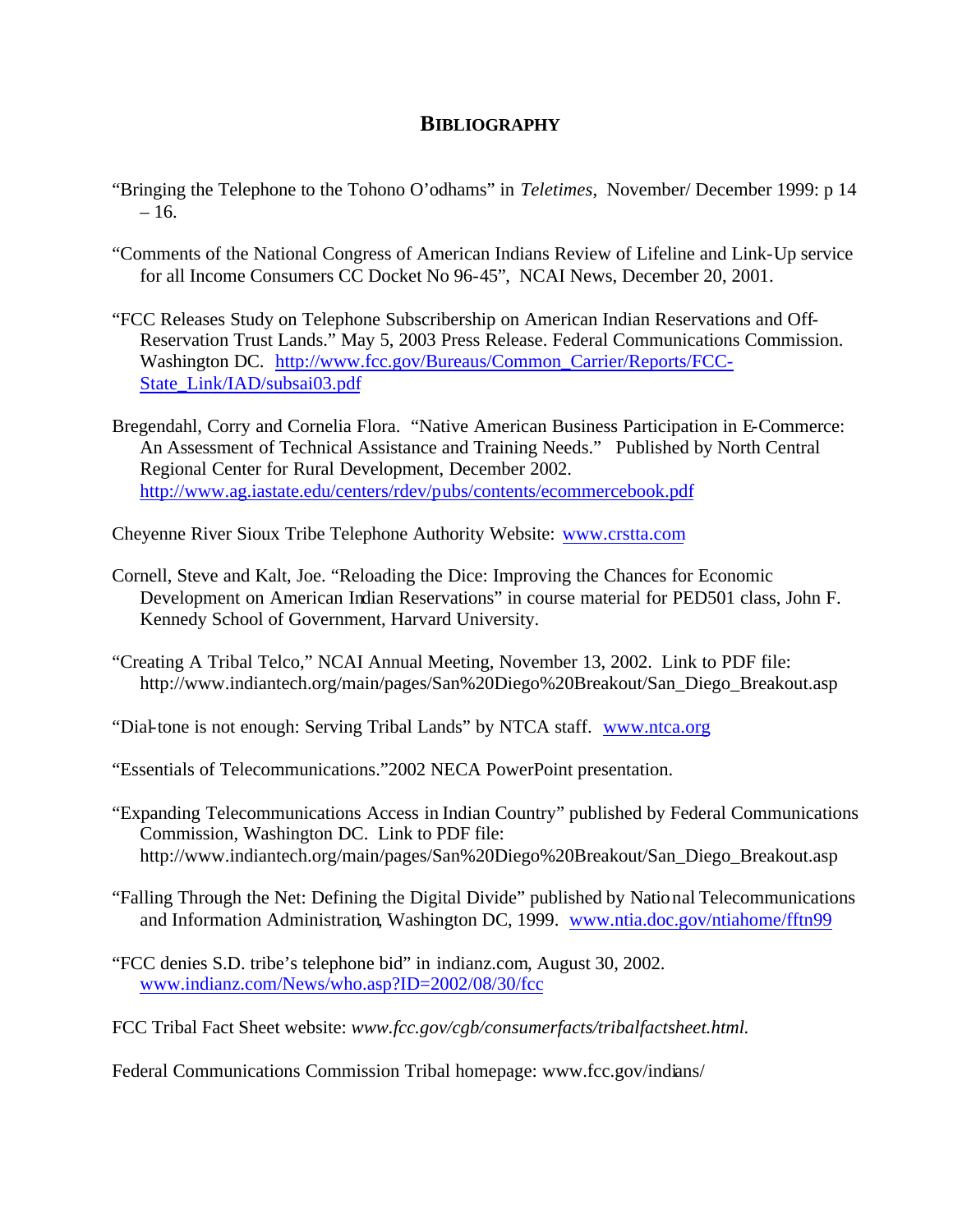Fohrenkam, Robin. Presentation to NCAI Conference, November 11- 15, 2002.

- "Get Connected: Promoting Telephone Subscribership In Indian Country", Federal Communications Commission, Consumer and Governmental Affairs Bureau. www.fcc.gov/cgb/consumerfacts.tribalfactssheet.html
- "Gila River Telecommunications Goes Door-To-Door for \$1 Phone Service." www.indiantecho.org/main/pages/access/documents/gila\_river\_goes\_door\_to \_door.html
- Harmon, Jean. "Tribes tell the FCC what they want" in Indian Country Today, October 4, 2000. www.indiancountry.com/article/618
- Johnston, Rebecca Donovan. "Connecting Indian Country: Tribally-Driven Telecommunications Policy." Published by the National Congress of American Indians, Washington DC: July 2001. http://www.indiantech.org/main/documents/NCAIPolicyReport.pdf
- Kraker, Daniel. "Technology at Hand: Tribes are taking Internet access and other digital divide issues into their own hands" in The American Indian Report, April 2003, Volume 19: No 4. www.famouthinstitute.com/air/air\_issue.asp

"The Main Line", Gila River Telecommunications Inc Newsletter, February 2003. McCollum, Tim. "Native American Net Play," in The Standard Industry, November 20, 2000. www.thestandard.com/article/display/0,1151,20056-0,00.html

- "NTCA Members Serving Tribal Areas Survey Report, " December 10, 1999. www.ntca.org (See legislative and Regulation section of website – white papers)
- Nelson, Belinda. "Creating a Tribal Telco. " Presentation to NCAI Conference, November 13, 2002. http://www.indiantech.org/main/pages/San%20Diego%20Breakout/Documents/GRTI.pdf

National Exchange Carrier Association Website: www.neca.org

National Indian Telecommunications Institute website: www.niti.org

Native America At the New Millennium: American Indian Research & Grants Assessment Project. A Report to the Committee on Indigenous People to the Ford Foundation (cited as NANM in paper). By: Harvard Project on American Indian Economic Development, John F. Kennedy School of Government, First Nations Development Institute, Native Nations Institute at the Udall Center for Study in Public Policy, University of Arizona, Project Sounding Board. April 2002.

O'odham Wireline: The Nation's Telecommunication Newsletter. April 2002 and September 2002.

OTA report: "Policy Framework for Native American Telecommunications" http://www.wws.princeton.edu/cgi-bin/byteserv.prl/~ota/disk1/1995/9542/954201.PDF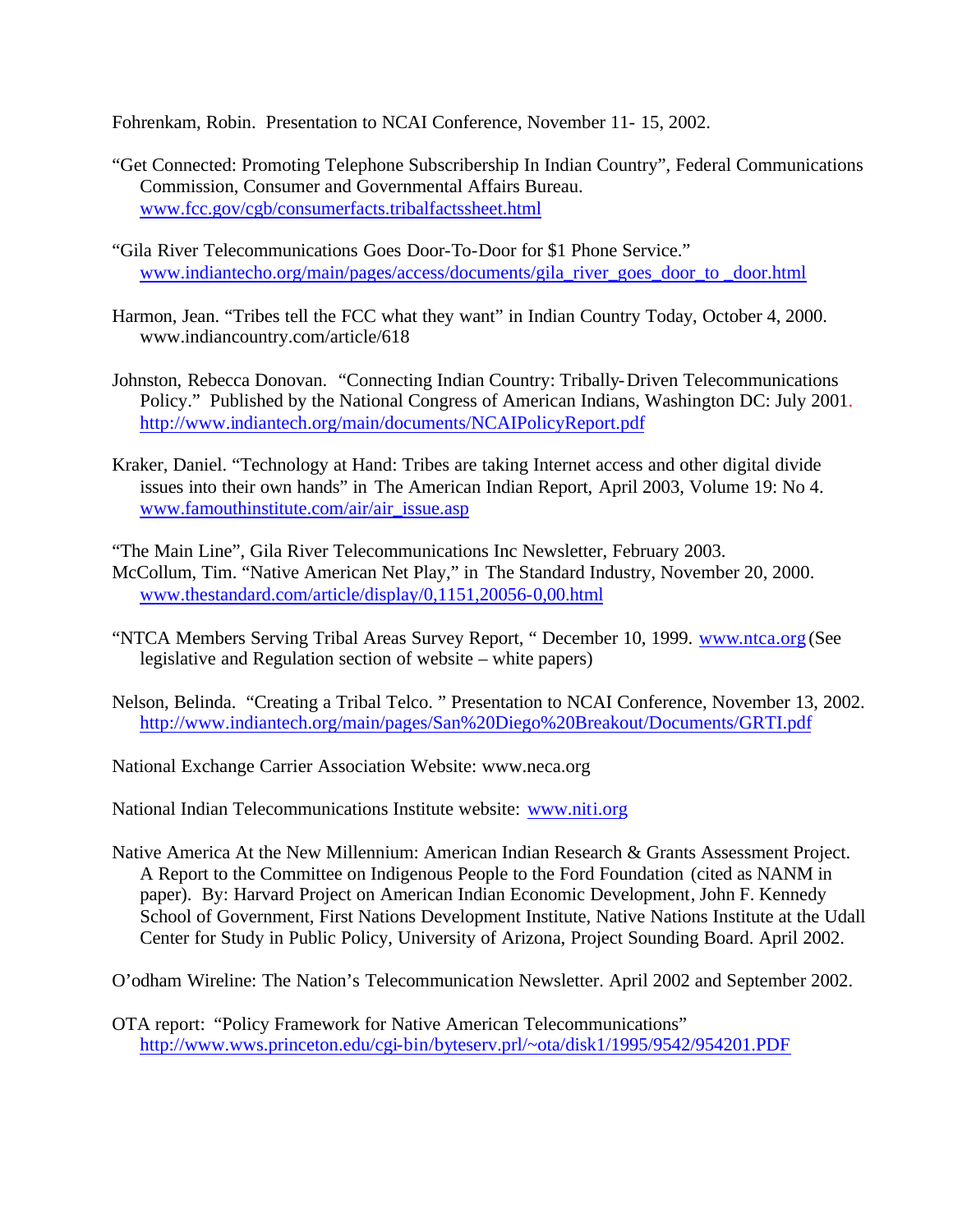OTA report: "Summary and Policy Implications" http://www.wws.princeton.edu/cgibin/byteserv.prl/~ota/disk1/1995/9542/954209.PDF

- Pierpoint, Mary. "Definitions hold up low-income service for Oklahoma" in Indian Country Today, October 4, 2000. www.indiancountry.com/article/2183.
- Riley, Linda Ann and Bahram Nassersharif and John Mullen. "Assessment of Technology Infrastructure in Native American Communities." Published by College of Engineering, New Mexico State University, Las Cruces, NM:

Robinson, Michelle. "Sovereign Culture" in CLEC Magazine, September/October 2000": p 26 –33.

- Smith, Jean, Editor. Authors: Jim Casey, Randy Ross, and Marcia Warren. "Native Networking: Telecommunications and Information Technology in Indian Country. " Published by Benton Foundation, Washington DC: 1999. http://www.benton.org/Library/Native/
- "Statement of Policy Establishing a Government-to-Government Relationship with Indian Tribes," June 23, 2000. Federal Communications Commission Policy Statement, FCC 00-207. www.fcc.org
- Stockes, Brian. "FCC says it's working to improve tribal relationships" in Indian Country Today, April 18, 2001. www.indiancountry.com/article/2110

Tohono O'Oodhmam Utility Authority Annual Report 2000 and 2001.

- San Carlos Apache Telecommunications Utility, INC 2002 Strategic Business Plan: Oct. 2001
- "Telecommunications and Technology and Native Americans: Opportunities and Challenges" published by the Office of Technology Assessment, Congress of the United States. August 1995. OTA-ITC-621.
- "Toward Affordable Connectivity in Indian Country" published by National Indian Telecommunications Institute, 2001. http://www.niti.org/html/research.html
- Twist, Kade. "May the Tribes Have Adequate Access: New FCC Orders for Indian Country." www.digitaldividenetwork.org/content/stories/index.cmf?key=23
- Twist, Kade. "Native Networking Trends: Wireless Broadband Networks" in The Digital Beat, September 2001. www.benton.org/Digital Beat/db092001.html.
- Twist, Kade. "Regulatory Complexity in Indian Country." www.digitaldividenetwork.org/content/stories/index.cfm?key=24
- Willims, JD. PowerPoint presentation to NCAI Annual Conference, November 2002. http://www.indiantech.org/main/pages/San%20Diego%20Breakout/San\_Diego\_Breakout.asp